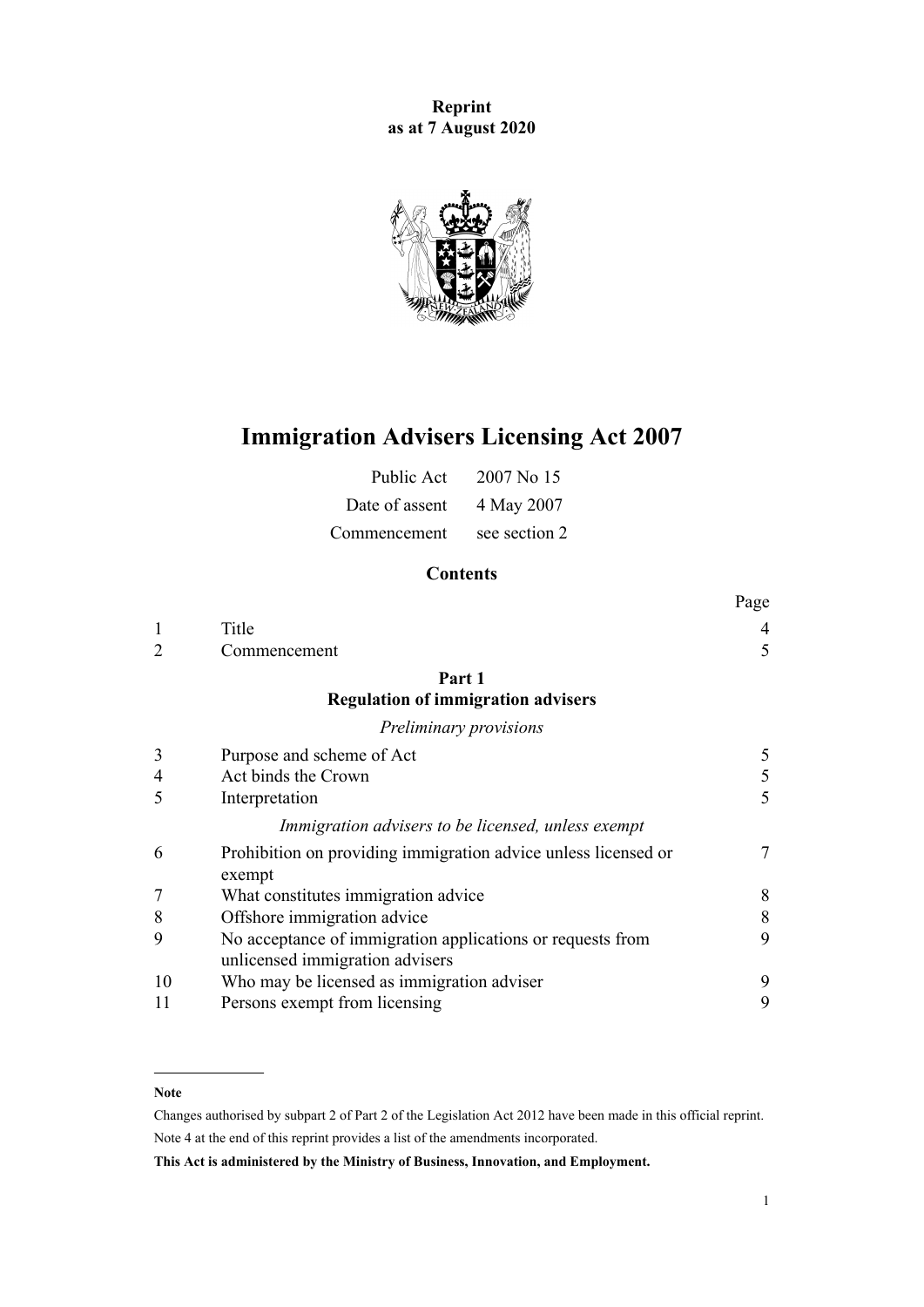|     | <b>Immigration Advisers Licensing Act 2007</b>                             | Reprinted as at<br>7 August 2020 |
|-----|----------------------------------------------------------------------------|----------------------------------|
| 12  | Exemption, or removal of exemption, by Order in Council                    | 10                               |
| 13  | Process for Minister to make recommendation                                | 11                               |
| 14  | Review of exemptions                                                       | 12                               |
| 15  | Persons prohibited from licensing                                          | 12                               |
| 16  | Persons subject to restriction on being licensed                           | 13                               |
| 17  | Other matters relevant to fitness for licensing                            | 13                               |
|     | Licensing process                                                          |                                  |
| 18  | Application for licence                                                    | 13                               |
| 19  | Granting of licence                                                        | 14                               |
| 20  | Method of determining competence                                           | 15                               |
| 21  | Refusal to grant licence                                                   | 15                               |
| 22  | Duration of licence                                                        | 15                               |
| 23  | Upgrade of licence                                                         | 15                               |
| 24  | Renewal of licence                                                         | 16                               |
| 25  | Licence may not be transferred                                             | 16                               |
| 26  | Obligation to notify Registrar of change in circumstances                  | 16                               |
|     | Cancellation and suspension of licence, etc                                |                                  |
| 27  | Cancellation of licence                                                    | 17                               |
| 28  | Process for cancellation                                                   | 17                               |
| 29  | Suspension of licence                                                      | 18                               |
| 30  | Effective date of cancellation or suspension                               | 18                               |
| 31  | Voluntary surrender of licence                                             | 18                               |
| 32  | Registrar must record cancellation, suspension, or surrender of<br>licence | 18                               |
| 33  | Expiry of licence                                                          | 18                               |
|     | Immigration Advisers Authority and Registrar of Immigration                |                                  |
|     | Advisers                                                                   |                                  |
| 34  | Immigration Advisers Authority established                                 | 19                               |
| 35  | <b>Functions of Authority</b>                                              | 19                               |
| 36  | Registrar to develop competency standards                                  | 19                               |
| 37  | Registrar to develop code of conduct                                       | 20                               |
| 38  | Publication of code of conduct and competency standards                    | 21                               |
| 39  | Application of Legislation Act 2012 to code and standards                  | 21                               |
|     | Immigration Advisers Complaints and Disciplinary Tribunal                  |                                  |
| 40  | Immigration Advisers Complaints and Disciplinary Tribunal<br>established   | 22                               |
| 41  | <b>Functions of Tribunal</b>                                               | 22                               |
| 41A | Orderly and efficient operation                                            | 22                               |
| 41B | Delegation by chair of Tribunal                                            | 22                               |
| 42  | Services for Tribunal                                                      | 23                               |
| 43  | Further provisions in relation to Tribunal and its proceedings             | 23                               |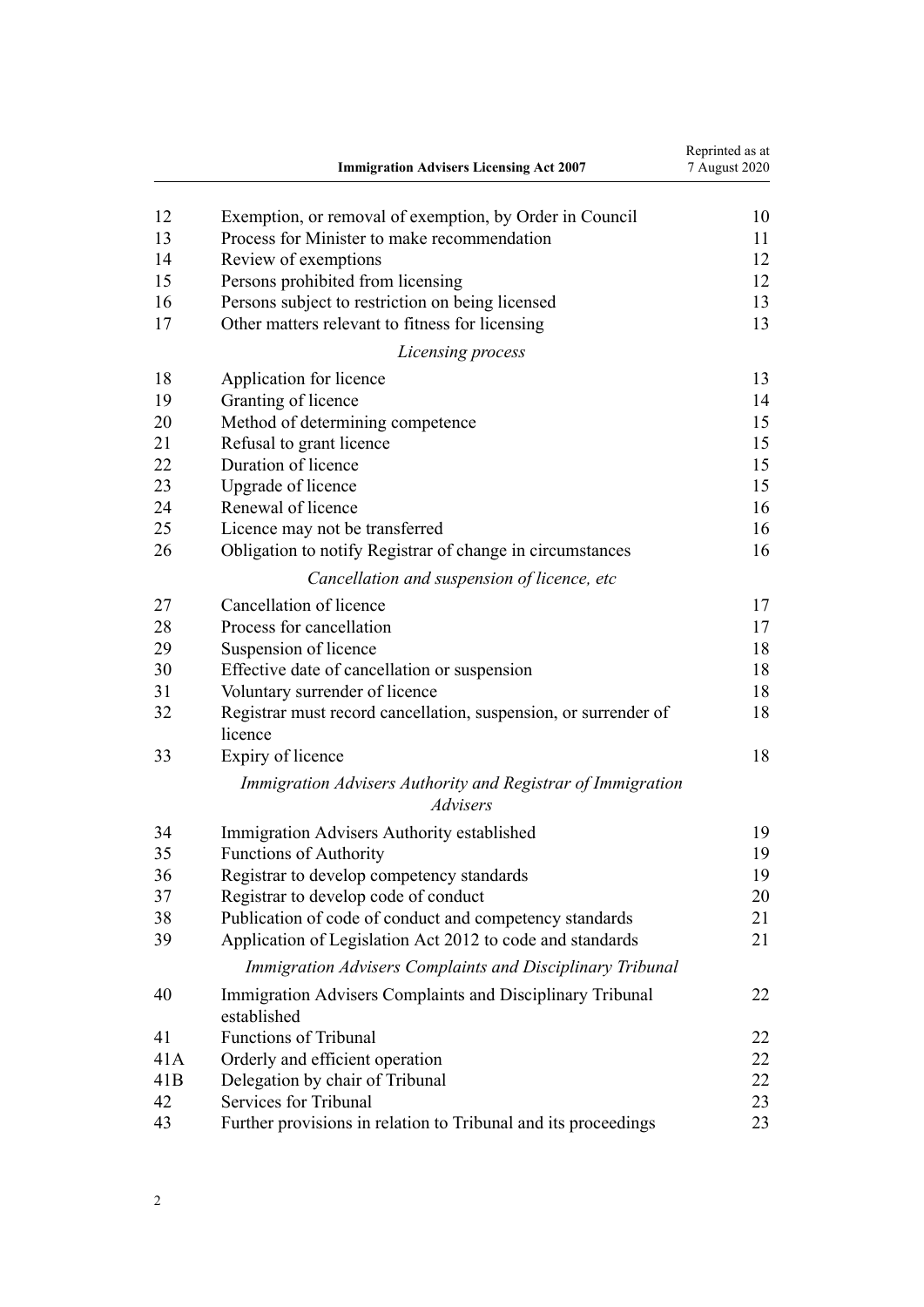| Reprinted as at |                                                |
|-----------------|------------------------------------------------|
| 7 August 2020   | <b>Immigration Advisers Licensing Act 2007</b> |
|                 |                                                |

# *[Complaints and disciplinary procedures](#page-22-0)*

| 44              | Complaints against immigration advisers                                    | 23 |
|-----------------|----------------------------------------------------------------------------|----|
| 45              | Procedure on receipt of complaint by Registrar                             | 24 |
| 46              | Registrar may refer complaint to Tribunal of own motion                    | 25 |
| 47              | Preparation of complaint for referral to Tribunal                          | 25 |
| 48              | Filing complaint with Tribunal                                             | 25 |
| 49              | Proceedings before Tribunal                                                | 25 |
| 50              | Determination of complaint by Tribunal                                     | 26 |
| 50A             | Suppression orders                                                         | 26 |
| 51              | Disciplinary sanctions                                                     | 26 |
| 52              | Enforcement of disciplinary sanctions                                      | 27 |
| 53              | Suspension of licence pending outcome of complaint                         | 27 |
| 54              | Appeal to Tribunal against determination by Registrar to reject            | 28 |
|                 | complaint                                                                  |    |
| 55              | Appeal to Tribunal against determination by Registrar to cancel<br>licence | 29 |
|                 | Inspection                                                                 |    |
| 56              | Purposes of inspection                                                     | 29 |
| 57              | Inspection powers                                                          | 29 |
| 58              | Inspection powers for investigating offences [Repealed]                    | 30 |
| 59              | Privilege against self-incrimination                                       | 30 |
| 60              | Entry of dwellinghouses                                                    | 30 |
| 61              | Entry warrant                                                              | 31 |
| 61A             | Search warrant                                                             | 31 |
| 62              | Conditions of authorisation                                                | 31 |
|                 | <b>Offences</b>                                                            |    |
| 63              | Offence to provide immigration advice unless licensed or exempt            | 32 |
| 64              | Offence of holding out as immigration adviser unless licensed or           | 33 |
|                 | exempt                                                                     |    |
| 65              | Offence of holding out as licensed immigration adviser                     | 33 |
| 66              | Offence to provide false or misleading information                         | 33 |
| 67              | Offence of asking for or receiving fee or reward for immigration           | 34 |
|                 | advice when neither licensed nor exempt                                    |    |
| 68              | Offence of employing or contracting unlicensed or non-exempt               | 34 |
|                 | person as immigration adviser                                              |    |
| 69              | Offence to obstruct inspection                                             | 35 |
| 70              | Offence to fail to notify change in circumstances                          | 36 |
| 70A             | Offence of breaching suppression order                                     | 36 |
| 70 <sub>B</sub> | Offence to fail to comply with summons                                     | 36 |
| 70C             | Contempt of Tribunal                                                       | 37 |
| 71              | Reparation                                                                 | 37 |
| 72              | Additional penalty for offence involving commercial gain                   | 37 |
| 73              | Offences also apply outside New Zealand                                    | 37 |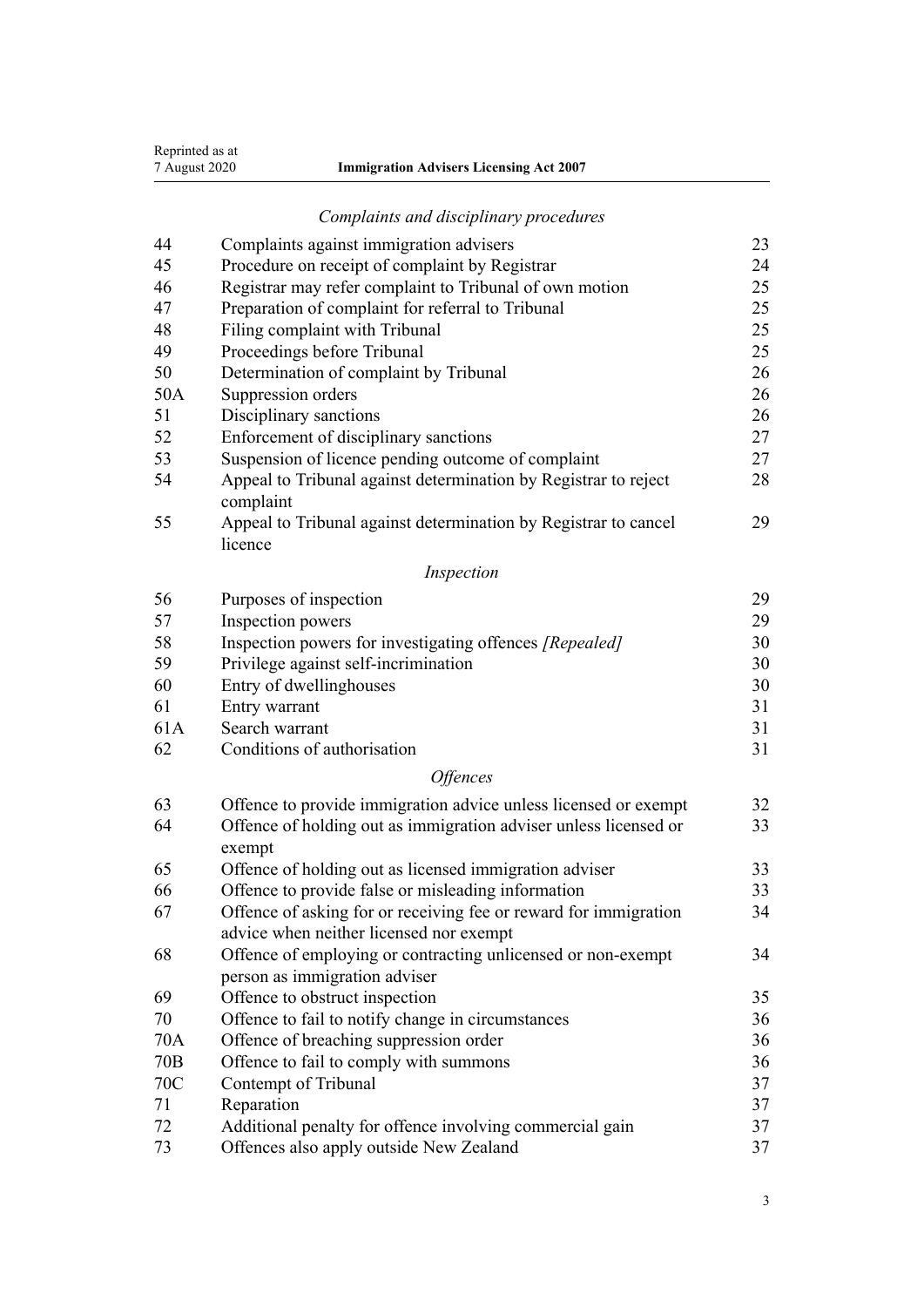<span id="page-3-0"></span>

| s 1 | <b>Immigration Advisers Licensing Act 2007</b>           | Reprinted as at<br>7 August 2020 |
|-----|----------------------------------------------------------|----------------------------------|
|     |                                                          |                                  |
| 74  | Presumption as to non-exemption                          | 38                               |
| 75  | Time for filing charging document                        | 38                               |
|     | Part 2                                                   |                                  |
|     | <b>Miscellaneous provisions</b>                          |                                  |
|     | Independence of persons carrying out functions under Act |                                  |
| 76  | Independence of persons carrying out functions under Act | 38                               |
|     | Register of licensed immigration advisers                |                                  |
| 77  | Register of licensed immigration advisers                | 39                               |
| 78  | Contents of register                                     | 39                               |
| 79  | Alterations to register                                  | 40                               |
| 80  | Search of register                                       | 40                               |
|     | Appeals against decisions of Registrar and Tribunal      |                                  |
| 81  | Right of appeal                                          | 40                               |
| 82  | District Court may make interim order                    | 41                               |
| 83  | Duties of Registrar if interim order made                | 41                               |
| 84  | Determination of appeal                                  | 41                               |
| 85  | Appeal to High Court on question of law                  | 42                               |
|     | Miscellaneous matters                                    |                                  |
| 86  | Annual report on performance of Tribunal's functions     | 42                               |
| 87  | Power of Registrar to delegate                           | 42                               |
| 88  | Certificate of Registrar                                 | 42                               |
| 89  | Licensing fees                                           | 43                               |
| 90  | Immigration adviser's levy                               | 43                               |
| 91  | Waiver of further immigration fees in certain cases      | 43                               |
| 92  | Disclosure of personal information overseas              | 43                               |
| 93  | Service of notices                                       | 46                               |
| 94  | Regulations                                              | 47                               |
|     | Amendments to other Acts                                 |                                  |
| 95  | Immigration Act 1987 amended                             | 48                               |
| 96  | Privacy Act 1993 amended                                 | 48                               |
| 97  | Summary Proceedings Act 1957 amended [Repealed]          | 48                               |
|     | <b>Schedule</b>                                          | 49                               |
|     | Provisions applying in relation to Tribunal              |                                  |

# **Title**

This Act is the Immigration Advisers Licensing Act 2007.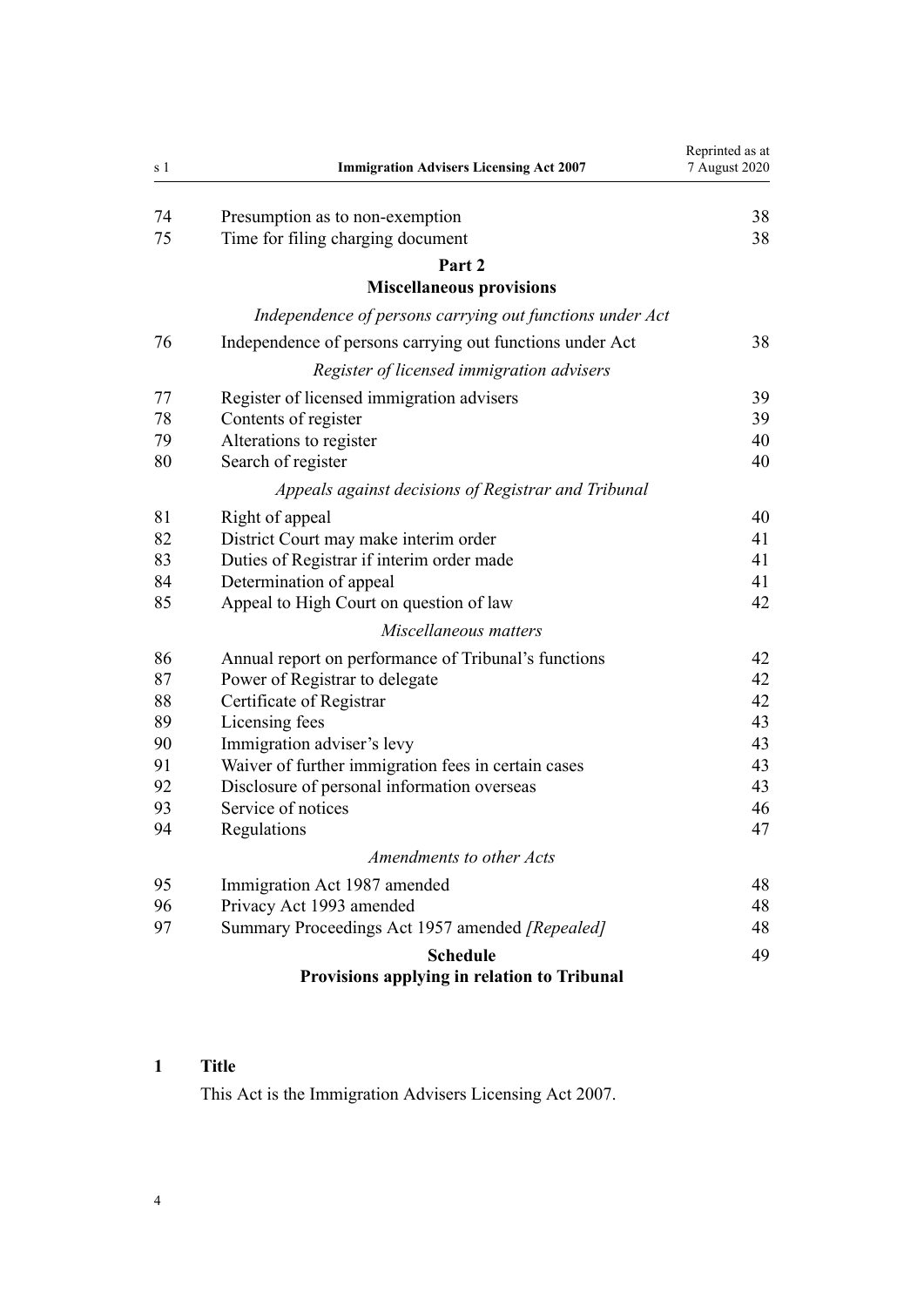## <span id="page-4-0"></span>**2 Commencement**

- (1) [Sections 1 to 5](#page-3-0), [7,](#page-7-0) [12](#page-9-0), [13,](#page-10-0) [34 to 43](#page-18-0), [87,](#page-41-0) [89](#page-42-0), [92,](#page-42-0) and [94](#page-46-0) and the [Schedule](#page-48-0) (which relate to the Authority, the Registrar, the Tribunal, the development of competency standards and the code of conduct, and related matters) come into force on the day after the date on which this Act receives the Royal assent.
- (2) [Sections 6,](#page-6-0) [9,](#page-8-0) [63](#page-31-0), [67](#page-33-0), and [68](#page-33-0) (which impose the requirement to be licensed as an immigration adviser, and provide for related offences) come into force 2 years after the date on which this Act receives the Royal assent.
- (3) The rest of this Act comes into force 1 year after the date on which this Act receives the Royal assent.

# **Part 1 Regulation of immigration advisers**

#### *Preliminary provisions*

## **3 Purpose and scheme of Act**

The purpose of this Act is to promote and protect the interests of consumers receiving immigration advice, and to enhance the reputation of New Zealand as a migration destination, by providing for the regulation of persons who give immigration advice.

## **4 Act binds the Crown**

This Act binds the Crown.

## **5 Interpretation**

In this Act, unless the context otherwise requires,—

**Authority** means the Immigration Advisers Authority established by [section](#page-18-0) [34](#page-18-0)

**category 1 exemptee** means a person exempt from the requirement to be licensed as an immigration adviser under [section 12\(3\)\(a\)](#page-9-0)

**category 2 exemptee** means a person exempt from the requirement to be licensed as an immigration adviser under [section 12\(3\)\(b\)](#page-9-0)

**chief executive** means the chief executive of the Department

**clerical work** means the provision of services in relation to an immigration matter, or to matters concerning sponsors, employers, and education providers, in which the main tasks involve all or any combination of the following:

- (a) the recording, organising, storing, or retrieving of information:
- (b) computing or data entry:
- (c) recording information on any form, application, request, or claim on behalf and under the direction of another person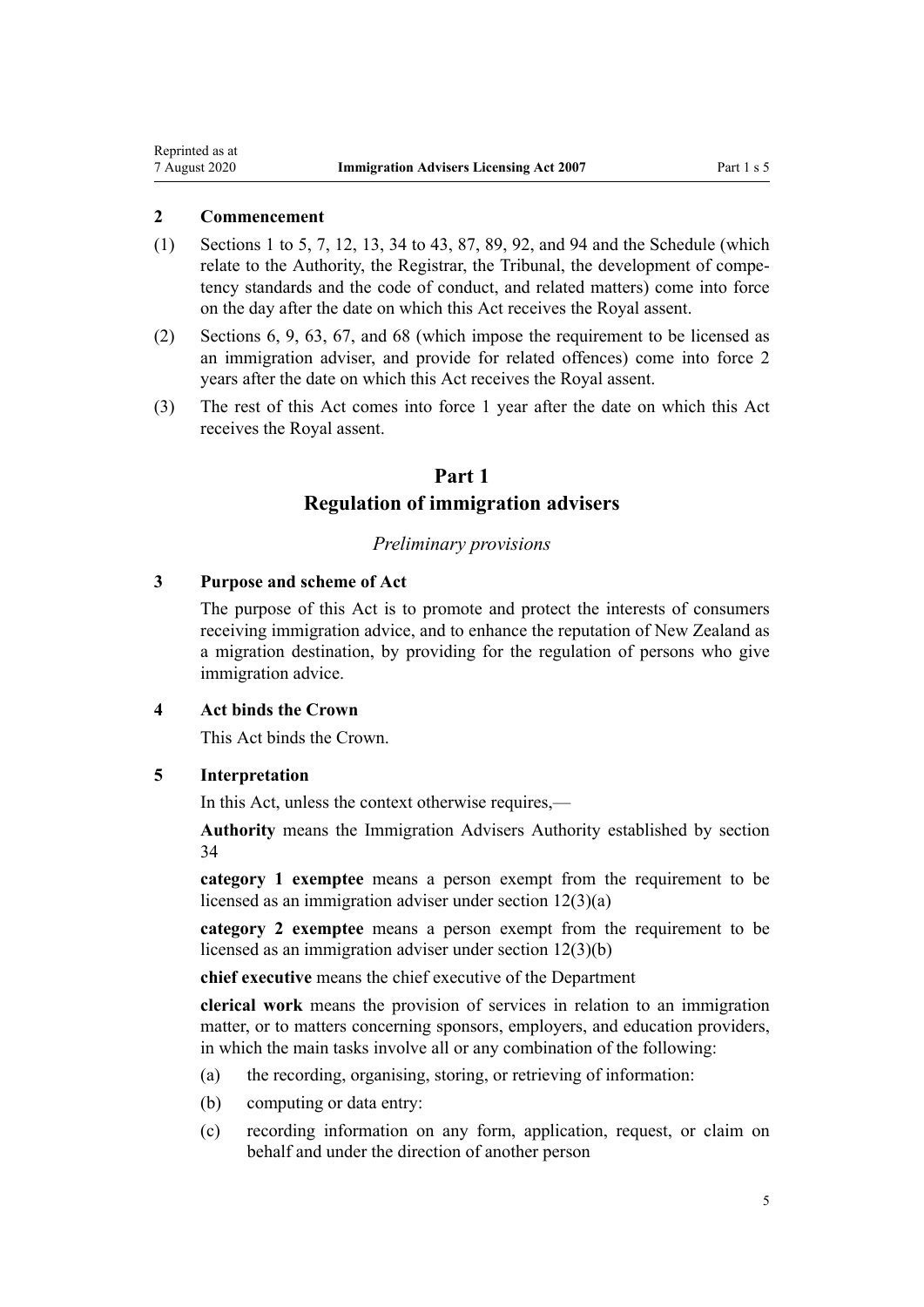**code of conduct** means a code of conduct approved by the Minister under [sec](#page-19-0)[tion 37](#page-19-0) and published or notified in accordance with [section 38\(1\)\(a\)](#page-20-0)

**company** has the meaning given to it by [section 2\(1\)](http://legislation.govt.nz/pdflink.aspx?id=DLM319576) of the Companies Act 1993; and includes companies or bodies corporate registered or formed outside New Zealand

**competency standards** means the competency standards approved by the Minister under [section 36](#page-18-0) and published or notified in accordance with [section](#page-20-0) [38\(1\)\(a\)](#page-20-0)

**Department** means the Department of Labour, or such other department of State that has, with the authority of the Prime Minister, assumed responsibility for the administration of this Act

**former licensed immigration adviser** has the meaning given to it by [section](#page-22-0) [44\(1\)\(b\)](#page-22-0)

**immigration advice** has the meaning given to it by [section 7](#page-7-0)

**immigration adviser** means a person who provides immigration advice

**immigration application or request** means the putting forward of any application, request, claim, appeal, or other approach seeking to have the Minister, the Department, the Immigration and Protection Tribunal, or an immigration officer or a refugee and protection officer deal with an immigration matter

**immigration matter** means any matter arising under or concerning the application of the [Immigration Act 2009](http://legislation.govt.nz/pdflink.aspx?id=DLM1440300) (including any regulations or instructions made under that Act); and includes—

- (a) an application or potential application for a residence class visa, temporary entry class visa, or transit visa:
- (b) a request or potential request for a special direction:
- (c) a claim for recognition as a refugee or a protected person, and any related appeal or matter:
- (d) a matter relating to immigration sponsorship:
- (e) a matter relating to an immigration obligation:
- (f) an appeal in relation to an immigration matter

**lawyer** has the meaning given to it by [section 6](http://legislation.govt.nz/pdflink.aspx?id=DLM364948) of the Lawyers and Conveyancers Act 2006

**licence** means a licence granted under this Act to operate as an immigration adviser

**Minister** means the Minister of Immigration, or such other Minister of the Crown who, under the authority of any warrant or with the authority of the Prime Minister, is for the time being responsible for the administration of this Act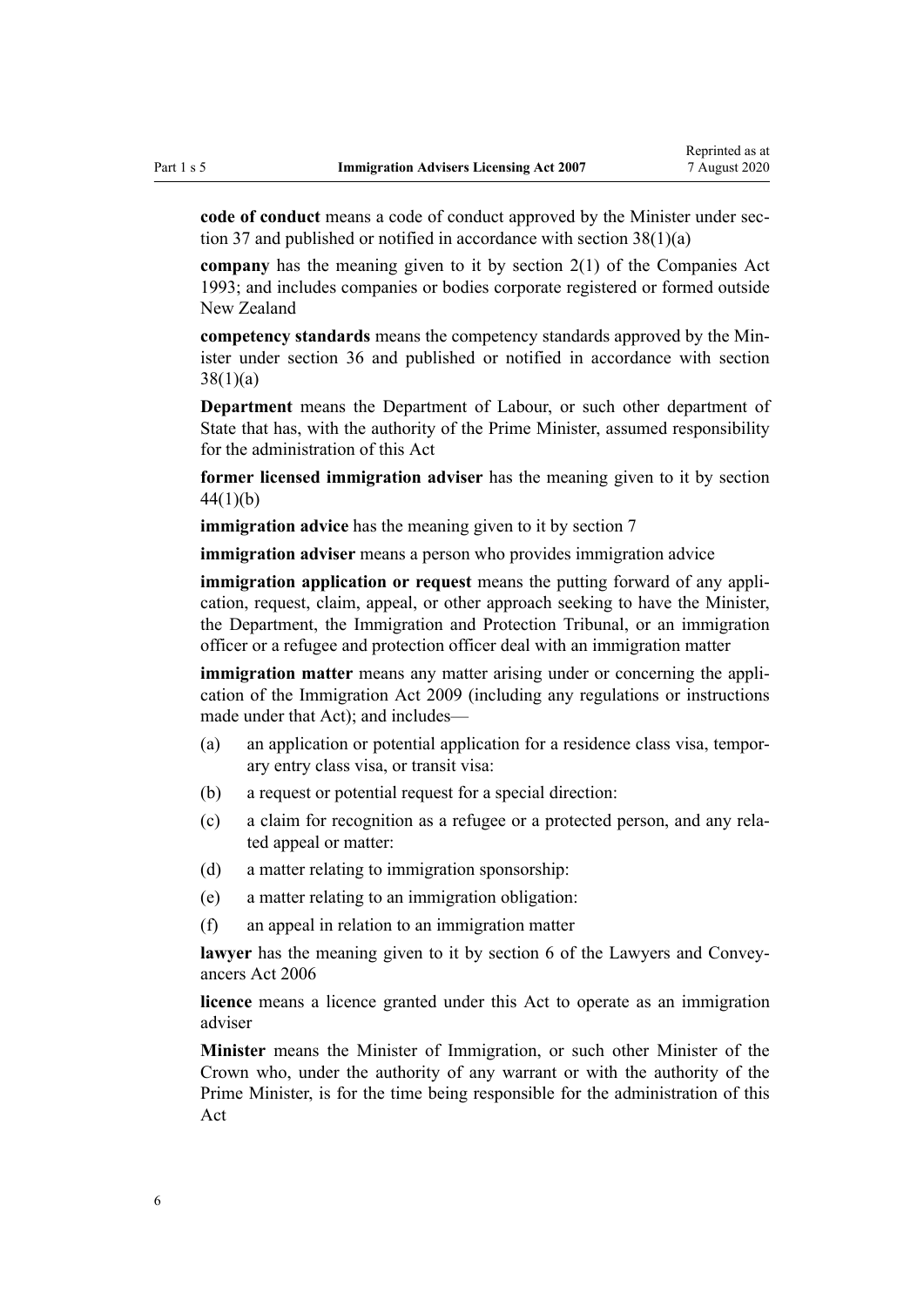<span id="page-6-0"></span>**ordinarily resident**, at any particular time, refers to a person who—

- (a) has been lawfully present in New Zealand for more than 183 days in the immediately preceding 12-month period; and
- (b) is not unlawfully in New Zealand

**register** means the register of immigration advisers established and maintained under [section 77](#page-38-0)

**Registrar** means the officer appointed under [section 34\(2\)\(a\)](#page-18-0)

**settlement services** means all or any of a range of targeted support services provided for migrants, refugees, protected persons, and their families, including services for the purposes of enabling migrants, refugees, protected persons, and their families to settle into the community, learn the language, and find out how to access essential community services

**Tribunal** means the Immigration Advisers Complaints and Disciplinary Tribunal established by [section 40](#page-21-0)

**visa** means a visa granted under the [Immigration Act 2009](http://legislation.govt.nz/pdflink.aspx?id=DLM1440300)

**working day** means any day other than—

- (a) a Saturday, a Sunday, Waitangi Day, Good Friday, Easter Monday, Anzac Day, the Sovereign's birthday, and Labour Day; and
- (ab) if Waitangi Day or Anzac Day falls on a Saturday or a Sunday, the following Monday; and
- (b) the day observed in the appropriate area as the anniversary of the province of which the area forms a part; and
- (c) a day in the period commencing with 25 December in any year and ending with the close of 15 January in the following year.

Section 5 **immigration application or request**: substituted, at 2 am on 29 November 2010, by [sec](http://legislation.govt.nz/pdflink.aspx?id=DLM1441347)[tion 406\(1\)](http://legislation.govt.nz/pdflink.aspx?id=DLM1441347) of the Immigration Act 2009 (2009 No 51).

Section 5 **immigration matter**: substituted, at 2 am on 29 November 2010, by [section 406\(1\)](http://legislation.govt.nz/pdflink.aspx?id=DLM1441347) of the Immigration Act 2009 (2009 No 51).

Section 5 **permit**: repealed, at 2 am on 29 November 2010, by [section 406\(1\)](http://legislation.govt.nz/pdflink.aspx?id=DLM1441347) of the Immigration Act 2009 (2009 No 51).

Section 5 **settlement services**: amended, at 2 am on 29 November 2010, by [section 406\(1\)](http://legislation.govt.nz/pdflink.aspx?id=DLM1441347) of the Immigration Act 2009 (2009 No 51).

Section 5 **visa**: substituted, at 2 am on 29 November 2010, by [section 406\(1\)](http://legislation.govt.nz/pdflink.aspx?id=DLM1441347) of the Immigration Act 2009 (2009 No 51).

Section 5 **working day** paragraph (ab): inserted, on 1 January 2014, by [section 8](http://legislation.govt.nz/pdflink.aspx?id=DLM4929207) of the Holidays (Full Recognition of Waitangi Day and ANZAC Day) Amendment Act 2013 (2013 No 19).

*Immigration advisers to be licensed, unless exempt*

**6 Prohibition on providing immigration advice unless licensed or exempt**

No person may provide immigration advice unless that person—

(a) is licensed under this Act to provide that advice; or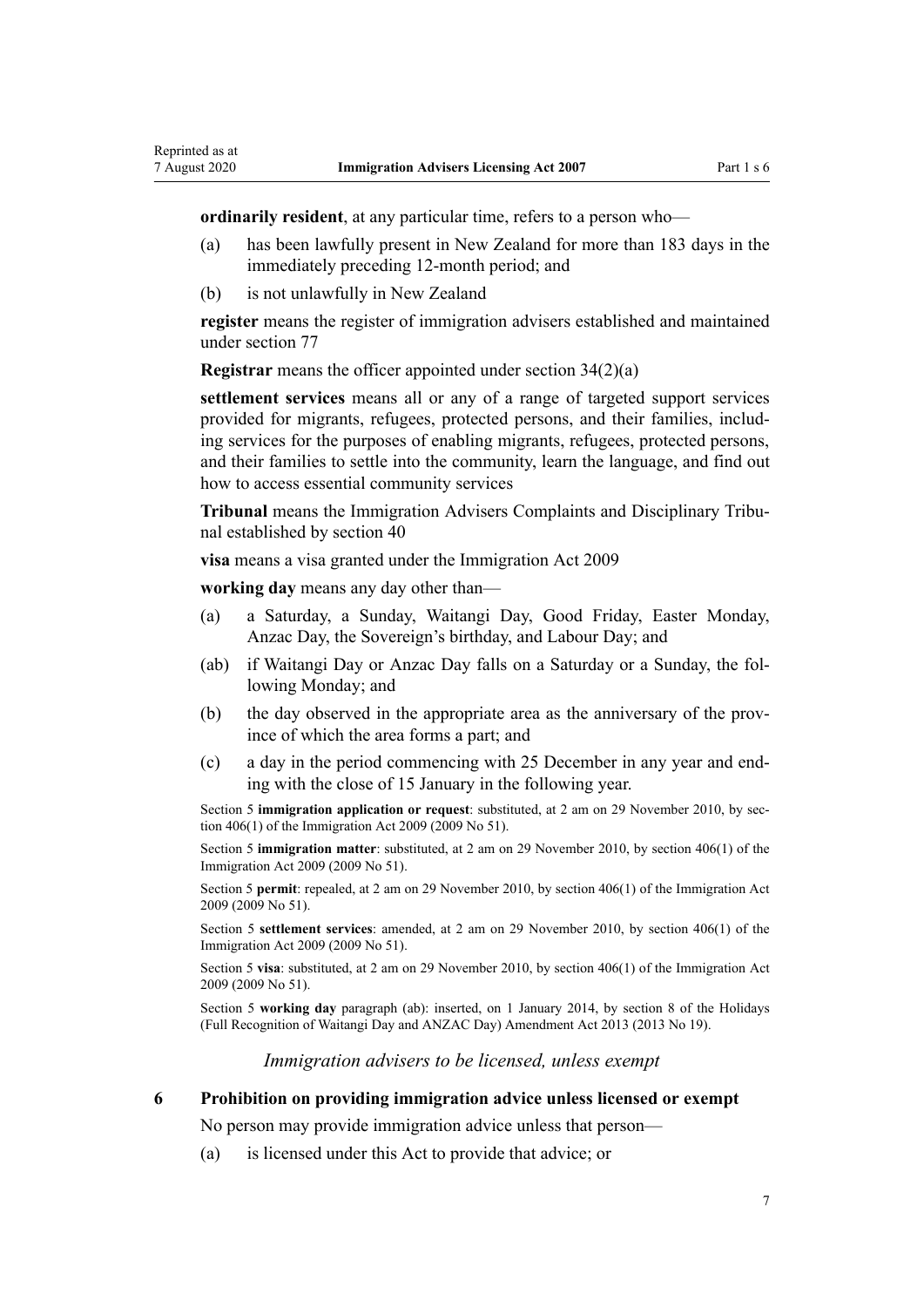<span id="page-7-0"></span>(b) is exempt under [section 11](#page-8-0) from the requirement to be licensed.

#### **7 What constitutes immigration advice**

## (1) In this Act, **immigration advice**—

- (a) means using, or purporting to use, knowledge of or experience in immigration to advise, direct, assist, or represent another person in regard to an immigration matter relating to New Zealand, whether directly or indirectly and whether or not for gain or reward; but
- (b) does not include—
	- (i) providing information that is publicly available, or that is prepared or made available by the Department; or
	- (ii) directing a person to the Minister or the Department, or to an immigration officer or a refugee and protection officer (within the meaning of the [Immigration Act 2009](http://legislation.govt.nz/pdflink.aspx?id=DLM1440300)), or to a list of licensed immigration advisers; or
	- (iii) carrying out clerical work, translation or interpreting services, or settlement services.
- (2) To avoid doubt, a person is not considered to be providing immigration advice within the meaning of this Act if the person provides the advice in the course of acting under or pursuant to—
	- (a) the [Ombudsmen Act 1975](http://legislation.govt.nz/pdflink.aspx?id=DLM430983); or
	- (b) any other enactment by which functions are conferred on Ombudsmen holding office under that Act.

Section 7(1)(b)(ii): substituted, at 2 am on 29 November 2010, by [section 406\(1\)](http://legislation.govt.nz/pdflink.aspx?id=DLM1441347) of the Immigration Act 2009 (2009 No 51).

Section 7(2): added, on 7 July 2010, by [section 4](http://legislation.govt.nz/pdflink.aspx?id=DLM3042305) of the Immigration Advisers Licensing Amendment Act 2010 (2010 No 67).

#### **8 Offshore immigration advice**

- (1) This Act applies in respect of immigration advice provided by a person outside New Zealand, as well as advice provided by a person within New Zealand, except as provided in this section.
- (2) Despite subsection (1), a person who is not ordinarily resident in New Zealand need not be licensed in respect of immigration advice provided by the person outside New Zealand before the date that is 3 years after the day on which this Act receives the Royal assent, and—
	- (a) [section 9](#page-8-0) does not require the Department to refuse to accept an immigration application or request from such a person before that date; and
	- (b) such a person will not be treated as committing an offence under this Act by reason only of providing immigration advice outside New Zealand before that date without being licensed.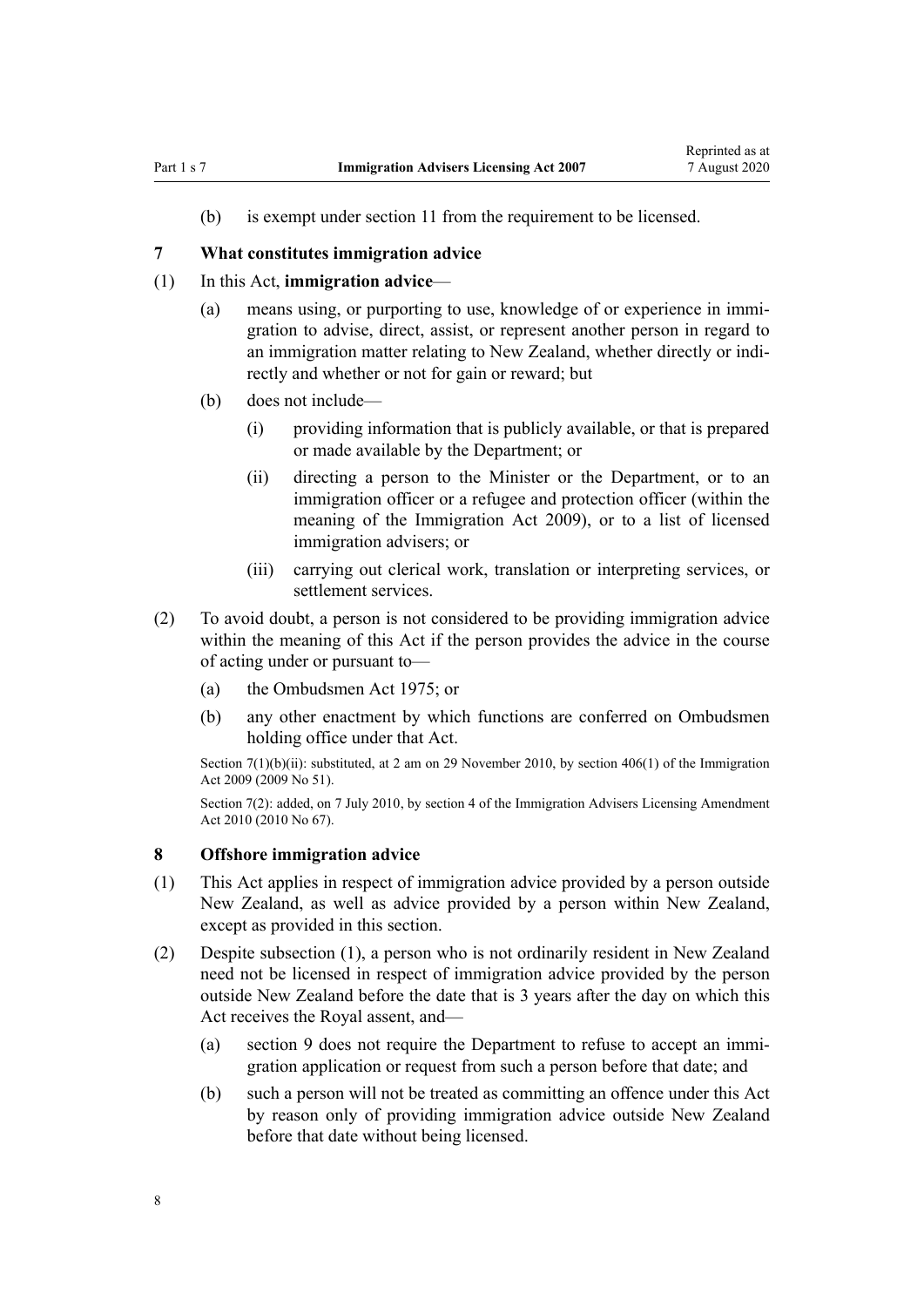<span id="page-8-0"></span>(3) A person to whom subsection (2) applies may however apply for, and be granted, a licence at any time after the date that is 1 year after the day on which this Act receives the Royal assent, if the person chooses to apply.

## **9 No acceptance of immigration applications or requests from unlicensed immigration advisers**

- (1) No immigration application or request put forward on behalf of another person by an unlicensed immigration adviser may be accepted, unless the adviser is exempt from the requirement to be licensed under section 11.
- (2) The chief executive of the department of State that has, with the authority of the Prime Minister, assumed responsibility for the administration of the [Immi](http://legislation.govt.nz/pdflink.aspx?id=DLM1440300)[gration Act 2009](http://legislation.govt.nz/pdflink.aspx?id=DLM1440300) must, so far as practicable, ensure that immigration forms and information brochures prepared or provided by that department advise that, in accordance with subsection (1), immigration applications or requests provided or prepared on behalf of another person by persons who are neither licensed immigration advisers nor exempt from the requirement to be licensed will not be accepted.
- (3) Where an immigration application or request on behalf of another person is not accepted by reason of contravening subsection (1), the relevant person or body must notify that person in writing of that fact, and advise the person as to how the application or request may be relodged or advanced in an acceptable manner.

Section 9(2): amended, at 2 am on 29 November 2010, by [section 406\(1\)](http://legislation.govt.nz/pdflink.aspx?id=DLM1441347) of the Immigration Act 2009 (2009 No 51).

## **10 Who may be licensed as immigration adviser**

A person may be licensed as an immigration adviser only if—

- (a) the person is a natural person who applies for a licence under [section 18;](#page-12-0) and
- (b) the Registrar is satisfied that the person meets the competency standards set under [section 36;](#page-18-0) and
- (c) the person is not prohibited from holding a licence under [section 15](#page-11-0) and, in the case of a person to whom [section 16](#page-12-0) or [17](#page-12-0) applies, is determined by the Registrar to be a fit and appropriate person to hold a licence; and
- (d) the person is not a category 2 exemptee or a lawyer.

## **11 Persons exempt from licensing**

The following persons are exempt from the requirement to be licensed:

(a) persons who provide immigration advice in an informal or family context only, so long as the advice is not provided systematically or for a fee: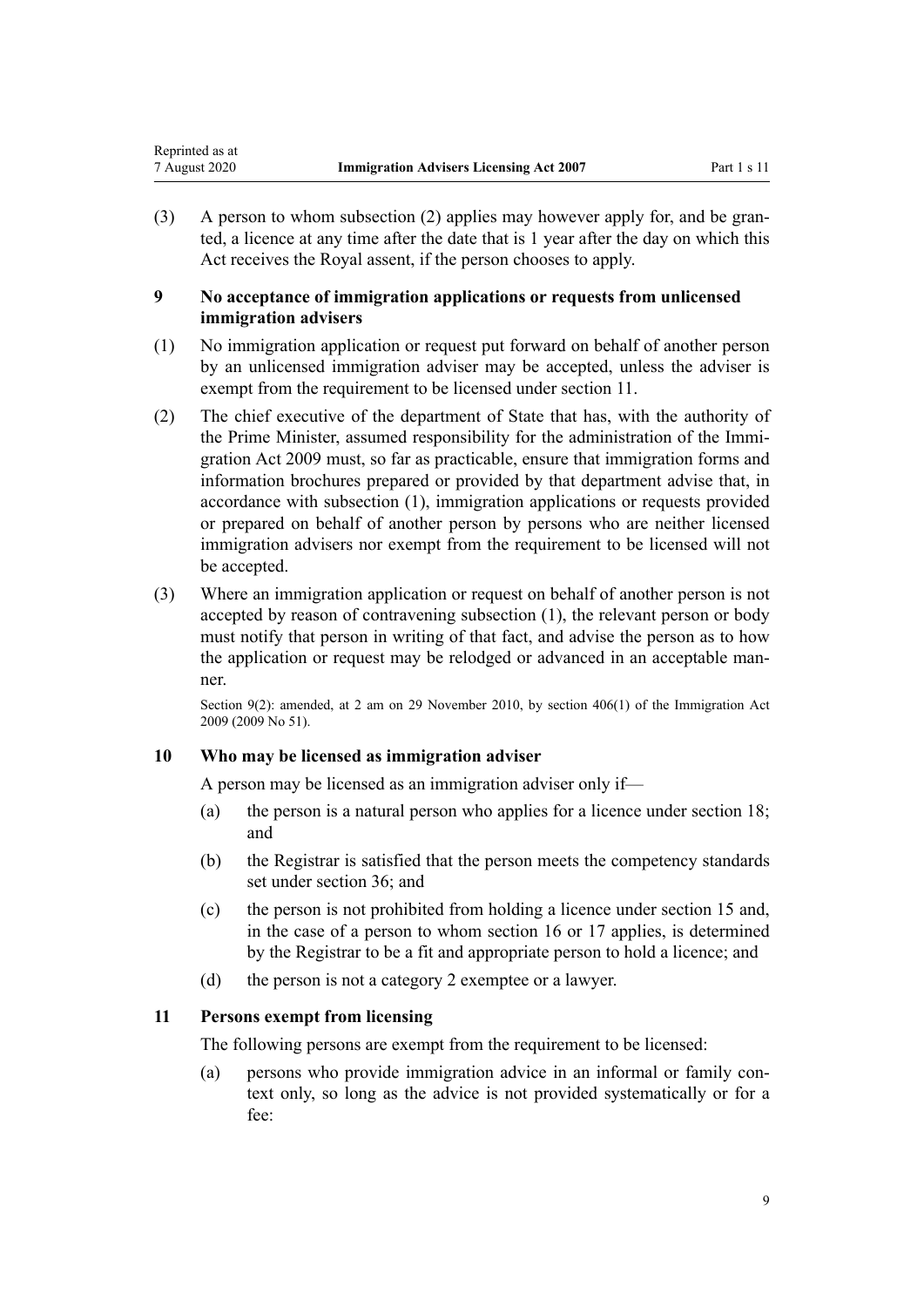- <span id="page-9-0"></span>(b) members of Parliament, and members of their staff who provide immigration advice within the scope of their employment agreement:
- (c) foreign diplomats and consular staff accorded protection as such under the [Diplomatic Privileges and Immunities Act 1968](http://legislation.govt.nz/pdflink.aspx?id=DLM387495) or the [Consular](http://legislation.govt.nz/pdflink.aspx?id=DLM397288) [Privileges and Immunities Act 1971](http://legislation.govt.nz/pdflink.aspx?id=DLM397288):
- (d) employees of the public service who provide immigration advice within the scope of their employment agreement:
- (e) lawyers:
- (f) persons employed by or working as volunteers for community law centres (as defined in [section 6](http://legislation.govt.nz/pdflink.aspx?id=DLM364948) of the Lawyers and Conveyancers Act 2006), where at least 1 lawyer—
	- (i) is on the employing body of the community law centre; or
	- (ii) is employed by or working as a volunteer for the community law centre in a supervisory capacity:
- (g) persons employed by or working as volunteers for citizens advice bureaux:
- (h) persons who provide—
	- (i) immigration advice offshore; and
	- (ii) advice only in respect of applications made under the Immigration Act 2009 for a temporary entry class visa—temporary visa—student visa:
- (i) persons exempted by regulations made under section 12.

Section 11(h): substituted, at 2 am on 29 November 2010, by [section 406\(1\)](http://legislation.govt.nz/pdflink.aspx?id=DLM1441347) of the Immigration Act 2009 (2009 No 51).

Section 11(h)(ii): substituted, on 25 February 2011, by [regulation 3](http://legislation.govt.nz/pdflink.aspx?id=DLM3547906) of the Immigration Advisers Licensing (Partial Removal of Exemption) Regulations 2011 (SR 2011/19).

#### **12 Exemption, or removal of exemption, by Order in Council**

- (1) The Governor-General may, by Order in Council, make regulations—
	- (a) exempting any person or class of persons from the requirement to be licensed as immigration advisers:
	- (b) removing in whole or in part the exemption provided for in [section](#page-8-0)  $11(h)$ .
- (2) Regulations under subsection (1)(a) may be made only on the recommendation of the Minister given in accordance with [section 13.](#page-10-0)
- (3) Exemptions under subsection (1) must be classed as one of 2 categories:
	- (a) category 1 exemptions, exempted on the basis that—
		- (i) there is little consumer benefit to be gained by requiring members of the exempt class to be licensed; and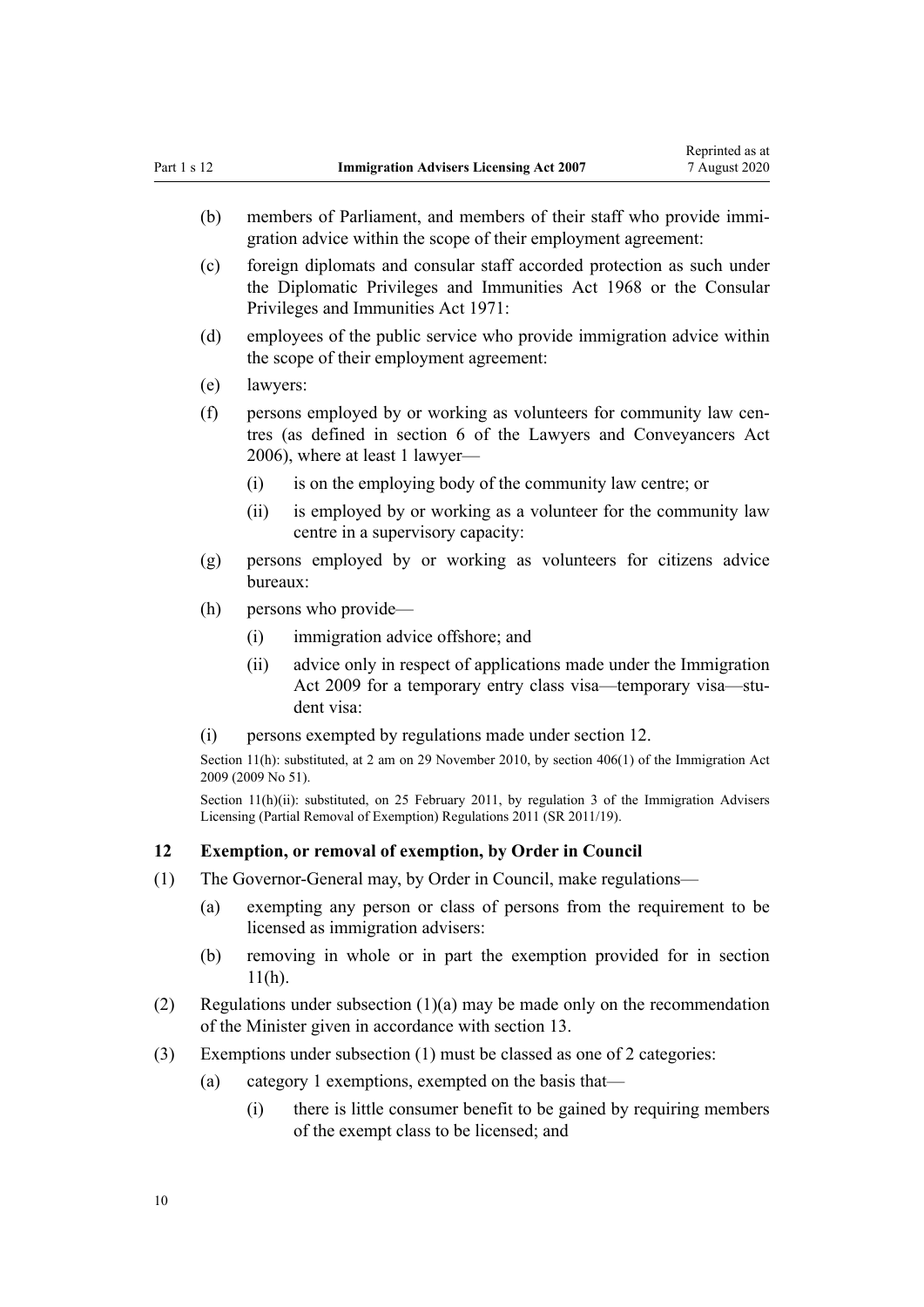- (ii) there are sufficient processes in place to ensure competent and ethical conduct; and
- (b) category 2 exemptions, for persons in professions or occupations that, under their own statute, have their own disciplinary procedures that could apply to the provision of immigration advice, and prescriptive requirements as to conduct.
- (4) An exemption under subsection (1)(a) may be subject to any terms and conditions specified in the regulations.
- (5) Subject to subsection (6), a person exempt under any of paragraphs (a), (b), (c), (d), (f), (g), (h), and (i) of [section 11](#page-8-0) or a category 1 exemptee may, despite being exempt, apply for a licence and, if the licence is granted, operate as a licensed immigration adviser.
- (6) A lawyer or a category 2 exemptee may neither apply for, nor hold, a licence.
- (7) A removal of the exemption provided for in [section 11\(h\)](#page-8-0) by regulations made under subsection (1) may be in respect of all or any 1 or more classes of person to whom the exemption relates, and the removal or retention of the exemption may be subject to any terms and conditions specified in the regulations.

#### **13 Process for Minister to make recommendation**

<span id="page-10-0"></span>Reprinted as at

- (1) The Minister must not make a recommendation under [section 12\(2\)](#page-9-0) unless the Minister—
	- (a) has received a report from the Registrar that assesses the proposed exemption or removal of the exemption; and
	- (b) has provided the Registrar's assessment to, and has consulted with, such persons and organisations as the Minister considers appropriate; and
	- (c) in the case of an exemption, is satisfied that the criteria for an exemption are met (including by considering the matters specified in subsection (2), where appropriate).
- (2) In assessing whether the criterion for exemption specified in [section](#page-9-0)  $12(3)(a)(ii)$  is met, the Minister must, in respect of the person or class of persons being considered for exemption, have regard (where appropriate) to such matters as—
	- (a) obligations to clients:
	- (b) the existence or likelihood of conflicts of interest:
	- (c) disclosure requirements:
	- (d) the provision of consumer complaints procedures:
	- (e) membership standards:
	- (f) the monitoring and supervision of the performance of individuals:
	- (g) provision for ongoing training.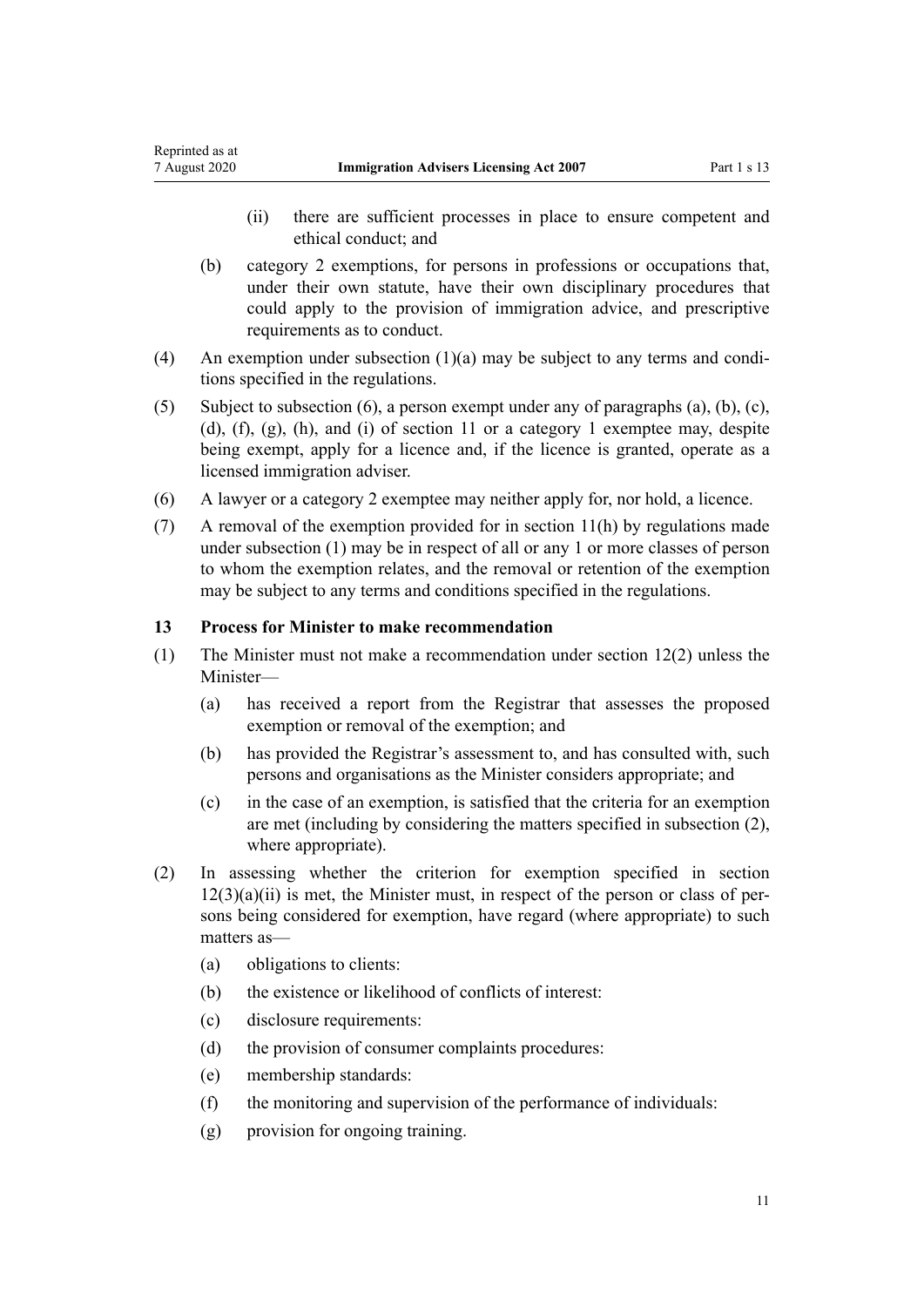#### <span id="page-11-0"></span>**14 Review of exemptions**

- (1) The Registrar—
	- (a) must review each exemption granted by regulations made under [section](#page-9-0)  $12(1)(a)$  at intervals not greater than 3 years:
	- (b) may review any such exemption at any time.
- (2) The Registrar must report to the Minister on the outcome of any review under this section.
- (3) After considering the report provided by the Registrar, the Minister may recommend to the Governor-General that the exemption in question be removed or amended.
- (4) The Governor-General may, by Order in Council made on the recommendation of the Minister under subsection (3), make regulations revoking or amending any exemption granted by regulations made under [section 12\(1\)\(a\).](#page-9-0)

#### **15 Persons prohibited from licensing**

- (1) A person is prohibited from being licensed if he or she—
	- (a) is an undischarged bankrupt; or
	- (b) is prohibited or disqualified under any of the provisions of [sections 382](http://legislation.govt.nz/pdflink.aspx?id=DLM323249), [383](http://legislation.govt.nz/pdflink.aspx?id=DLM323252), or [385](http://legislation.govt.nz/pdflink.aspx?id=DLM323259) of the Companies Act 1993 from managing a company; or
	- (c) has been convicted of an offence against the [Immigration Act 2009,](http://legislation.govt.nz/pdflink.aspx?id=DLM1440300) the [Immigration Act 1987](http://legislation.govt.nz/pdflink.aspx?id=DLM108017), or the Immigration Act 1964; or
	- (d) has been removed or deported from New Zealand under the [Immigration](http://legislation.govt.nz/pdflink.aspx?id=DLM1440300) [Act 2009,](http://legislation.govt.nz/pdflink.aspx?id=DLM1440300) the [Immigration Act 1987](http://legislation.govt.nz/pdflink.aspx?id=DLM108017), or the Immigration Act 1964; or
	- (e) is unlawfully in New Zealand.
- (2) Persons who hold or have held any of the following offices or employment are prohibited from being licensed while holding the office or employment or at any time within 12 months after leaving the office or employment:
	- (a) Ministers of Immigration and Associate Ministers of Immigration in the New Zealand Government:
	- (b) any immigration officer, visa officer, or refugee status officer (as defined in the [Immigration Act 1987\)](http://legislation.govt.nz/pdflink.aspx?id=DLM108017):
	- (c) any immigration officer or refugee and protection officer (as defined in the [Immigration Act 2009\)](http://legislation.govt.nz/pdflink.aspx?id=DLM1440300).

Section 15(1)(b): amended, on 5 December 2013, by [section 14](http://legislation.govt.nz/pdflink.aspx?id=DLM5620822) of the Companies Amendment Act 2013 (2013 No 111).

Section  $15(1)(c)$ : substituted, at 2 am on 29 November 2010, by [section 406\(1\)](http://legislation.govt.nz/pdflink.aspx?id=DLM1441347) of the Immigration Act 2009 (2009 No 51).

Section 15(1)(d): substituted, at 2 am on 29 November 2010, by [section 406\(1\)](http://legislation.govt.nz/pdflink.aspx?id=DLM1441347) of the Immigration Act 2009 (2009 No 51).

Section 15(2)(c): added, at 2 am on 29 November 2010, by [section 406\(1\)](http://legislation.govt.nz/pdflink.aspx?id=DLM1441347) of the Immigration Act 2009 (2009 No 51).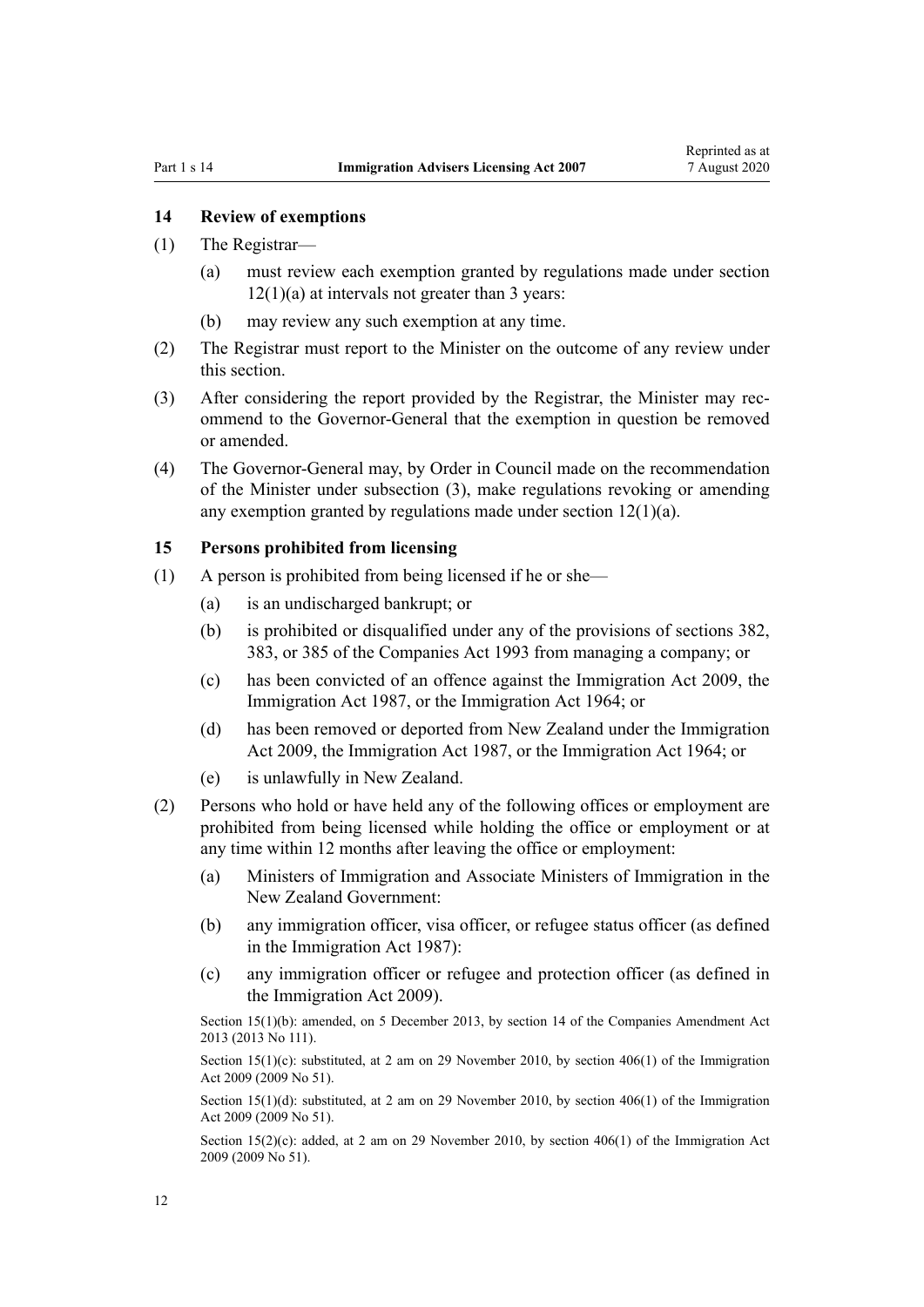#### **16 Persons subject to restriction on being licensed**

<span id="page-12-0"></span>Reprinted as at

The following persons must not be licensed unless the Registrar is satisfied that the nature of the relevant offence or matter is unlikely to adversely affect the person's fitness to provide immigration advice:

- (a) a person who has been convicted, whether in New Zealand or in another country, of a crime involving dishonesty, an offence resulting in a term of imprisonment, or an offence against the [Fair Trading Act 1986](http://legislation.govt.nz/pdflink.aspx?id=DLM96438) (or any equivalent law of another country); or
- (b) a person who, under the law of another country,—
	- (i) is an undischarged bankrupt; or
	- (ii) has been prohibited or disqualified from managing a company; or
	- (iii) has been convicted of an immigration offence; or
	- (iv) has been removed or deported from the country; or
- (c) a person to whom section  $15(1)(a)$  or (b) has applied in the past.

## **17 Other matters relevant to fitness for licensing**

In determining a person's fitness to be licensed, the Registrar may take into account—

- (a) any conviction, whether in New Zealand or in another country, for an offence of a kind other than those referred to in [sections 15](#page-11-0) and 16:
- (b) any disciplinary proceedings, whether in New Zealand or in another country, and whether in relation to the provision of immigration advice or in relation to the conduct of any other occupation or profession, taken or being taken against the person (including any past cancellation or suspension of a licence under this Act, or any non-compliance with any other sanction imposed under this Act):
- (c) whether or not the person is related by employment or association to a person to whom a licence would be refused under this section or [section](#page-11-0) [15](#page-11-0) or 16.

#### *Licensing process*

## **18 Application for licence**

An application for licensing as an immigration adviser must—

- (a) be made to the Registrar in a form approved by the Registrar; and
- (b) be accompanied by the prescribed fee (if any); and
- (c) include the following information:
	- (i) the applicant's full name and date of birth; and
	- (ii) a physical address at which documents can be served on the applicant; and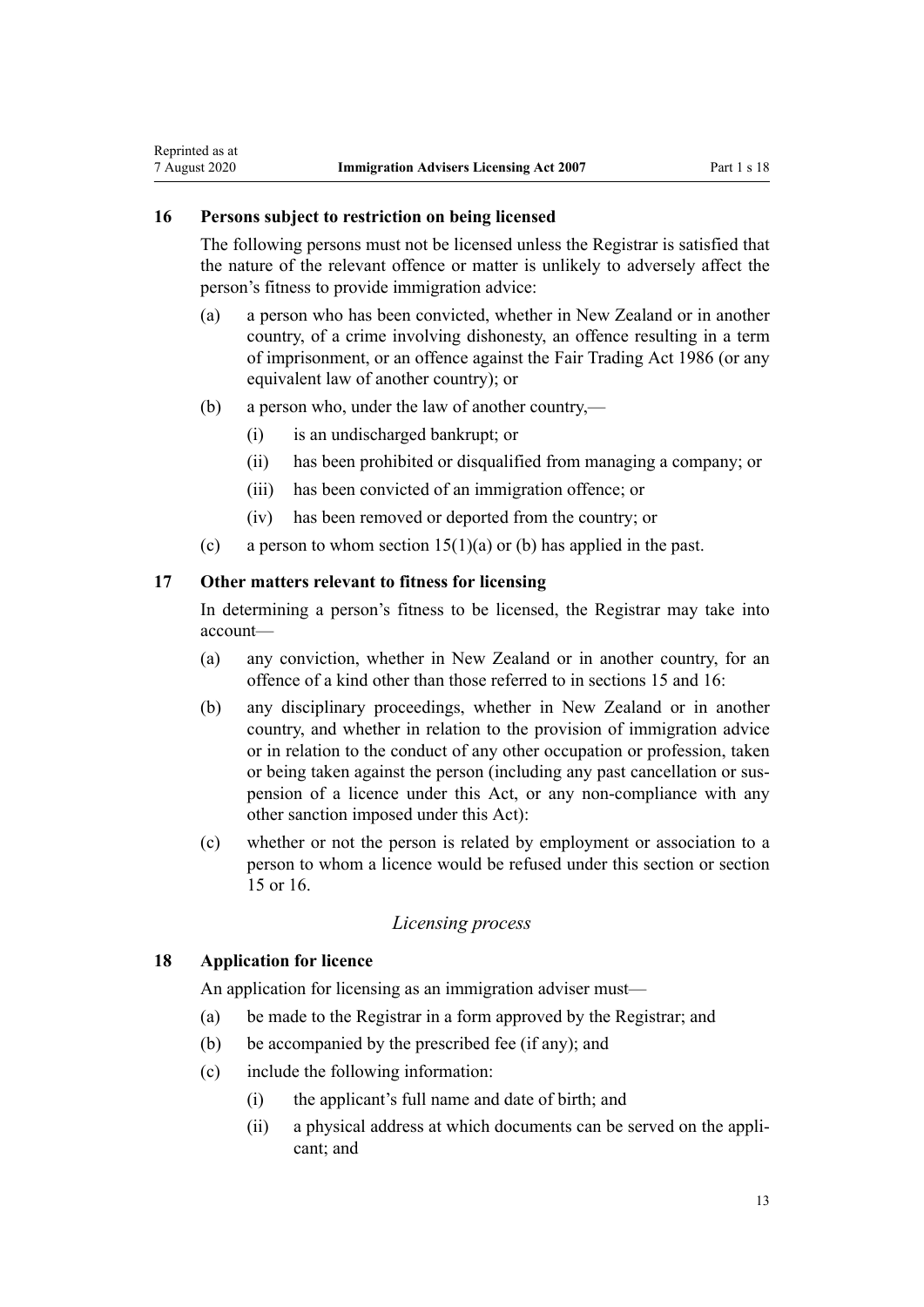- <span id="page-13-0"></span>(iii) the person's business address (if different from the address referred to in subparagraph (ii)); and
- (iv) any further information and other material that may be prescribed or required by the Registrar; and
- (v) if required by the Registrar, a statutory declaration stating that the person is not prohibited from or subject to a restriction on being licensed, and otherwise verifying the matters contained in the application.

## **19 Granting of licence**

- (1) The Registrar must grant a licence to an applicant if satisfied that—
	- (a) the applicant is not prohibited from registration under [section 12\(6\)](#page-9-0) or  $15$  and
	- (b) having regard to the matters specified in [sections 16](#page-12-0) and [17](#page-12-0) the person is fit to be licensed as an immigration adviser; and
	- (c) the person meets minimum standards of competence set under [section](#page-18-0) [36;](#page-18-0) and
	- (d) the application complies with [section 18](#page-12-0) and is properly completed; and
	- (e) the applicant has paid the required amount of immigration adviser's levy (if any).
- (2) When determining to grant a licence, the Registrar must determine whether the applicant is to be granted—
	- (a) a full licence; or
	- (b) a limited licence; or
	- (c) a provisional licence.
- (3) The Registrar may grant a full licence if satisfied that the applicant has overall competence in all areas of immigration advice.
- (4) The Registrar may grant a limited licence that authorises the applicant to provide immigration advice only in relation to specified matters, if satisfied that the applicant has competence only in relation to those matters.
- (5) The Registrar may grant a provisional licence that requires the applicant to work under the direct supervision of a fully licensed immigration adviser for 12 months or such other lesser period as may be specified by the Registrar, if satisfied that the applicant is a new entrant to the industry or that for any other reason supervision is required or appropriate.
- (6) The Registrar must notify the applicant in writing of the decision to grant a licence subject to the payment of any levy, and, if the decision is to grant a limited licence or a provisional licence, give reasons for that decision.
- (7) A notification under subsection (6) must also specify the amount of immigration adviser's levy payable (if any) before the licence will be granted.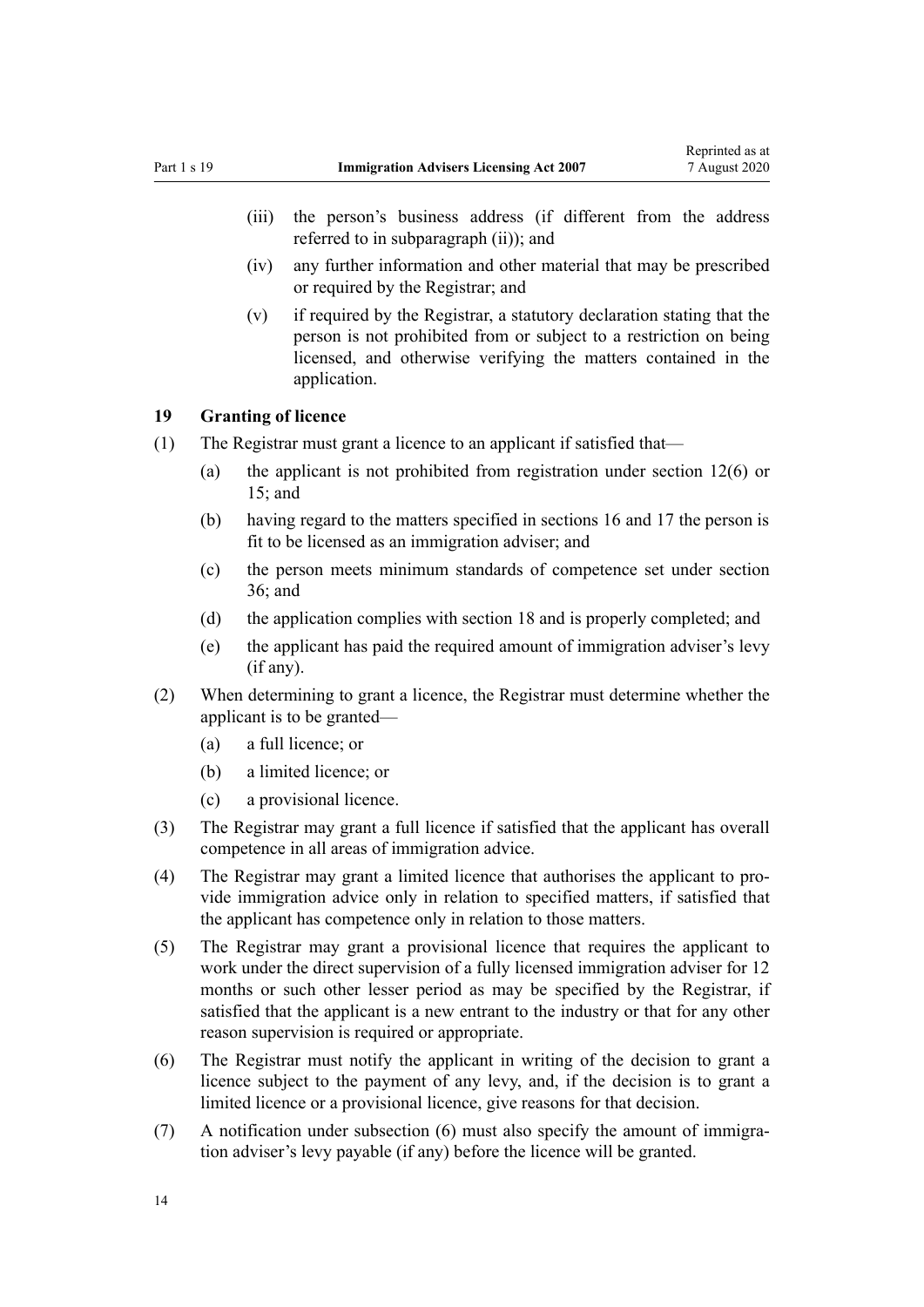(8) An applicant has the right to appeal, under [section 81](#page-39-0), the Registrar's decision to grant a limited or a provisional licence (including the duration of a provisional licence), rather than a full licence.

## **20 Method of determining competence**

The Registrar may satisfy himself or herself of an applicant's competence by all or any of the following means:

- (a) consideration of the application material supplied by the applicant:
- (b) an examination:
- (c) an interview:

<span id="page-14-0"></span>Reprinted as at

- (d) review of any work carried out by the applicant relevant to the application:
- (e) consideration of information provided by an overseas or international person, body, or agency:
- (f) carrying out an inspection under [section 57:](#page-28-0)
- (g) consideration of any other matter relevant to the application.

## **21 Refusal to grant licence**

- (1) If the Registrar determines not to grant a licence, he or she must notify the applicant in writing of the decision and the reasons for it within 10 working days after the decision is made.
- (2) An applicant has the right to appeal, under [section 81](#page-39-0), the Registrar's decision to refuse to grant a licence.

## **22 Duration of licence**

- (1) A full or limited licence is effective for a period of 12 months commencing on the date it is granted.
- (2) A provisional licence is effective for the period or until the expiry date stated in it.
- (3) Subsections (1) and (2) apply unless the licence is—
	- (a) cancelled under [section 27](#page-16-0) or [51](#page-25-0); or
	- (b) suspended under [section 51](#page-25-0) or [53;](#page-26-0) or
	- (c) surrendered by its holder in accordance with [section 31](#page-17-0).

# **23 Upgrade of licence**

- (1) The holder of a limited licence may at any time apply to the Registrar for the grant of a full licence.
- (2) The holder of a provisional licence may at any time apply to the Registrar for the grant of a full licence or a limited licence.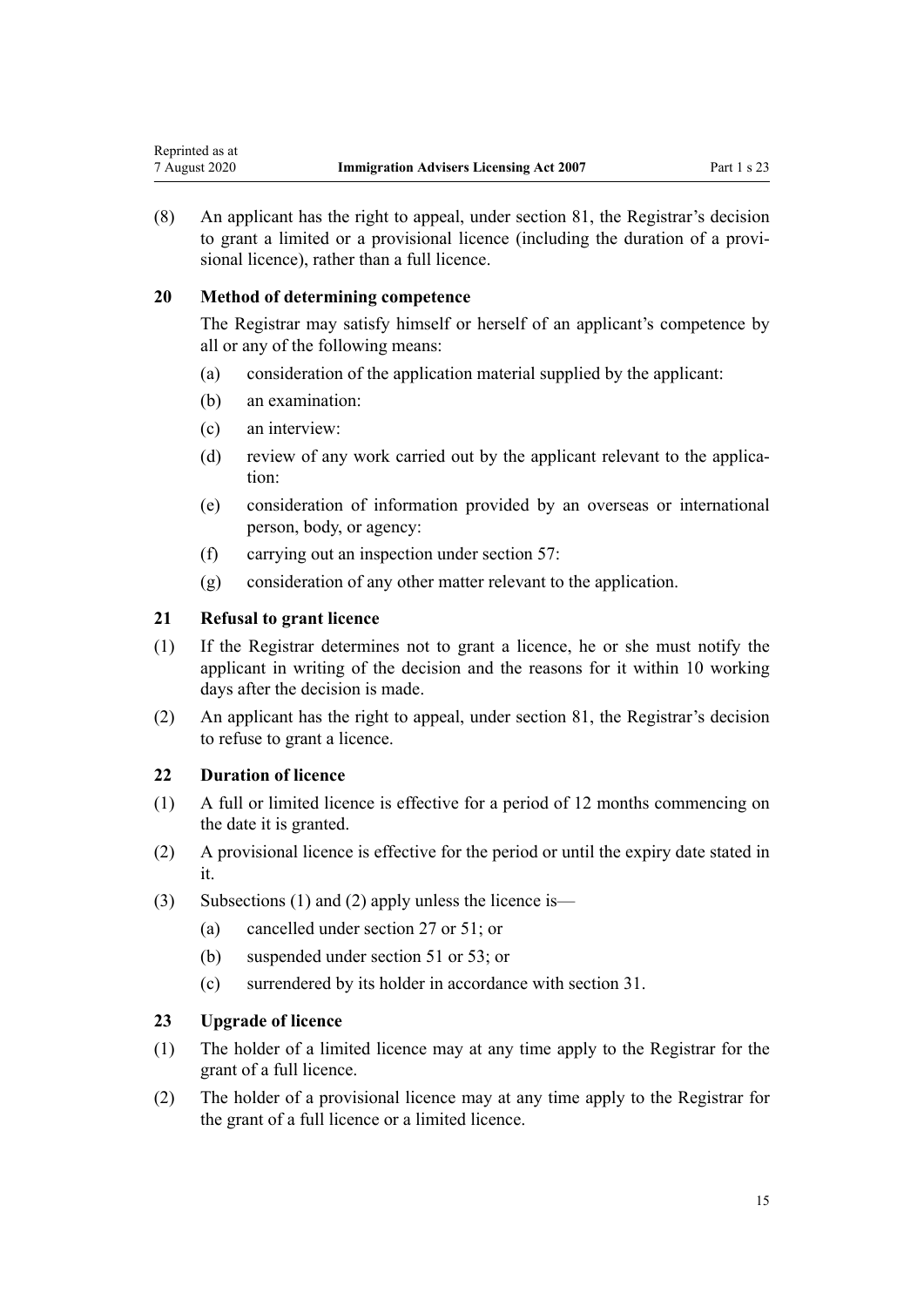- <span id="page-15-0"></span>(3) [Sections 18 to 22](#page-12-0) apply, with any necessary modifications, in relation to any such application as if it were an application for a licence under [section 18](#page-12-0).
- (4) If an application for an upgrade of a licence has been made but not determined before the date on which the licence would otherwise expire, the licence continues in force until the application is determined.
- (5) The grant of an upgrade of a licence takes effect from the date of expiry of the previous licence (as determined before the application of subsection (4)) or the date on which it is granted, whichever occurs first.

Section 23(4): added, on 7 July 2010, by [section 5](http://legislation.govt.nz/pdflink.aspx?id=DLM3042306) of the Immigration Advisers Licensing Amendment Act 2010 (2010 No 67).

Section 23(5): added, on 7 July 2010, by [section 5](http://legislation.govt.nz/pdflink.aspx?id=DLM3042306) of the Immigration Advisers Licensing Amendment Act 2010 (2010 No 67).

### **24 Renewal of licence**

- (1) An application for renewal of a licence must be made to the Registrar on or before the date on which the licence expires.
- (2) [Sections 18 to 22](#page-12-0) apply, with any necessary modifications and subject to any provisions prescribed in regulations, to an application for renewal for a licence as if it were an application for a licence.
- (3) If an application for renewal of a licence has been made but not determined before the date on which the licence would otherwise expire, the licence continues in force until the application is determined.
- (4) The grant of a renewal of a licence takes effect from the date of expiry of the previous licence (as determined before the application of subsection (3)).

## **25 Licence may not be transferred**

A licence—

- (a) may not be transferred; and
- (b) may not vest by operation of law in any person other than the person to whom it was granted.

## **26 Obligation to notify Registrar of change in circumstances**

- (1) Any licence holder or applicant for a licence must give written notice to the Registrar of any relevant change in circumstances as soon as practicable, but in any event not later than 10 working days after the change.
- (2) In this section, **relevant change in circumstances**
	- (a) means—
		- (i) any change in the information that the person has provided under [section 18](#page-12-0):
		- (ii) any matter that results in the person becoming prohibited from being granted a licence: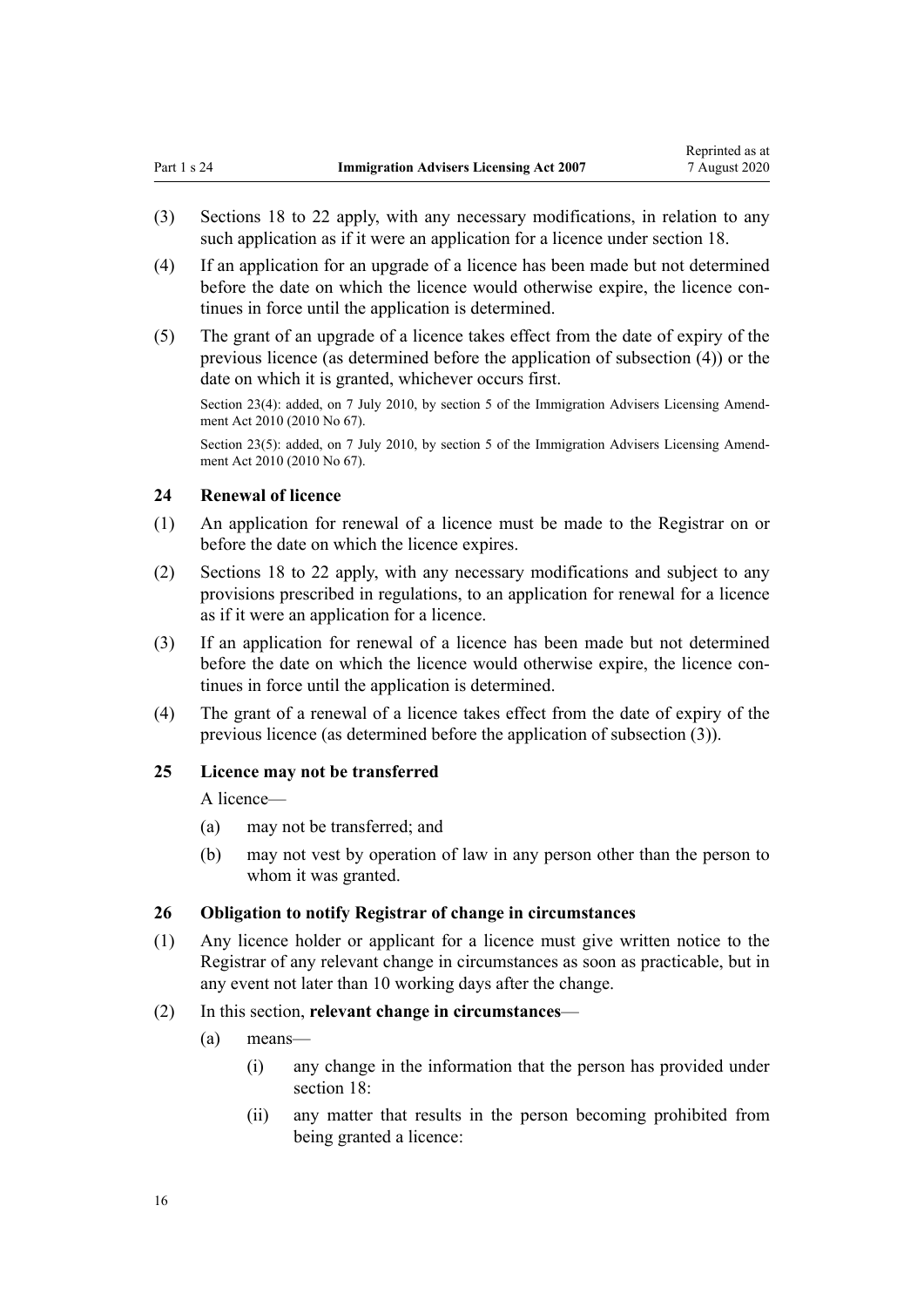- <span id="page-16-0"></span>(iii) any change in circumstances that may affect any of the matters specified in [section 16](#page-12-0) or [17](#page-12-0):
- (b) includes any change that may be prescribed (if any).

*Cancellation and suspension of licence, etc*

## **27 Cancellation of licence**

- (1) The Registrar must cancel a licence if he or she is satisfied that—
	- (a) the licensee is prohibited by [section 12\(6\)](#page-9-0) or [15](#page-11-0) from holding a licence; or
	- (b) the licence was granted on the basis of any false or fraudulent representation or declaration, made either orally or in writing; or
	- (c) the application for the licence or its renewal was accompanied by payment of an application fee that has subsequently been dishonoured; or
	- (d) the payment of the immigration adviser's levy has subsequently been dishonoured; or
	- (e) the person has died.
- (2) A licence is cancelled if the Tribunal has determined to impose on the licensee the sanction of cancellation of the licence in accordance with section  $51(1)(d)$ .

## **28 Process for cancellation**

- (1) The process for cancellation of a licence other than under section  $27(1)(e)$  or by determination of the Tribunal under [section 51](#page-25-0) is as follows:
	- (a) the Registrar must give the licensee written notice of his or her intention to cancel the licence; and
	- (b) the notice must—
		- (i) contain or be accompanied by a statement of the Registrar's reasons for the cancellation; and
		- (ii) state that the licensee has 10 working days within which to make written representations to the Registrar as to why the licence should not be cancelled; and
	- (c) if any written representations are made by the licensee within the 10 working day period referred to in paragraph (b)(ii), the Registrar must take those representations into account in deciding whether or not to cancel the licence; and
	- (d) the Registrar must then decide whether or not to cancel the licence, and notify the licensee accordingly, as soon as practicable.
- (2) If the Registrar decides to cancel the licence,—
	- (a) he or she must include in the notice under subsection  $(1)(d)$  the grounds for the decision and the date on which the cancellation takes effect; and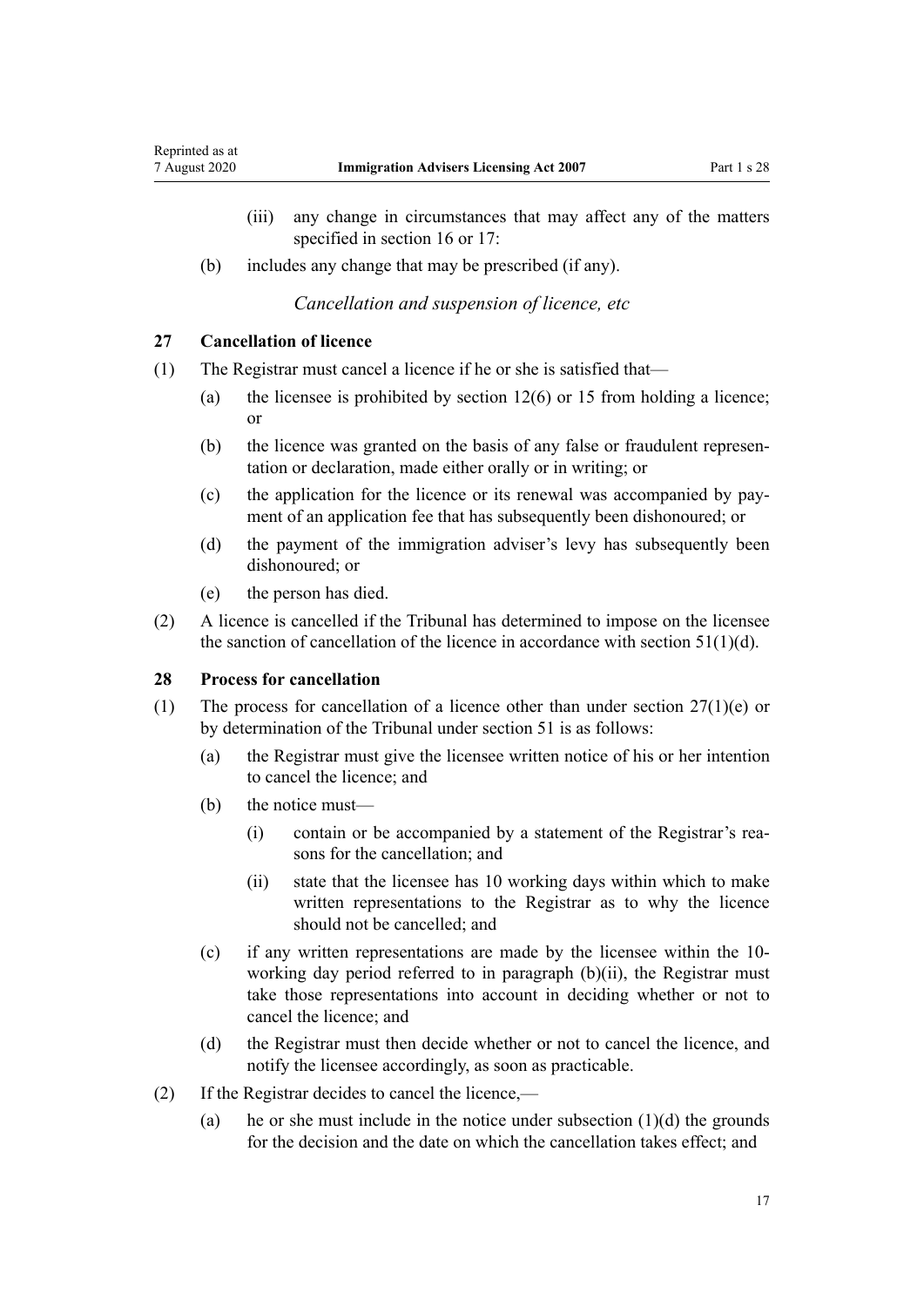<span id="page-17-0"></span>(b) he or she must also specify in the notice the right of the person to appeal to the Tribunal under [section 55](#page-28-0).

#### **29 Suspension of licence**

- (1) A licence is suspended if the Tribunal has determined—
	- (a) to impose on the licensee the sanction of suspension of licence in accordance with section  $51(1)(c)$ ; or
	- (b) to suspend the licence under [section 53](#page-26-0).
- (2) A person whose licence has been suspended may not apply for a further licence during the period or duration of the suspension.

#### **30 Effective date of cancellation or suspension**

- (1) The cancellation of a licence other than under [section 51](#page-25-0) takes effect on the date specified by the Registrar in the notice given to the licensee under [section](#page-16-0)  $28(1)(d)$ , which must be a date after the date of that notice.
- (2) The cancellation or suspension of a licence under [section 51](#page-25-0) as a result of disciplinary proceedings, or the suspension of a licence under [section 53](#page-26-0), takes effect on the date notified in the Tribunal's decision communicated under [sec](#page-25-0)tion  $51(2)$  or  $53(2)(d)$ .

#### **31 Voluntary surrender of licence**

- (1) The holder of a licence may at any time surrender that licence by written notice to the Registrar.
- (2) A surrender takes effect on the date given in the notice or, if no such date is given, on the day the notice is received by the Registrar.
- (3) Where a licence is surrendered, the Registrar may, as he or she thinks fit, refund all or part of any immigration adviser's levy paid in respect of the licence.

#### **32 Registrar must record cancellation, suspension, or surrender of licence**

As soon as possible after a licence is cancelled or suspended under [section 27](#page-16-0) or [51](#page-25-0) or [53](#page-26-0), or a licence is surrendered under section 31, the Registrar must record the cancellation, suspension, or surrender on the register.

## **33 Expiry of licence**

If no application for the renewal of a licence is made on or before the date on which the licence would otherwise expire, the Registrar must record the expiry of the licence in the register as soon as practicable after that date.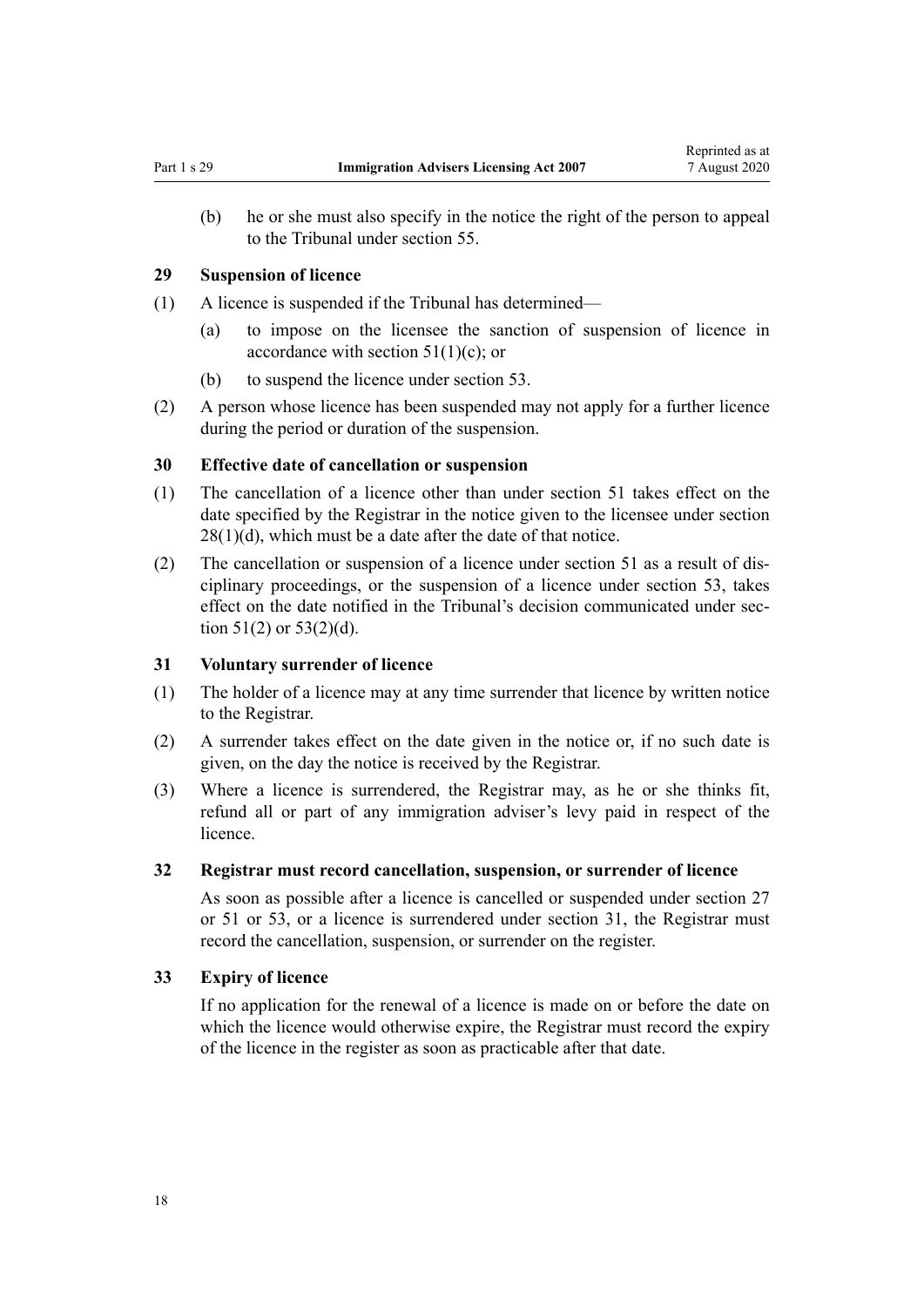<span id="page-18-0"></span>*Immigration Advisers Authority and Registrar of Immigration Advisers*

#### **34 Immigration Advisers Authority established**

- (1) The Immigration Advisers Authority is established as a body within the Department.
- (2) The Authority consists of—
	- (a) a Registrar of Immigration Advisers, appointed by the chief executive under the [Public Service Act 2020](http://legislation.govt.nz/pdflink.aspx?id=LMS106157); and
	- (b) such number of other persons as the chief executive appoints to the Authority under that Act.

Section 34(2)(a): amended, on 7 August 2020, by [section 135](http://legislation.govt.nz/pdflink.aspx?id=LMS176959) of the Public Service Act 2020 (2020 No 40).

## **35 Functions of Authority**

- (1) The functions of the Authority are—
	- (a) to establish and maintain a register of licensed immigration advisers:
	- (b) to administer the licensing regime for immigration advisers:
	- (c) to develop and maintain competency standards and a code of conduct for immigration advisers:
	- (d) to facilitate the education and professional development of immigration advisers:
	- (e) to facilitate public awareness of matters relating to the provision of immigration advice:
	- (f) to investigate and take enforcement action in relation to offences under this Act:
	- (g) to provide procedures for the lodging of complaints, including requiring immigration advisers to set up their own complaints processes:
	- (h) to carry out such other functions as may be conferred on the Authority by this Act or any other enactment:
	- (i) to carry out any functions that are incidental and related to, or consequential on, the functions referred to in paragraphs (a) to (h).
- (2) The Registrar is responsible to the chief executive for carrying out the functions of the Authority.

#### **36 Registrar to develop competency standards**

- (1) The Registrar must develop and maintain competency standards to be met by licensed immigration advisers.
- (2) The competency standards must set out rules and criteria relating to—
	- (a) relevant qualifications:
	- (b) practical experience and knowledge: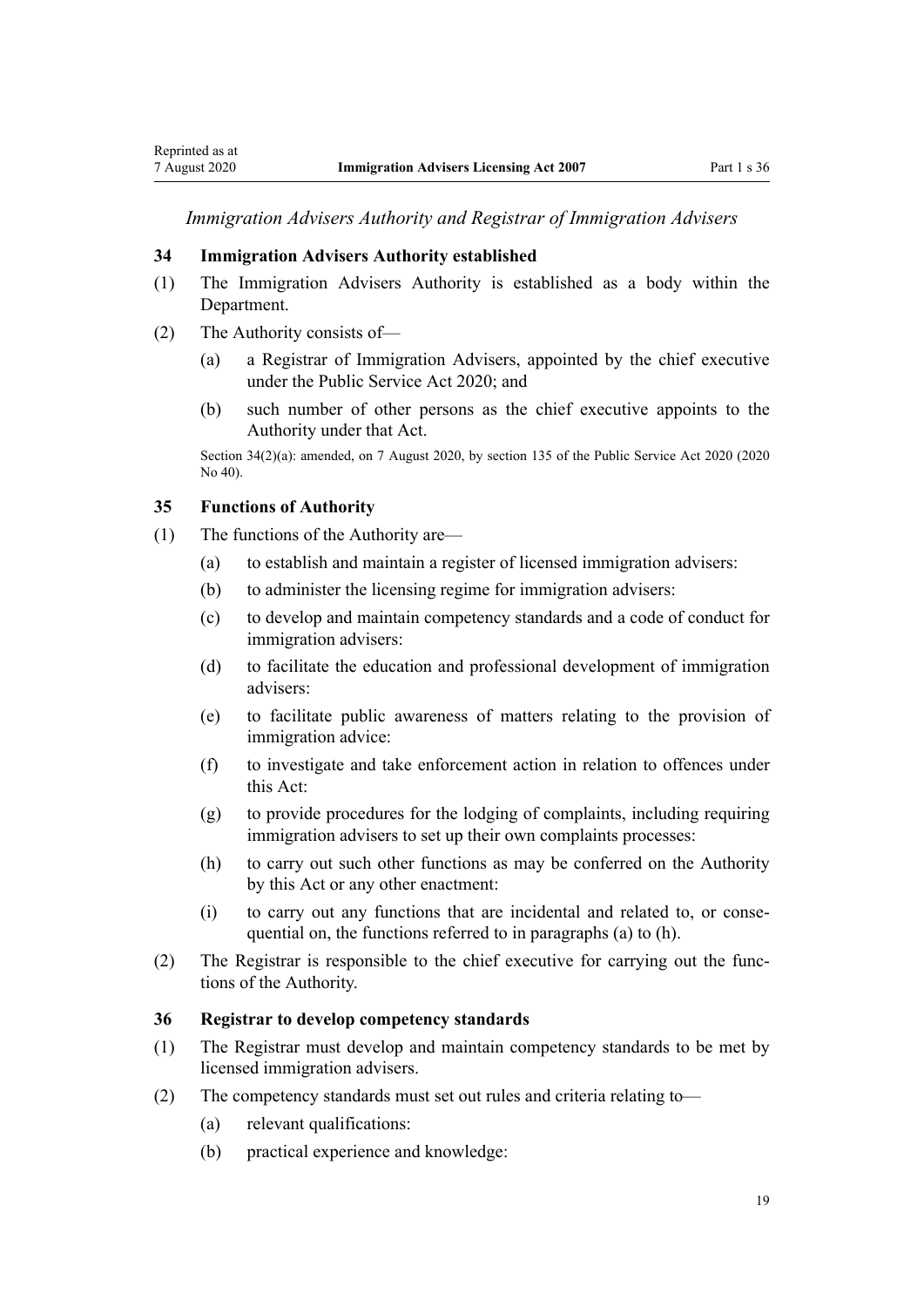- <span id="page-19-0"></span>(c) continuing professional development:
- (d) communication in English.
- (3) Competency standards may differ according to whether a person holds or is seeking a full licence, a limited licence, or a provisional licence.
- (4) In developing competency standards, the Registrar must consult with—
	- (a) the Minister and the Department; and
	- (b) persons or representatives of persons who engage in the provision of immigration advice; and
	- (c) appropriate bodies or persons representing persons seeking or receiving immigration advice.
- (5) Competency standards developed under this section do not have any effect for the purposes of this Act until—
	- (a) they have been submitted to the Minister; and
	- (b) the Minister, after being satisfied that appropriate consultation has been carried out under subsection (4), has approved and signed the competency standards.
- (6) The Registrar may at any time amend, revoke, or replace any approved competency standards in the manner provided for in this section and [section 38](#page-20-0), except that he or she need not carry out consultation on matters involving minor corrections or updating, or otherwise of a minor, technical nature.

#### **37 Registrar to develop code of conduct**

- (1) The Registrar must develop and maintain a code of conduct to be observed by licensed immigration advisers.
- (2) The code of conduct must address standards of professional and ethical conduct for licensed immigration advisers, including rules as to matters such as—
	- (a) obligations to clients:
	- (b) obligations to the Minister and Department handling immigration matters:
	- (c) conflicts of interest:
	- (d) disclosure requirements:
	- (e) the reasonableness of fees:
	- (f) the provision of consumer complaints procedures.
- (3) In developing a code of conduct, the Registrar must consult with—
	- (a) the Minister and the Department; and
	- (b) persons or representatives of persons who engage in the provision of immigration advice; and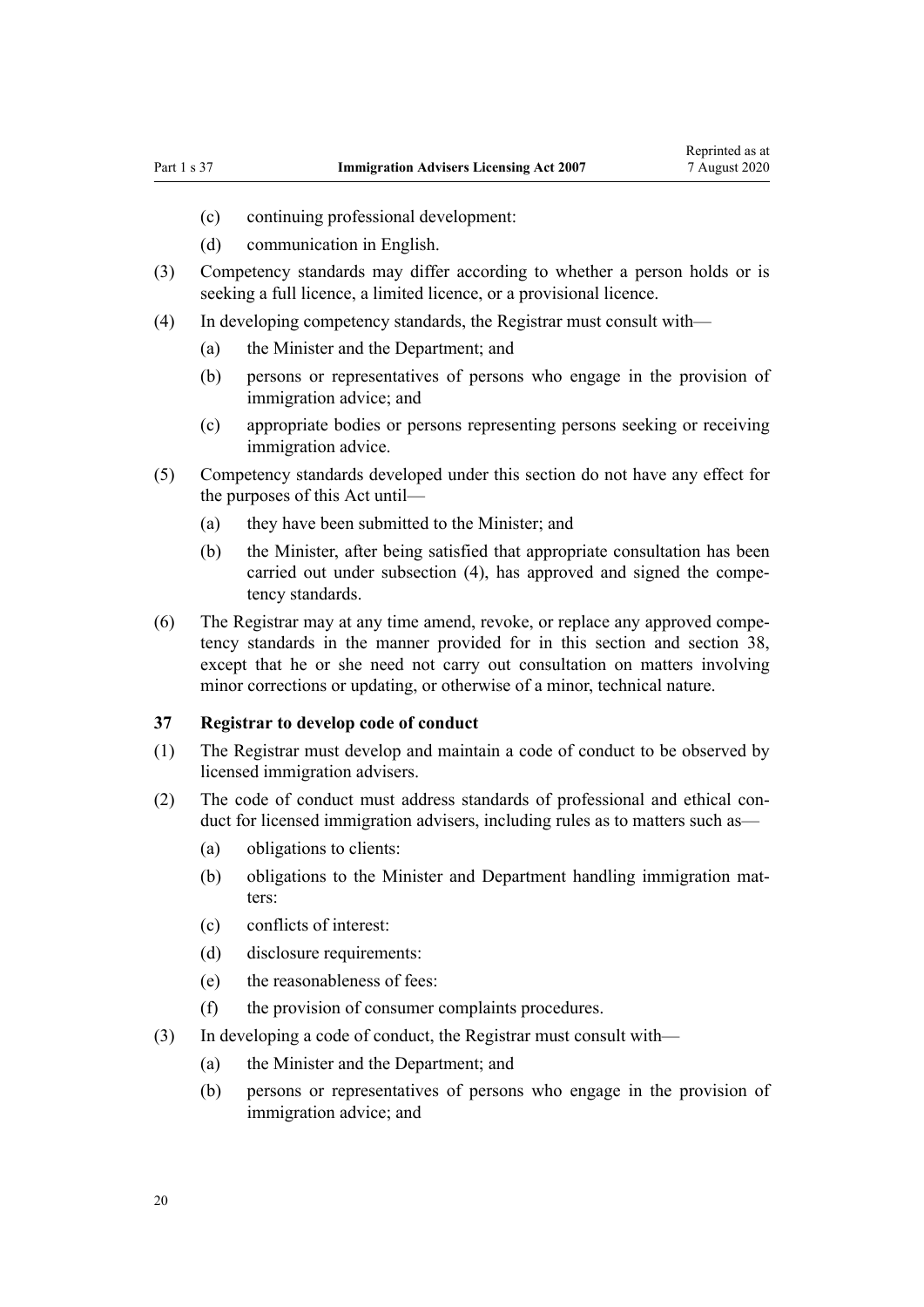- (c) appropriate bodies or persons representing persons seeking or receiving immigration advice.
- (4) A code of conduct developed under this section does not have any effect for the purposes of this Act until—
	- (a) it has been submitted to the Minister; and

<span id="page-20-0"></span>Reprinted as at

- (b) the Minister, after being satisfied that appropriate consultation has been carried out under subsection (3), has approved and signed the code of conduct.
- (5) The Registrar may at any time amend, revoke, or replace any approved code of conduct in the manner provided for in this section and section 38, except that it need not carry out consultation on matters involving minor corrections or updating, or otherwise of a minor, technical nature.

#### **38 Publication of code of conduct and competency standards**

- (1) Once a code of conduct or any competency standards have been approved, the Registrar must, as soon as practicable,—
	- (a) either publish the code or standards in the *Gazette*, or notify their approval in the *Gazette*; and
	- (b) where the Registrar considers it practicable, cause them to be brought to the attention of the persons likely to be affected by them by notice or publication in any newspaper or trade journal, or by any other practicable means (including electronic means).
- (2) The Registrar must also make copies of the code of conduct and the competency standards available for inspection free of charge (whether electronically or otherwise), and for purchase at a reasonable cost, at the head office of the Authority and at such other places (including overseas places) as the Registrar determines.
- (3) If the code of conduct or competency standards are notified only, and not published in the *Gazette*, the *Gazette* notice must specify where a copy may be inspected or obtained.

## **39 Application of Legislation Act 2012 to code and standards**

The code of conduct and competency standards, and any amendment, revocation, or replacement of the code or standards, are disallowable instruments, but not legislative instruments, for the purposes of the [Legislation Act 2012](http://legislation.govt.nz/pdflink.aspx?id=DLM2997643) and must be presented to the House of Representatives under [section 41](http://legislation.govt.nz/pdflink.aspx?id=DLM2998573) of that Act. Section 39: replaced, on 5 August 2013, by [section 77\(3\)](http://legislation.govt.nz/pdflink.aspx?id=DLM2998633) of the Legislation Act 2012 (2012 No 119).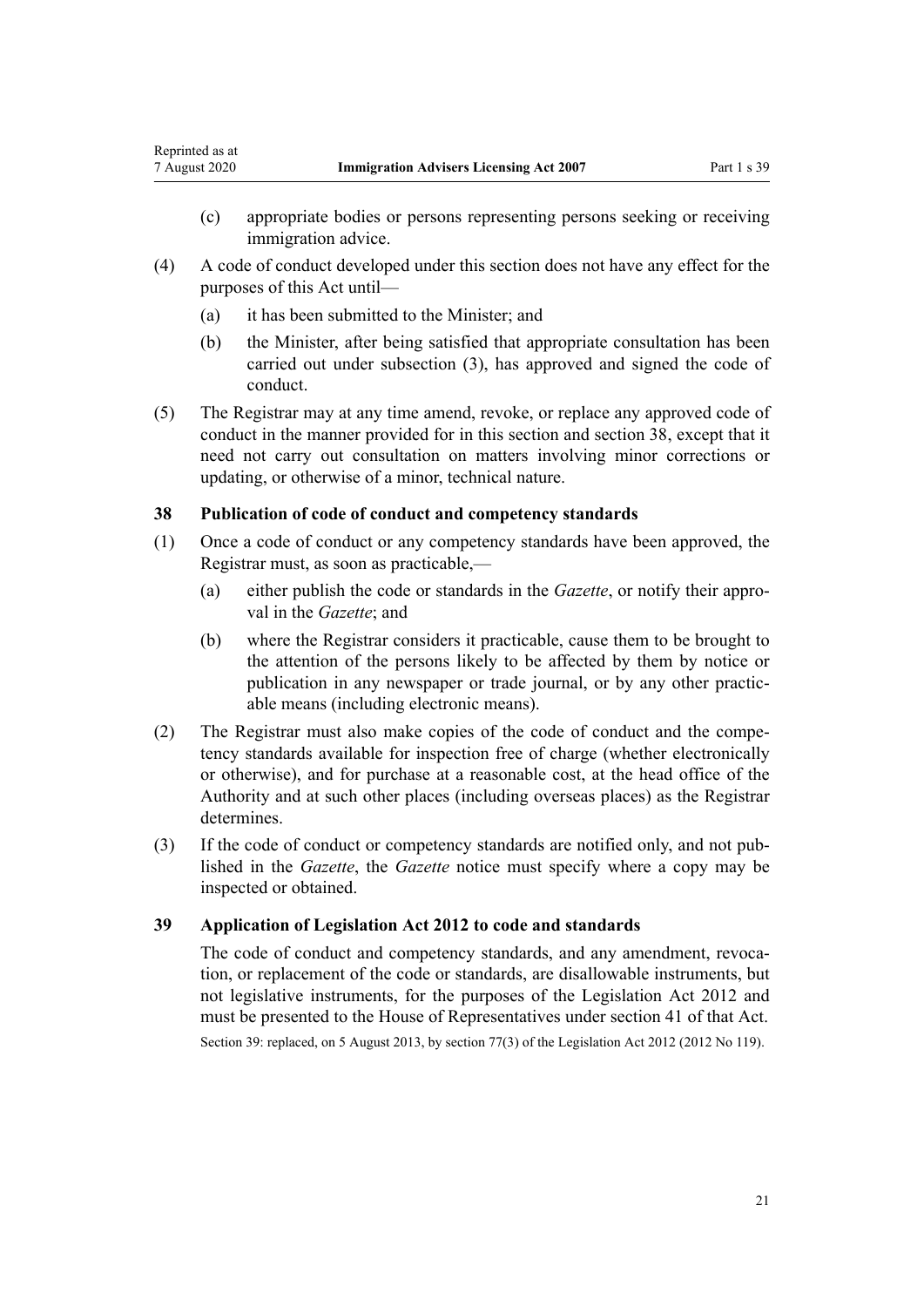*Immigration Advisers Complaints and Disciplinary Tribunal*

## <span id="page-21-0"></span>**40 Immigration Advisers Complaints and Disciplinary Tribunal established**

- (1) This section establishes a body to be known as the Immigration Advisers Complaints and Disciplinary Tribunal.
- (2) The Tribunal consists of—
	- (a) a person to act as chair of the Tribunal, appointed by the Governor-General on the recommendation of the Minister of Justice acting in consultation with the Minister; and
	- (b) such number of other members as the Governor-General appoints on the recommendation of the Minister of Justice acting in consultation with the Minister.
- (3) For the purposes of any matter within its jurisdiction, the Tribunal consists of 1 member of the Tribunal.

## **41 Functions of Tribunal**

The functions of the Tribunal are—

- (a) to make decisions on matters about immigration advisers that are referred to the Tribunal by the Registrar under [section 48:](#page-24-0)
- (b) to make decisions as to whether an immigration adviser's licence should be suspended under [section 53](#page-26-0) pending a final decision in regard to a matter involving a licensee:
- (c) to hear appeals against—
	- (i) a decision of the Registrar to cancel the licence of an immigration adviser under [section 27](#page-16-0); or
	- (ii) a determination by the Registrar to reject a complaint under [sec](#page-23-0)[tion 45\(1\)\(b\) or \(c\)](#page-23-0) as not disclosing a ground of complaint, or as being trivial or inconsequential.

## **41A Orderly and efficient operation**

The chair of the Tribunal is responsible for making such arrangements as are practicable to ensure that he or she and each member performs his or her functions—

- (a) in an orderly and efficient manner; and
- (b) in a way that achieves the purposes of this Act.

Section 41A: inserted, on 14 November 2018, by [section 108](http://legislation.govt.nz/pdflink.aspx?id=DLM7374319) of the Tribunals Powers and Procedures Legislation Act 2018 (2018 No 51).

#### **41B Delegation by chair of Tribunal**

(1) The chair of the Tribunal may delegate any of the chair's functions, duties, and powers to a member of the Tribunal who he or she is satisfied has the necessary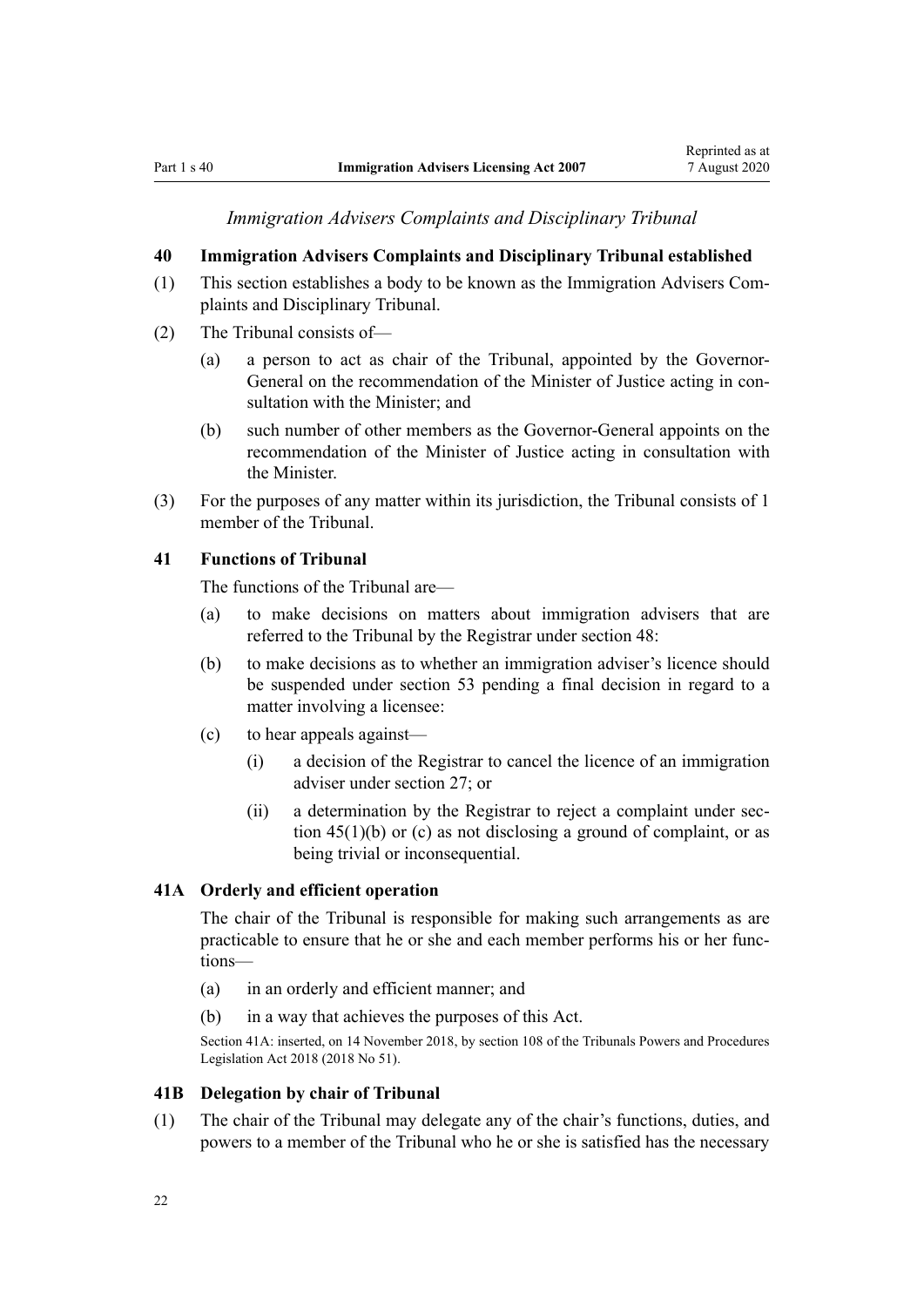<span id="page-22-0"></span>capability, skills, and experience to perform or exercise those functions, duties, and powers.

- (2) A delegation—
	- (a) must be in writing; and
	- (b) must be to a named person; and
	- (c) is revocable at any time, in writing; and
	- (d) does not prevent the performance or exercise of a function, duty, or power by the chair.
- (3) A person to whom any functions, duties, or powers are delegated may perform or exercise them in the same manner and with the same effect as if they had been conferred directly by this Act and not by delegation.
- (4) A person who appears to act under a delegation is presumed to be acting in accordance with its terms in the absence of evidence to the contrary.
- (5) A person to whom any functions, duties, or powers are delegated must be paid remuneration and expenses (if any) determined in accordance with [clause 4](#page-49-0) of the Schedule for work undertaken in that capacity.

Section 41B: inserted, on 29 October 2019, by [section 109](http://legislation.govt.nz/pdflink.aspx?id=DLM7374321) of the Tribunals Powers and Procedures Legislation Act 2018 (2018 No 51).

## **42 Services for Tribunal**

The Ministry of Justice must furnish such secretarial, recording, and clerical services as may be necessary to enable the Tribunal to discharge its functions.

## **43 Further provisions in relation to Tribunal and its proceedings**

The provisions of the [Schedule](#page-48-0) have effect in relation to the Tribunal and its proceedings.

## *Complaints and disciplinary procedures*

## **44 Complaints against immigration advisers**

- (1) Any person may make a complaint to the Registrar concerning the provision of immigration advice by—
	- (a) a licensed immigration adviser; or
	- (b) a person who, not more than 2 years before the date of the complaint, was a licensed immigration adviser (a **former licensed immigration adviser**).
- (2) The grounds for complaint may be any 1 or more of the following in relation to the immigration adviser or former licensed immigration adviser complained of:
	- (a) negligence:
	- (b) incompetence:
	- (c) incapacity: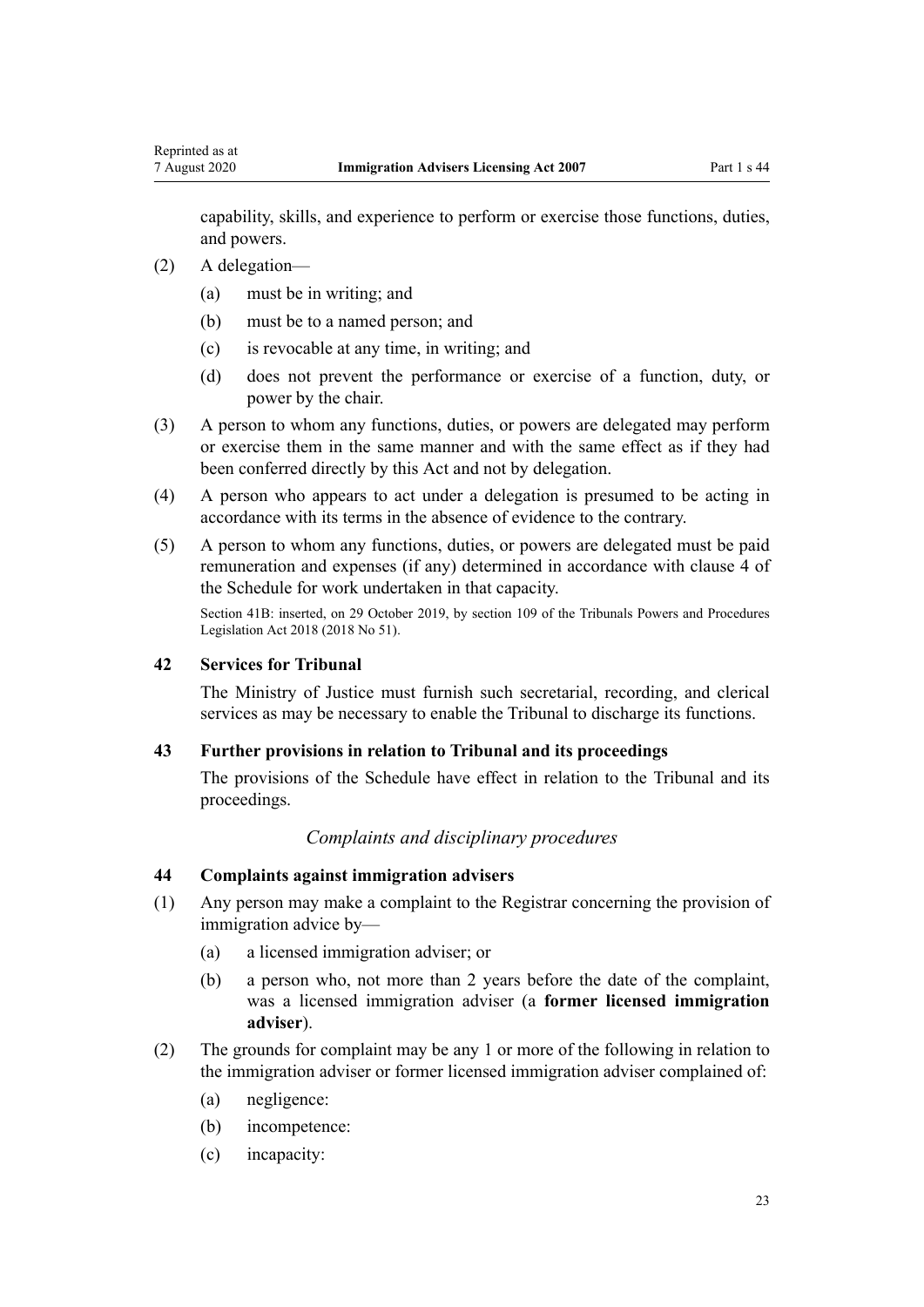- <span id="page-23-0"></span>(d) dishonest or misleading behaviour:
- (e) a breach of the code of conduct.
- (3) A complaint—
	- (a) must be made in writing; and
	- (b) must specify the ground or grounds that form the basis of the complaint; and
	- (c) must state whether or not the complainant has made attempts to resolve the complaint using the immigration adviser's (or former licensed immigration adviser's) own complaints procedure, and the outcome (if any) of that process; and
	- (d) must be accompanied by copies of any supporting documentation; and
	- (e) may not be made anonymously.

#### **45 Procedure on receipt of complaint by Registrar**

- (1) On receiving a complaint concerning a licensed immigration adviser or former licensed immigration adviser, the Registrar may—
	- (a) determine that the complaint does not meet the criteria set out in [section](#page-22-0) [44\(3\)](#page-22-0), and reject it accordingly:
	- (b) determine that the complaint does not disclose any of the grounds of complaint listed in [section 44\(2\)](#page-22-0), and reject it accordingly:
	- (c) determine that the complaint discloses only a trivial or inconsequential matter, and for this reason need not be pursued:
	- (d) request the complainant to consider whether or not the matter could be best settled by the complainant using the immigration adviser's own complaints procedure.
- (2) If the Registrar determines that the complaint should not be dealt with under subsection (1), the Registrar must refer the complaint to the Tribunal for determination.
- (3) The Registrar may refer a complaint to the Tribunal for a determination as to whether the licence of the immigration adviser concerned should be suspended under [section 53](#page-26-0).
- (4) If the complaint is to be referred to the Tribunal under subsection (2), the Registrar must—
	- (a) prepare the complaint for submission to the Tribunal under [section 47;](#page-24-0) and
	- (b) file the complaint with the Tribunal under [section 48.](#page-24-0)
- (5) If the Registrar makes a determination of any of the kinds referred to in subsection (1)(a) to (c), the Registrar must—
	- (a) notify the complainant of the relevant determination in writing; and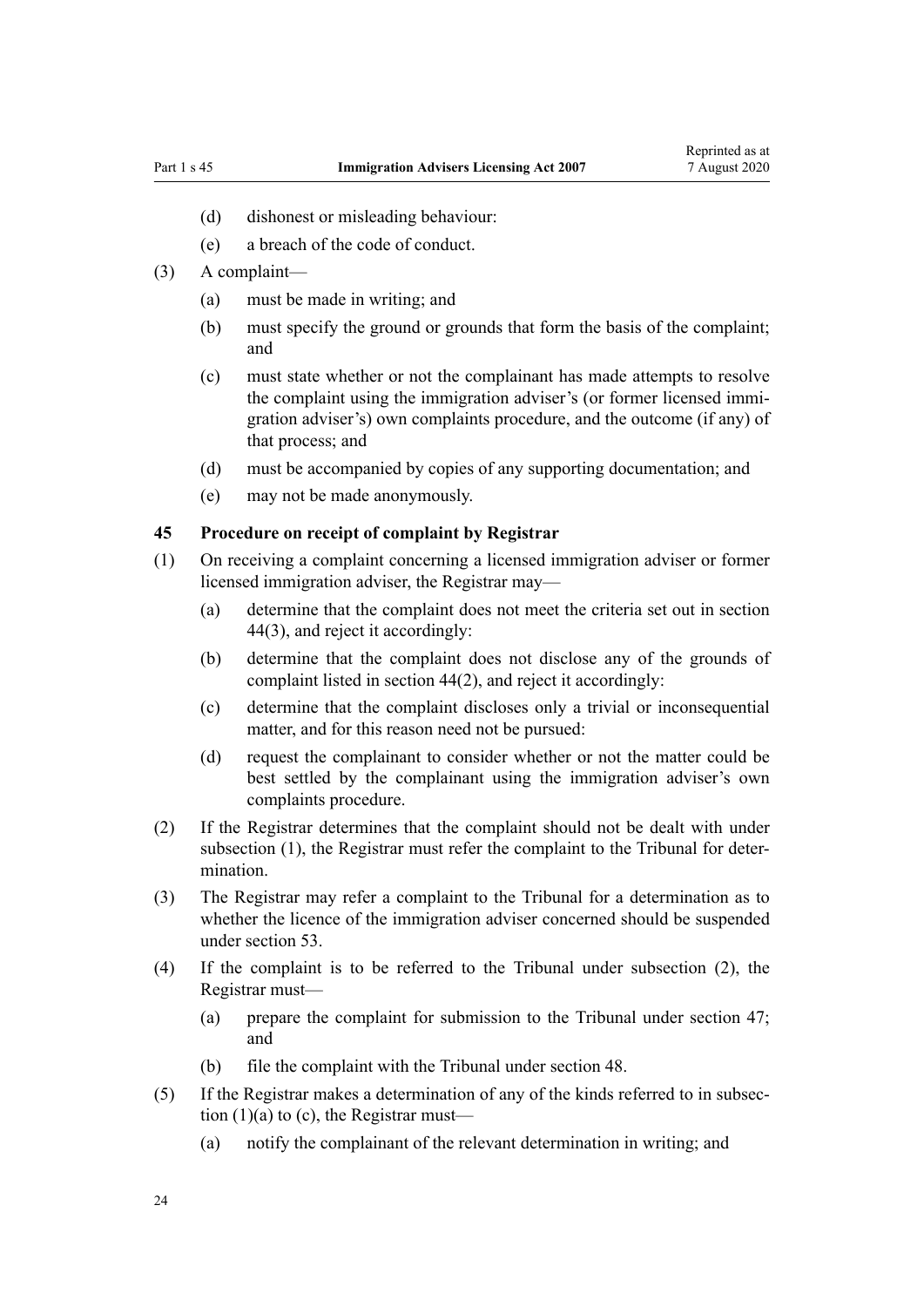<span id="page-24-0"></span>(b) in the case of a determination under subsection (1)(b) or (c), notify the complainant of the right to appeal to the Tribunal under [section 54](#page-27-0).

## **46 Registrar may refer complaint to Tribunal of own motion**

- (1) The Registrar may, of his or her own motion, make a complaint on one of the grounds set out in [section 44\(2\)](#page-22-0) and prepare it for referral to the Tribunal.
- (2) The Registrar may refer such a complaint to the Tribunal for a determination as to whether the licence of the immigration adviser concerned should be suspended under [section 53.](#page-26-0)
- (3) The complaint must be determined by the Tribunal in the same manner as any other complaint referred to it under [section 45\(2\)](#page-23-0).

# **47 Preparation of complaint for referral to Tribunal**

- (1) For the purpose of preparing a complaint for submission to the Tribunal, the Registrar or a person authorised by the Registrar may gather further information on the complaint, including by exercising the powers of inspection referred to in [section 57.](#page-28-0)
- (2) Before referring a complaint to the Tribunal, the Registrar must—
	- (a) notify the person complained of, in writing, of the complaint; and
	- (b) give both the complainant (if any) and the person complained about a reasonable opportunity to make a written statement or explanation in relation to the complaint.
- (3) The notice required by subsection  $(2)(a)$  must identify the complainant (if any), unless the Registrar considers that exceptional circumstances justify the withholding of the complainant's identity.

## **48 Filing complaint with Tribunal**

- (1) After determining to refer a complaint to the Tribunal under [section 45\(2\)](#page-23-0) or 46(1), the Registrar must, having gathered such further information in relation to the complaint as he or she thinks fit (if any), file the complaint or matter with the Tribunal.
- (2) Upon filing the complaint, the Registrar must—
	- (a) give written notice of the referral, a copy of the complaint, and any further information that has been gathered on the complaint to the person to whom the complaint relates; and
	- (b) give written notice of the referral to the complainant (in the case of a determination under [section 45\(2\)](#page-23-0)).

## **49 Proceedings before Tribunal**

- (1) The Tribunal may regulate its procedures as it thinks fit.
- (2) Subsection (1) is subject to this Act, any regulations made under this Act, and any practice notes issued under [clause 12](#page-52-0) of the Schedule.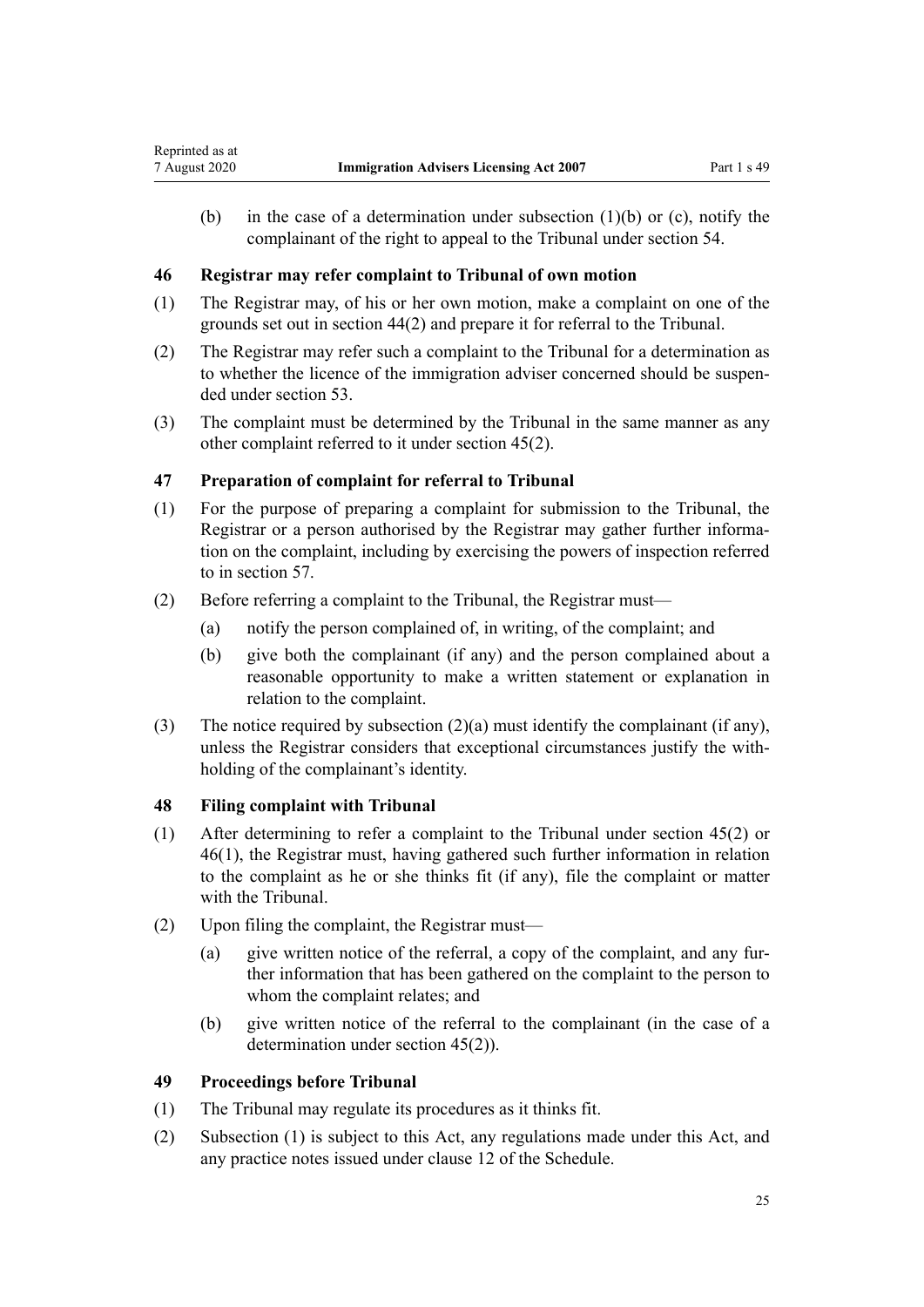- <span id="page-25-0"></span>(3) Matters or complaints must be heard on the papers.
- (4) Despite subsection (3), the Tribunal may, if it thinks fit in its absolute discre-
	- (a) request further information from any person in relation to a complaint or matter:
	- (b) request that any person appear before the Tribunal to make a statement or an explanation in relation to a complaint or matter.

Section 49(2): amended, on 14 November 2018, by [section 110](http://legislation.govt.nz/pdflink.aspx?id=LMS104531) of the Tribunals Powers and Procedures Legislation Act 2018 (2018 No 51).

## **50 Determination of complaint by Tribunal**

After hearing a complaint, the Tribunal may—

- (a) determine to dismiss the complaint:
- (b) uphold the complaint but determine to take no further action:
- (c) uphold the complaint and impose on the licensed immigration adviser or former licensed immigration adviser any 1 or more of the sanctions set out in section 51.

#### **50A Suppression orders**

- (1) The Tribunal may order that any part of any evidence given or the name of any witness not be published.
- (2) An order may be made subject to any conditions that the Tribunal considers appropriate.

Section 50A: inserted, on 14 November 2018, by [section 111](http://legislation.govt.nz/pdflink.aspx?id=DLM7374323) of the Tribunals Powers and Procedures Legislation Act 2018 (2018 No 51).

#### **51 Disciplinary sanctions**

- (1) The sanctions that the Tribunal may impose are—
	- (a) caution or censure:
	- (b) a requirement to undertake specified training or otherwise remedy any deficiency within a specified period:
	- (c) suspension of licence for the unexpired period of the licence, or until the person meets specified conditions:
	- (d) cancellation of licence:
	- (e) an order preventing the person from reapplying for a licence for a period not exceeding 2 years, or until the person meets specified conditions:
	- (f) an order for the payment of a penalty not exceeding \$10,000:
	- (g) an order for the payment of all or any of the costs or expenses of the investigation, inquiry, or hearing, or any related prosecution:

 $tion –$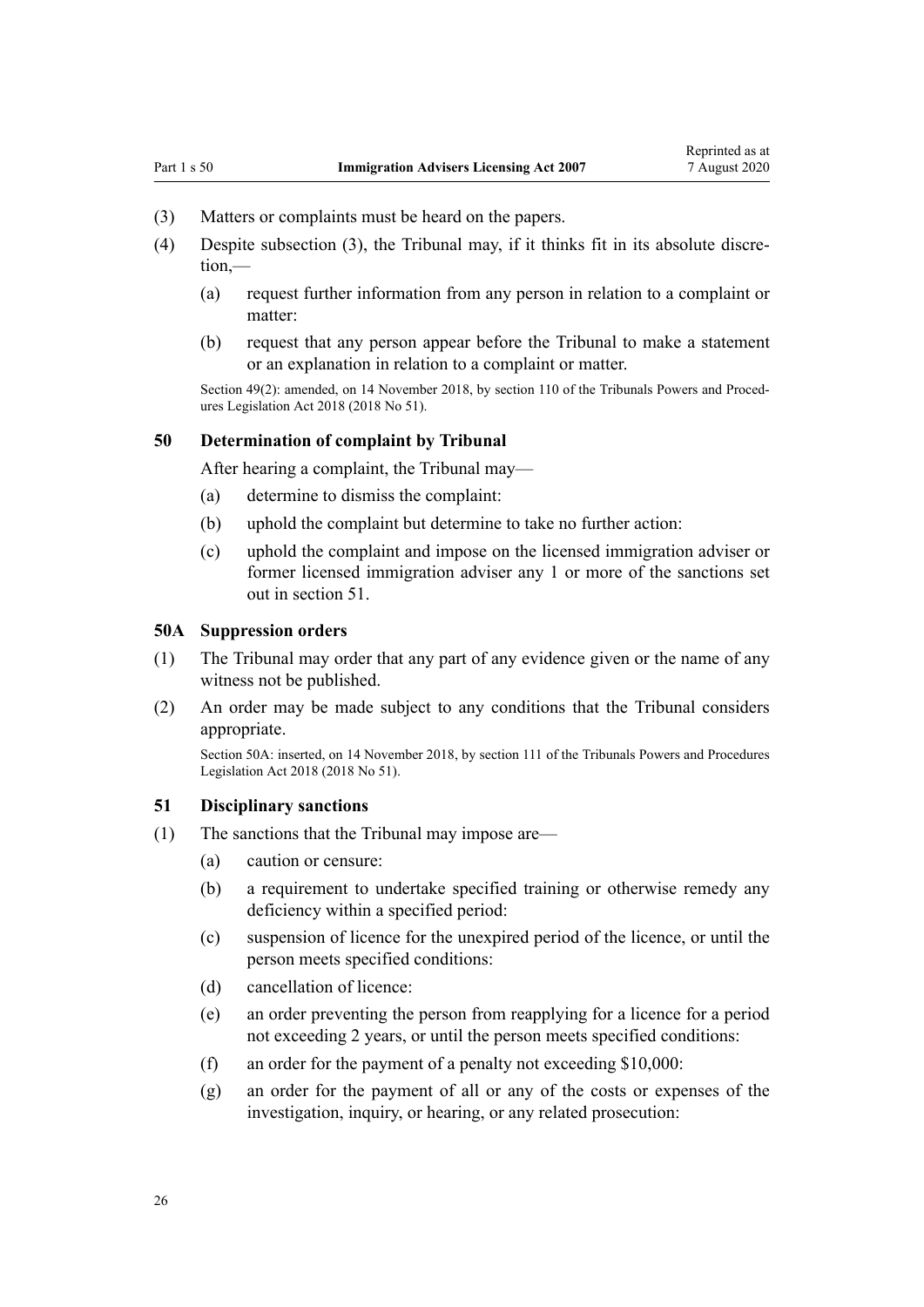- <span id="page-26-0"></span>(h) an order directing the licensed immigration adviser or former licensed immigration adviser to refund all or any part of fees or expenses paid by the complainant or another person to the licensed immigration adviser or former licensed immigration adviser:
- (i) an order directing the licensed immigration adviser or former licensed immigration adviser to pay reasonable compensation to the complainant or other person.
- (2) The Tribunal must notify its decision to the complainant (if any) and the person complained about in writing, giving reasons for the decision.
- (3) A person subject to a sanction under this section has the right to appeal, under [section 81](#page-39-0), the Tribunal's decision to impose the sanction.
- (4) If an immigration adviser fails to demonstrate, to the satisfaction of the Registrar, compliance with a requirement imposed under subsection (1)(b), the adviser's licence is deemed to be cancelled at the end of the specified period.
- (5) Any payment ordered by the Tribunal under subsection  $(1)(f)$  or  $(g)$  may be recovered as a debt due to the Crown.

# **52 Enforcement of disciplinary sanctions**

The following orders for disciplinary sanctions made by the Tribunal under [section 51](#page-25-0) may be enforced in all respects as if they were an order of the District Court on the filing of a sealed copy in that court by—

- (a) the Crown, in the case of—
	- (i) an order for payment of a penalty under section  $51(1)(f)$ ; or
	- (ii) an order for payment of costs and expenses of the investigation, inquiry, or hearing, or any related prosecution under [section](#page-25-0)  $51(1)(g)$ :
- (b) the person in whose favour the order is made, in the case of—
	- (i) an order for a refund of all or any part of fees or expenses paid by the complainant or another person to the immigration adviser or former licensed immigration adviser under [section 51\(1\)\(h\);](#page-25-0) or
	- (ii) an order for the payment of reasonable compensation to the complainant or another person under [section 51\(1\)\(i\).](#page-25-0)

## **53 Suspension of licence pending outcome of complaint**

- (1) The Tribunal may suspend a licence where—
	- (a) a complaint has been made about the licensed immigration adviser; and
	- (b) the complaint has been referred to the Tribunal by the Registrar under section  $45(3)$  or  $46(2)$ ; and
	- (c) the complaint is being prepared for submission to the Tribunal; and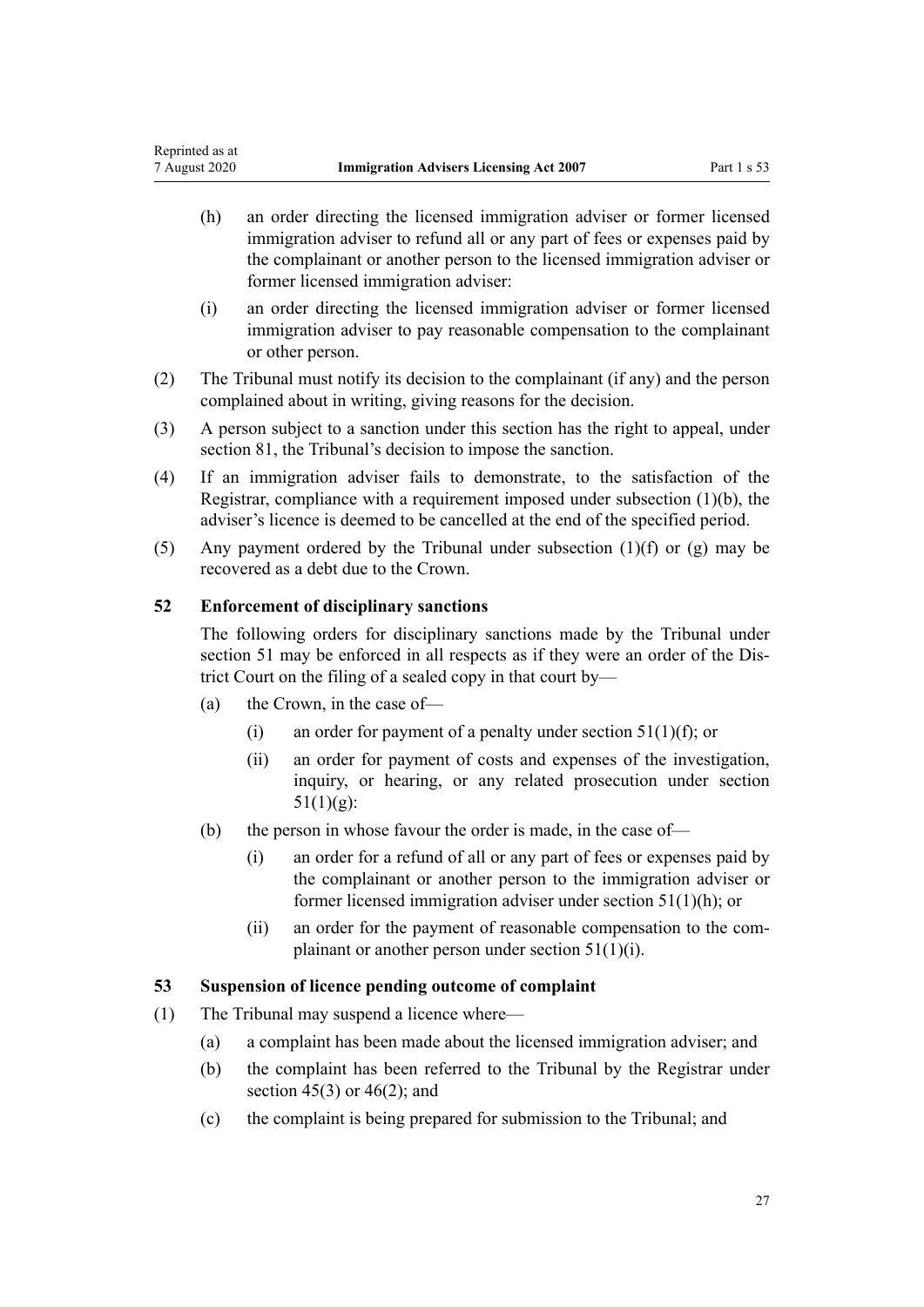- <span id="page-27-0"></span>(d) the Tribunal considers that it is necessary or desirable to suspend the licence having regard to the interests of the public.
- (2) The process for suspending a licence under this section is as follows:
	- (a) the Tribunal must give the licensee written notice of its intention to suspend the licence; and
	- (b) the notice must—
		- (i) contain or be accompanied by a statement of the Tribunal's reasons for the intended suspension; and
		- (ii) state that the licensee has 10 working days within which to make written representations to the Tribunal as to why the licence should not be suspended; and
		- (iii) state the proposed period or otherwise describe the proposed duration of the suspension; and
	- (c) if any written representations are made by the licensee within the 10 working day period referred to in paragraph (b)(ii), the Tribunal must take those representations into account in deciding whether or not to suspend the licence, or the period or duration of the suspension; and
	- (d) the Tribunal must then decide whether or not to suspend the licence, and notify the licensee accordingly, as soon as practicable.
- (3) If the Tribunal decides to suspend the licence, the Tribunal must—
	- (a) include in the notice under subsection  $(2)(d)$  the grounds for the decision, the date on which the suspension takes effect, and the period or duration of the suspension; and
	- (b) specify in the notice the right of the licensee to appeal to the District Court under [section 81](#page-39-0).

Section 53(3)(a): amended, on 24 October 2019, by [section 71](http://legislation.govt.nz/pdflink.aspx?id=LMS156043) of the Statutes Amendment Act 2019 (2019 No 56).

#### **54 Appeal to Tribunal against determination by Registrar to reject complaint**

- (1) A complainant may appeal to the Tribunal against a determination of the Registrar to reject or not pursue a complaint under section  $45(1)(b)$  or (c) within 20 working days after the date of the notice given under section 45(5).
- (2) The appeal is by way of written notice to the Tribunal of the complainant's intention to appeal, accompanied by—
	- (a) a copy of the notice given to the complainant under [section 45\(5\)](#page-23-0); and
	- (b) such other information as the complainant wishes the Tribunal to consider in relation to the appeal.
- (3) After considering the appeal, the Tribunal may—
	- (a) reject the appeal; or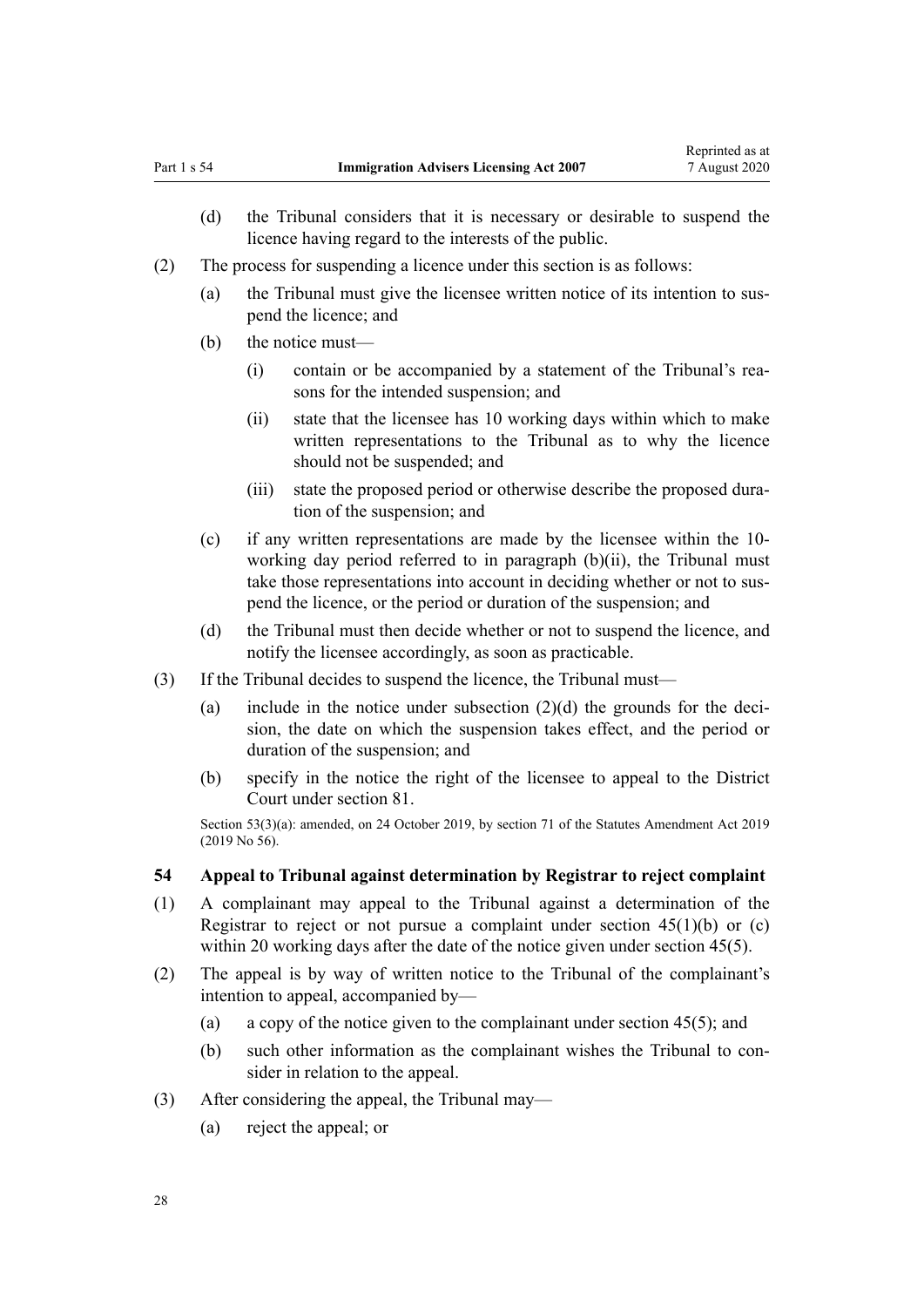- <span id="page-28-0"></span>(b) determine that the decision of the Registrar was incorrect, but nevertheless reject the complaint upon another ground; or
- (c) determine that it should hear the complaint, and direct the Registrar to prepare the complaint for filing with the Tribunal; or
- (d) determine that the Registrar should make a request under [section](#page-23-0)  $45(1)(d)$ .
- (4) A decision on an appeal under this section is final.

## **55 Appeal to Tribunal against determination by Registrar to cancel licence**

- (1) A person may appeal to the Tribunal against a decision of the Registrar to cancel that person's licence within 20 working days after the date of the notice given under [section 28\(1\)\(d\)](#page-16-0).
- (2) The appeal is by way of written notice to the Tribunal of the person's intention to appeal, accompanied by—
	- (a) a copy of the notice given to the person under section  $28(1)(d)$ ; and
	- (b) such other information as the person wishes the Tribunal to consider in relation to the appeal.
- (3) After considering the appeal, the Tribunal may—
	- (a) reject the appeal; or
	- (b) uphold the appeal, and give the Registrar any appropriate directions in relation to the licence.
- (4) A person may appeal to the District Court under [section 81](#page-39-0) against a decision of the Tribunal to reject an appeal under subsection (3)(a).

#### *Inspection*

## **56 Purposes of inspection**

The powers in section 57 may be used for 1 or more of the following purposes:

- (a) administering the licensing regime:
- (b) obtaining information in relation to complaints in respect of persons who are or have formerly been licensed to provide immigration advice:
- (c) obtaining information in respect of persons who have applied to be licensed:
- (d) investigating offences under this Act.

Section 56: replaced, on 1 October 2012, by [section 261](http://legislation.govt.nz/pdflink.aspx?id=DLM2137004) of the Search and Surveillance Act 2012 (2012 No 24).

## **57 Inspection powers**

(1) Any person authorised by the Registrar may, for a purpose set out in section  $56 -$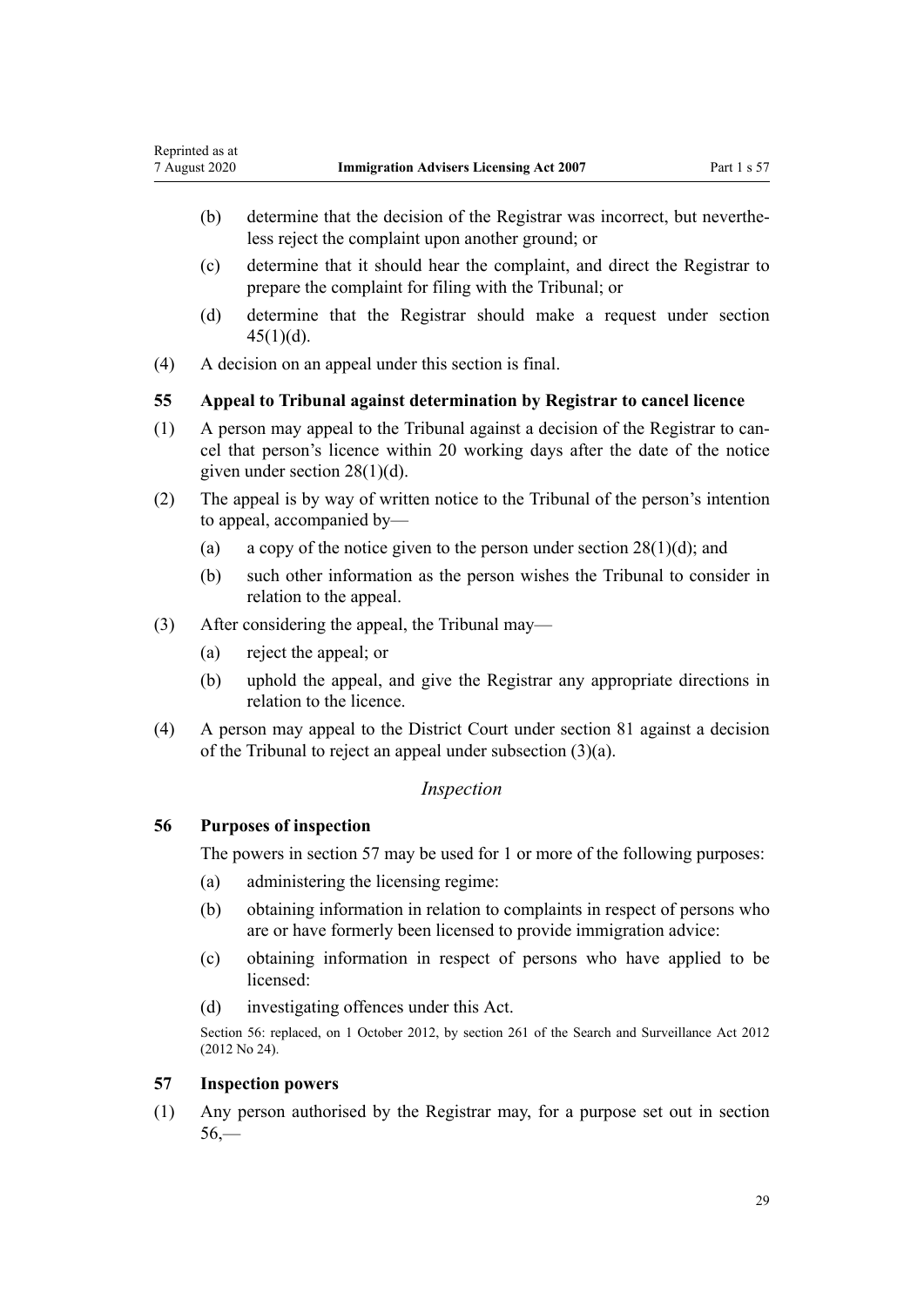- <span id="page-29-0"></span>(a) at any reasonable time, enter any premises where the person has good cause to suspect that—
	- (i) any licensed immigration adviser or former licensed immigration adviser works or has worked in the past 2 years; or
	- (ii) any person who has applied to be licensed as an immigration adviser works; or
	- (iii) a person provides immigration advice or contracts or employs a person to provide immigration advice:
- (b) question any licensed immigration adviser, former licensed immigration adviser, or other person at any premises of a kind described in paragraph (a):
- (c) require a person of a kind described in paragraph (a) to produce for inspection relevant documents in that person's possession or under that person's control:
- (d) inspect and take copies of documents referred to in paragraph (c):
- (e) retain documents referred to in paragraph (c), if there are grounds for believing that they are evidence of the commission of an offence.
- (2) If a requirement is made of a person under subsection  $(1)(c)$ , the person must immediately comply with that requirement.
- (3) The provisions of [subparts 1](http://legislation.govt.nz/pdflink.aspx?id=DLM2136771), [5](http://legislation.govt.nz/pdflink.aspx?id=DLM2136842), [6,](http://legislation.govt.nz/pdflink.aspx?id=DLM2136860) [7,](http://legislation.govt.nz/pdflink.aspx?id=DLM2136877) [9](http://legislation.govt.nz/pdflink.aspx?id=DLM2136888), and [10](http://legislation.govt.nz/pdflink.aspx?id=DLM2136896) of Part 4 of the Search and Surveillance Act 2012 apply.

Section 57: replaced, on 1 October 2012, by [section 261](http://legislation.govt.nz/pdflink.aspx?id=DLM2137004) of the Search and Surveillance Act 2012 (2012 No 24).

## **58 Inspection powers for investigating offences**

#### *[Repealed]*

Section 58: repealed, on 1 October 2012, by [section 262\(1\)](http://legislation.govt.nz/pdflink.aspx?id=DLM2137007) of the Search and Surveillance Act 2012 (2012 No 24).

#### **59 Privilege against self-incrimination**

No person is, on examination or inquiry under [section 57](#page-28-0), required to give to any question any answer tending to incriminate that person.

Section 59: amended, on 1 October 2012, by [section 262\(2\)](http://legislation.govt.nz/pdflink.aspx?id=DLM2137007) of the Search and Surveillance Act 2012 (2012 No 24).

#### **60 Entry of dwellinghouses**

No person may, under [section 57](#page-28-0), enter or be in any dwellinghouse unless he or she either—

- (a) has the consent of an occupier of that dwellinghouse; or
- (b) is authorised to do so by a warrant issued under [section 61.](#page-30-0)

Section 60: amended, on 1 October 2012, by [section 262\(3\)](http://legislation.govt.nz/pdflink.aspx?id=DLM2137007) of the Search and Surveillance Act 2012 (2012 No 24).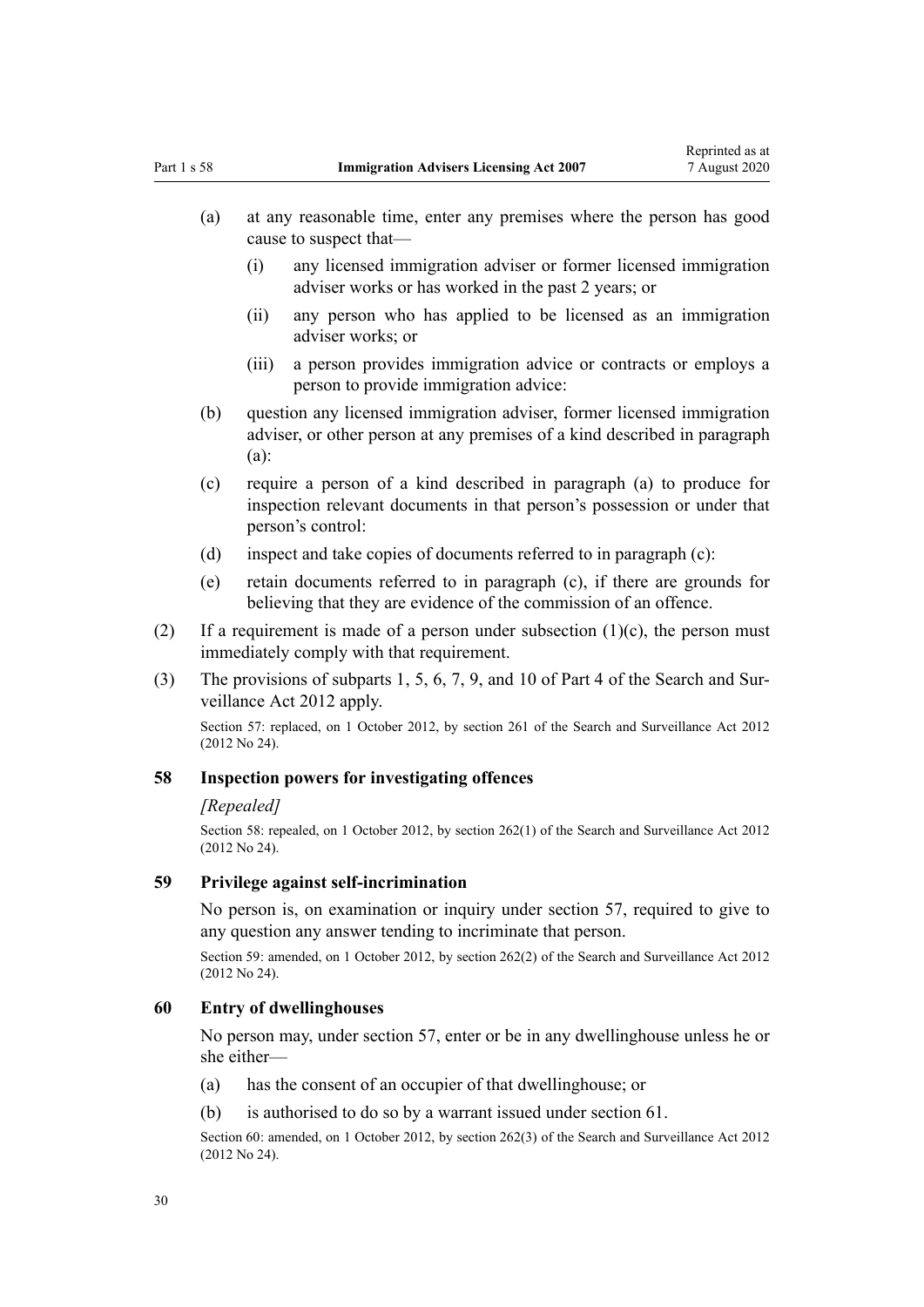<span id="page-30-0"></span>Reprinted as at

- (1) An issuing officer (within the meaning of [section 3](http://legislation.govt.nz/pdflink.aspx?id=DLM2136542) of the Search and Surveillance Act 2012) who, on an application made in the manner provided for an application for a search warrant in [subpart 3](http://legislation.govt.nz/pdflink.aspx?id=DLM2136781) of Part 4 of that Act, is satisfied that there is reasonable ground for believing that a dwellinghouse—
	- (a) is a place in which—
		- (i) a licensed immigration adviser, a former licensed immigration adviser, or a person who has applied for a licence, works; or
		- (ii) a person provides immigration advice, or employs or contracts another person to provide immigration advice; or
	- (b) is the only practicable means through which a place of the type referred to in paragraph (a) may be entered,—

may issue a warrant authorising the person named in it to enter that dwellinghouse or any part of that dwellinghouse that is, or is the only practicable means through which the person may enter, a place of a kind referred to in paragraph (a).

(2) The provisions of [subparts 1](http://legislation.govt.nz/pdflink.aspx?id=DLM2136771), [3](http://legislation.govt.nz/pdflink.aspx?id=DLM2136781), and [9](http://legislation.govt.nz/pdflink.aspx?id=DLM2136888) of Part 4 of the Search and Surveillance Act 2012 apply in respect of an entry warrant.

Section 61(1): amended, on 1 October 2012, by [section 262\(4\)](http://legislation.govt.nz/pdflink.aspx?id=DLM2137007) of the Search and Surveillance Act 2012 (2012 No 24).

Section 61(2): replaced, on 1 October 2012, by [section 262\(5\)](http://legislation.govt.nz/pdflink.aspx?id=DLM2137007) of the Search and Surveillance Act 2012 (2012 No 24).

## **61A Search warrant**

- (1) For the purposes of [section 97](http://legislation.govt.nz/pdflink.aspx?id=DLM2136783) of the Search and Surveillance Act 2012, the Registrar is a person authorised to apply for a search warrant.
- (2) The Registrar may exercise the powers of a constable to apply for a search warrant under [section 6](http://legislation.govt.nz/pdflink.aspx?id=DLM2136635) of the Search and Surveillance Act 2012 in relation to an offence under this Act.

Section 61A: inserted, on 1 October 2012, by [section 263](http://legislation.govt.nz/pdflink.aspx?id=DLM4356317) of the Search and Surveillance Act 2012 (2012 No 24).

#### **62 Conditions of authorisation**

- (1) The Registrar must not authorise a person to carry out an inspection unless satisfied that the person is suitably qualified or trained, or the person is a member of a class of persons who are suitably qualified or trained, to carry out an inspection.
- (2) A person authorised by the Registrar to carry out an inspection must, on entering any premises, and when requested at any subsequent time, produce—
	- (a) the authorisation referred to in subsection (3); and
	- (b) evidence of that person's identity.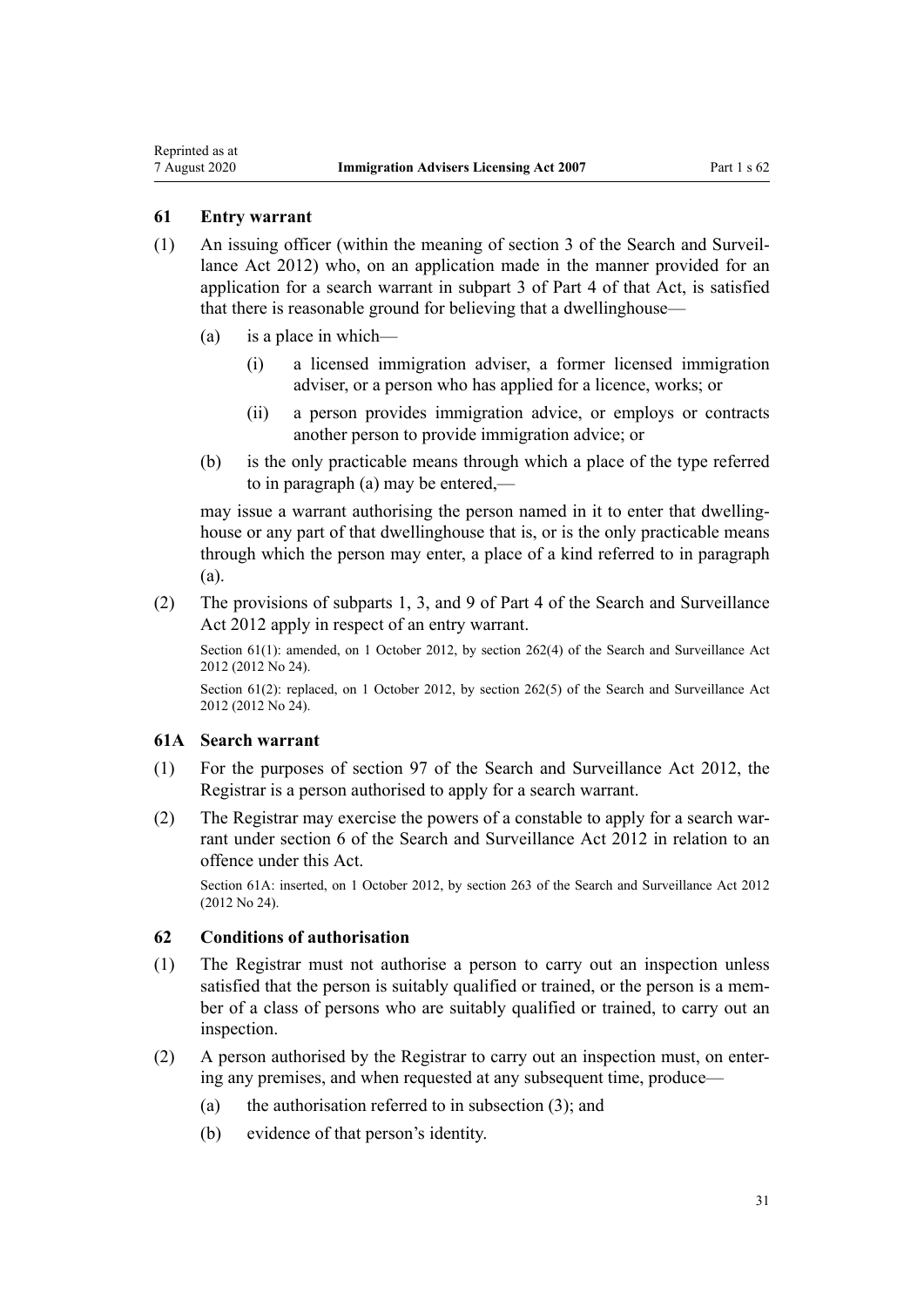- <span id="page-31-0"></span>(3) An authorisation must be in writing and must contain—
	- (a) a reference to this section; and
	- (b) the full name of the authorised person; and
	- (c) a statement of the powers conferred on the authorised person by [section](#page-28-0) [57;](#page-28-0) and
	- (d) the purpose for which those powers may be exercised.

Section 62(3)(c): amended, on 1 October 2012, by [section 264\(1\)](http://legislation.govt.nz/pdflink.aspx?id=DLM4356319) of the Search and Surveillance Act 2012 (2012 No 24).

# *Offences*

## **63 Offence to provide immigration advice unless licensed or exempt**

- (1) A person commits an offence if the person—
	- (a) provides immigration advice without being licensed to do so under this Act or exempt from the requirement to be so licensed, knowing that he or she is required to be licensed or exempt; or
	- (b) provides immigration advice without being licensed to do so under this Act or exempt from the requirement to be so licensed.
- (2) For the purposes of subsection  $(1)(a)$ , a person is deemed to know that he or she is required to be licensed or exempt if, at any time within the 12 months preceding the date of the alleged offence, that person had been informed of that fact in writing by the Registrar or a person appointed to the Authority.
- (3) It is a defence to a charge under subsection (1)(b) that the person to whom the charge relates—
	- (a) did not know that he or she was providing immigration advice and had exercised all reasonable care and due diligence to ensure he or she did not provide immigration advice; or
	- (b) did not know that he or she was not licensed to provide immigration advice and had exercised all reasonable care and due diligence to ensure that he or she did have a licence.
- (4) A person convicted of an offence under subsection  $(1)(a)$  is liable to—
	- (a) imprisonment for a term not exceeding 7 years or a fine not exceeding \$100,000, or both; and
	- (b) any additional amount imposed by the court under [section 71](#page-36-0) or [72](#page-36-0).
- (5) A person convicted of an offence under subsection  $(1)(b)$  is liable to—
	- (a) a fine not exceeding \$100,000; and
	- (b) any additional amount imposed by the court under [section 71](#page-36-0) or [72](#page-36-0).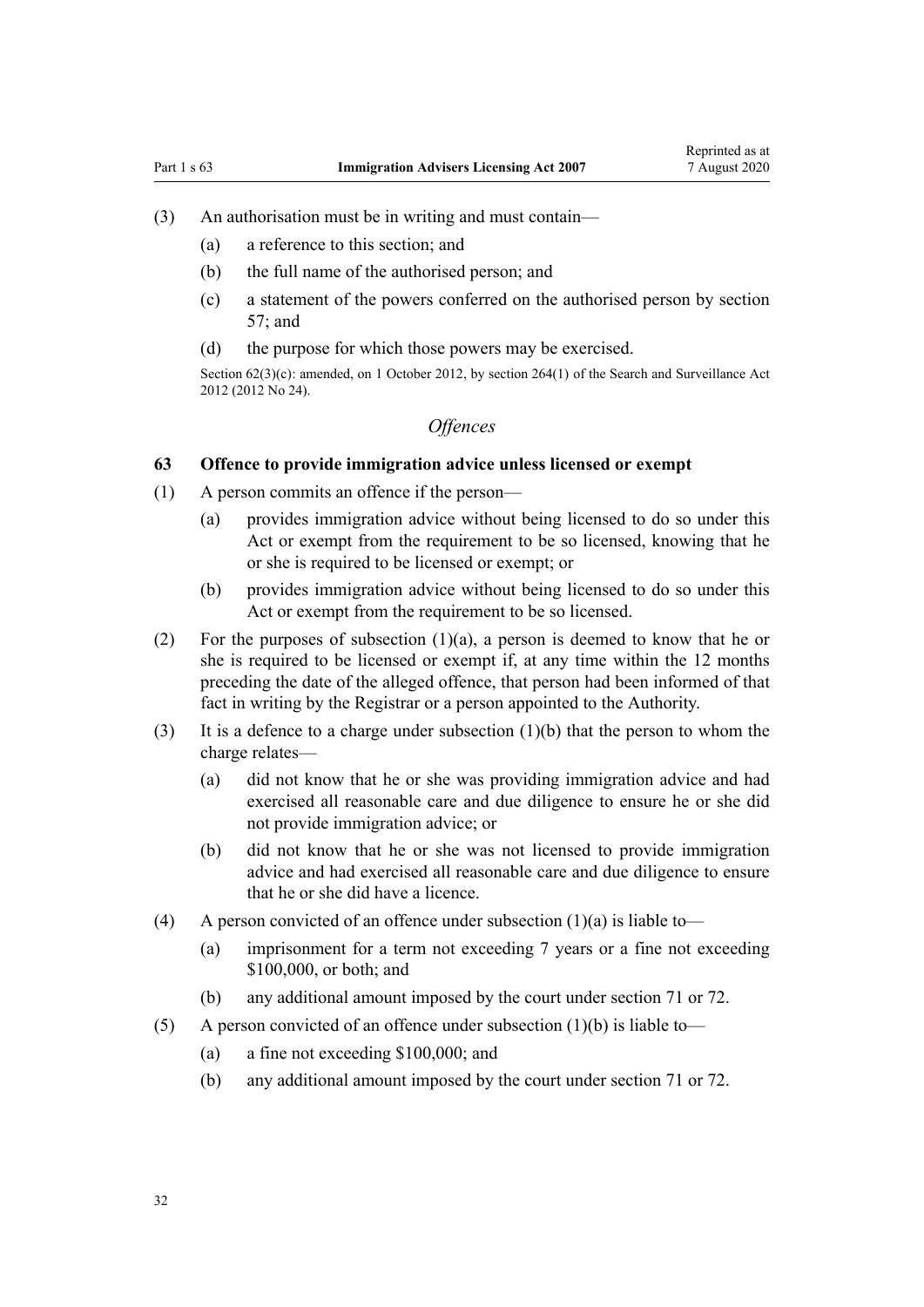## <span id="page-32-0"></span>**64 Offence of holding out as immigration adviser unless licensed or exempt**

- (1) A person commits an offence who holds out that any person (including the person himself or herself) who is neither licensed under this Act to provide immigration advice, nor exempt from the requirement to be licensed to do so, provides immigration advice, knowing that the person is neither licensed nor exempt.
- (2) For the purposes of subsection (1), a person charged with an offence under this section is deemed to know that the person held out as providing immigration advice was neither licensed nor exempt if, at any time within the 12 months preceding the date of the alleged offence, the person charged had been informed of that fact in writing by the Registrar or a person appointed to the Authority.
- (3) A person does not commit an offence under subsection (1) by holding out that the person provides immigration advice if the person is a body corporate or other entity that is in the business of providing immigration advice through persons who are licensed or exempt from the requirement to be licensed.
- (4) A person convicted of an offence under subsection (1) is liable to imprisonment for a term not exceeding 2 years or a fine not exceeding \$10,000, or both.

## **65 Offence of holding out as licensed immigration adviser**

- (1) A person commits an offence who holds out that any person (including the person himself or herself) who is not a licensed immigration adviser is a licensed immigration adviser, knowing that the person does not hold a licence.
- (2) For the purposes of subsection (1), a person charged with an offence under this section is deemed to know that the person held out as being a licensed immigration adviser was not licensed if, at any time within the 12 months preceding the date of the alleged offence, the person charged had been informed of that fact in writing by the Registrar or a person appointed to the Authority.
- (3) A person convicted of an offence under subsection (1) is liable to imprisonment for a term not exceeding 2 years or a fine not exceeding \$10,000, or both.

## **66 Offence to provide false or misleading information**

- (1) A person commits an offence who, for the purposes of any application for a licence or for renewal of a licence under this Act,—
	- (a) supplies to the Authority any false or misleading information, knowing it to be false or misleading; or
	- (b) supplies to the Authority any false or misleading information.
- (2) It is a defence to a charge under subsection (1)(b) that the person to whom the charge relates did not know that he or she was providing false or misleading information and had exercised all reasonable care and due diligence to ensure that the information provided was not false or misleading.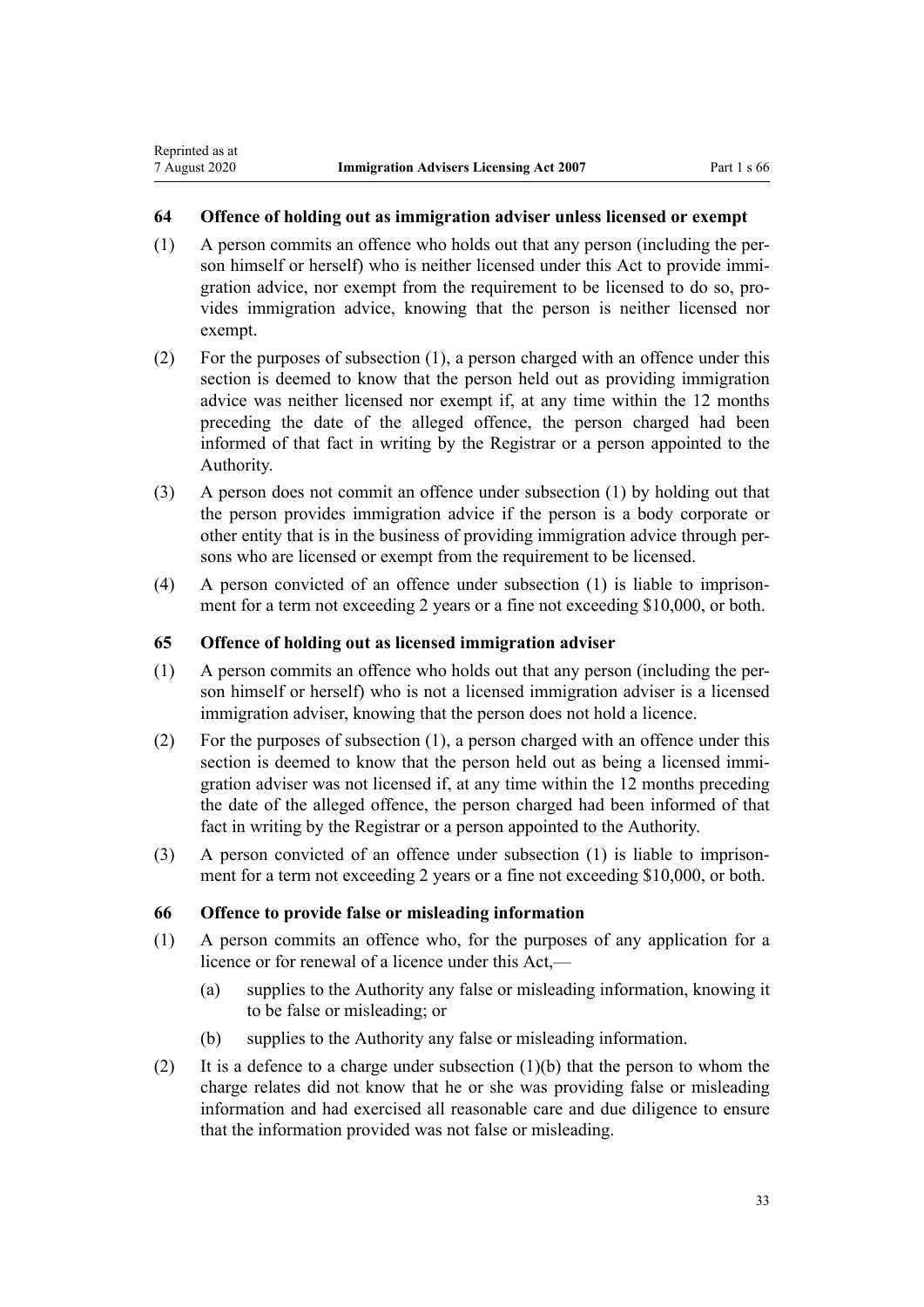- <span id="page-33-0"></span>(3) A person convicted of an offence under subsection  $(1)(a)$  is liable to imprisonment for a term not exceeding 2 years or a fine not exceeding \$10,000, or both.
- (4) A person convicted of an offence under subsection (1)(b) is liable to a fine not exceeding \$10,000.

## **67 Offence of asking for or receiving fee or reward for immigration advice when neither licensed nor exempt**

- (1) A person commits an offence who—
	- (a) asks for or receives a fee or reward for the provision of immigration advice by a person who is neither licensed under this Act to provide immigration advice nor exempt from the requirement to be licensed, knowing that the person is neither licensed nor exempt; or
	- (b) asks for or receives a fee or reward for the provision of immigration advice by a person who is neither licensed under this Act to provide immigration advice nor exempt from the requirement to be licensed.
- (2) For the purposes of subsection  $(1)(a)$ , a person charged with an offence under subsection  $(1)(a)$  is deemed to know that the person providing immigration advice was neither licensed nor exempt if, at any time within the 12 months preceding the date of the alleged offence, the person charged had been informed of that fact in writing by the Registrar or a person appointed to the Authority.
- (3) It is a defence to a charge under subsection (1)(b) that the person to whom the charge relates—
	- (a) did not know that immigration advice was being provided and had exercised all reasonable care and due diligence to ensure that such advice was not provided; or
	- (b) did not know that the person concerned was not licensed to provide immigration advice and had exercised all reasonable care and due diligence to ensure that the person did have a licence.
- (4) A person convicted of an offence under subsection  $(1)(a)$  is liable to—
	- (a) imprisonment for a term not exceeding 7 years or a fine not exceeding \$100,000, or both; and
	- (b) any additional amount imposed by the court under [section 71](#page-36-0) or [72](#page-36-0).
- (5) A person convicted of an offence under subsection  $(1)(b)$  is liable to—
	- (a) a fine not exceeding \$100,000; and
	- (b) any additional amount imposed by the court under [section 71](#page-36-0) or [72](#page-36-0).
- **68 Offence of employing or contracting unlicensed or non-exempt person as immigration adviser**
- (1) A person commits an offence who—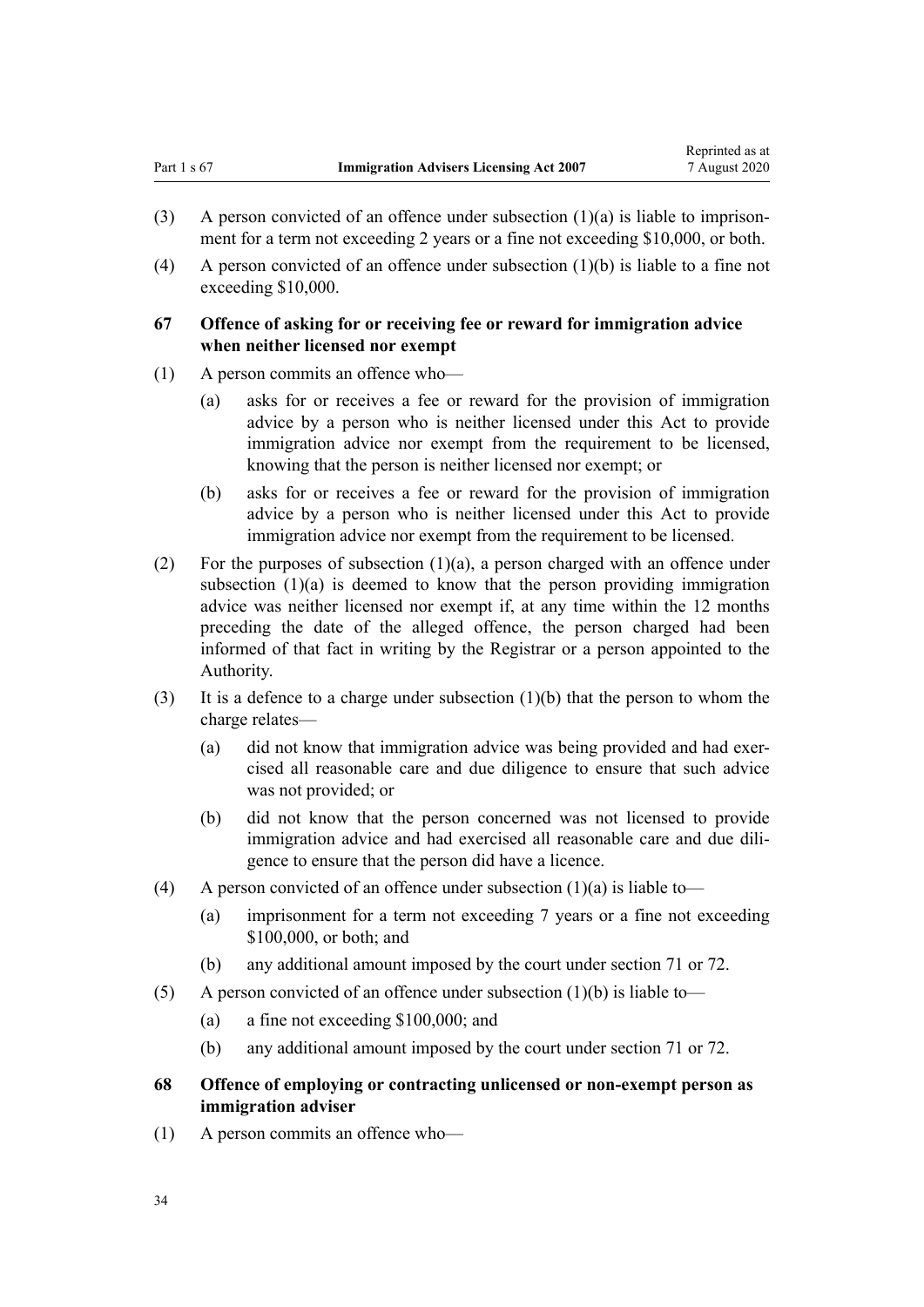- <span id="page-34-0"></span>(a) employs or contracts, or continues to employ or contract, as an immigration adviser any person who is neither licensed to be an immigration adviser nor exempt from the requirement to be licensed, knowing that the person is neither licensed nor exempt; or
- (b) employs or contracts, or continues to employ or contract, as an immigration adviser any person who is neither licensed to be an immigration adviser nor exempt from the requirement to be licensed.
- (2) For the purposes of subsection  $(1)(a)$ , a person charged with an offence under subsection (1)(a) is deemed to know that the person employed or contracted as an immigration adviser was neither licensed nor exempt if, at any time within the 12 months preceding the date of the alleged offence, the person charged had been informed of that fact in writing by the Registrar or a person appointed to the Authority.
- (3) It is a defence to a charge under subsection (1)(b) that the person to whom the charge relates—
	- (a) did not know that immigration advice was being provided and had exercised all reasonable care and due diligence to ensure that such advice was not provided; or
	- (b) did not know that the person concerned was not licensed to provide immigration advice and had exercised all reasonable care and due diligence to ensure that the person did have a licence.
- (4) A person convicted of an offence under subsection  $(1)(a)$  is liable to—
	- (a) imprisonment for a term not exceeding 2 years or a fine not exceeding \$10,000, or both; and
	- (b) any additional amount imposed by the court under [section 71](#page-36-0) or [72](#page-36-0).
- (5) A person convicted of an offence under subsection (1)(b) is liable to—
	- (a) a fine not exceeding \$10,000; and
	- (b) any additional amount imposed by the court under [section 71](#page-36-0) or [72](#page-36-0).

## **69 Offence to obstruct inspection**

- (1) A person commits an offence if the person, without reasonable excuse,—
	- (a) resists, obstructs, deceives, or attempts to deceive any person who is exercising or attempting to exercise any power or function under [section](#page-28-0) [57;](#page-28-0) or
	- (b) fails to comply in any respect with any requirement under [section 57](#page-28-0); or
	- (c) gives to any person who is exercising or attempting to exercise any power or function under [section 57](#page-28-0) any particulars that are false or misleading in any material respect.
- (2) A person convicted of an offence under subsection (1) is liable to a fine not exceeding \$10,000.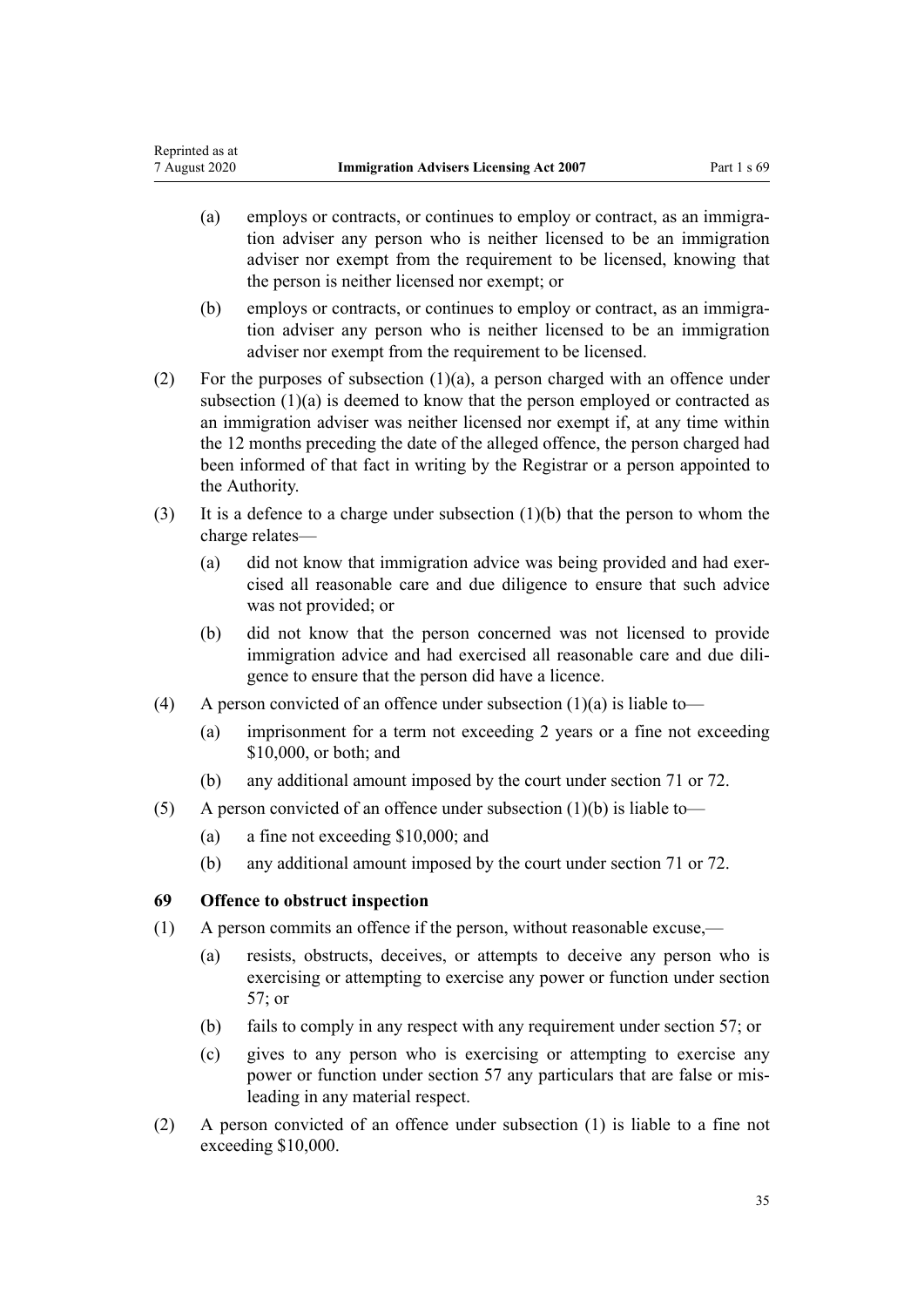<span id="page-35-0"></span>Section 69(1)(a): amended, on 1 October 2012, by [section 264\(2\)](http://legislation.govt.nz/pdflink.aspx?id=DLM4356319) of the Search and Surveillance Act 2012 (2012 No 24).

Section 69(1)(b): amended, on 1 October 2012, by [section 264\(2\)](http://legislation.govt.nz/pdflink.aspx?id=DLM4356319) of the Search and Surveillance Act 2012 (2012 No 24).

Section 69(1)(c): amended, on 1 October 2012, by [section 264\(2\)](http://legislation.govt.nz/pdflink.aspx?id=DLM4356319) of the Search and Surveillance Act 2012 (2012 No 24).

## **70 Offence to fail to notify change in circumstances**

- (1) A person commits an offence who, without reasonable excuse, fails to notify the Authority of any change of circumstances as required by [section 26.](#page-15-0)
- (2) A person convicted of an offence under subsection (1) is liable to a fine not exceeding \$10,000.

#### **70A Offence of breaching suppression order**

A person who breaches an order made under [section 50A](#page-25-0) is liable on conviction to a fine not exceeding \$3,000.

Section 70A: inserted, on 14 November 2018, by [section 112](http://legislation.govt.nz/pdflink.aspx?id=DLM7374326) of the Tribunals Powers and Procedures Legislation Act 2018 (2018 No 51).

## **70B Offence to fail to comply with summons**

- (1) A person commits an offence who, after being summoned to attend to give evidence before the Tribunal or to produce to it any books, papers, documents, records, or things, without sufficient cause,—
	- (a) fails to attend in accordance with the summons; or
	- (b) refuses to be sworn or to give evidence, or having been sworn refuses to answer any question that the person is lawfully required by the Tribunal or any member of it to answer concerning the subject of the inquiry; or
	- (c) fails to produce any such paper, document, record, or thing.
- (2) A person commits an offence if the person—
	- (a) wilfully obstructs or hinders the Tribunal or any member of it or any authorised person in any inspection or examination of papers, documents, records, or things; or
	- (b) without sufficient cause, fails to comply with any requirement of the Tribunal or any authorised person made under [clause 6\(3\)](#page-49-0) of the Schedule.
- (3) A person who commits an offence against this section is liable on conviction to a fine not exceeding \$1,000.
- (4) No person summoned to attend the inquiry may be convicted of an offence against subsection (1) unless at the time of the service of the summons, or at some other reasonable time before the date on which that person was required to attend, there was made to that person a payment or tender of the amount fixed in accordance with [clause 7](#page-50-0) of the Schedule.

Section 70B: inserted, on 14 November 2018, by [section 112](http://legislation.govt.nz/pdflink.aspx?id=DLM7374326) of the Tribunals Powers and Procedures Legislation Act 2018 (2018 No 51).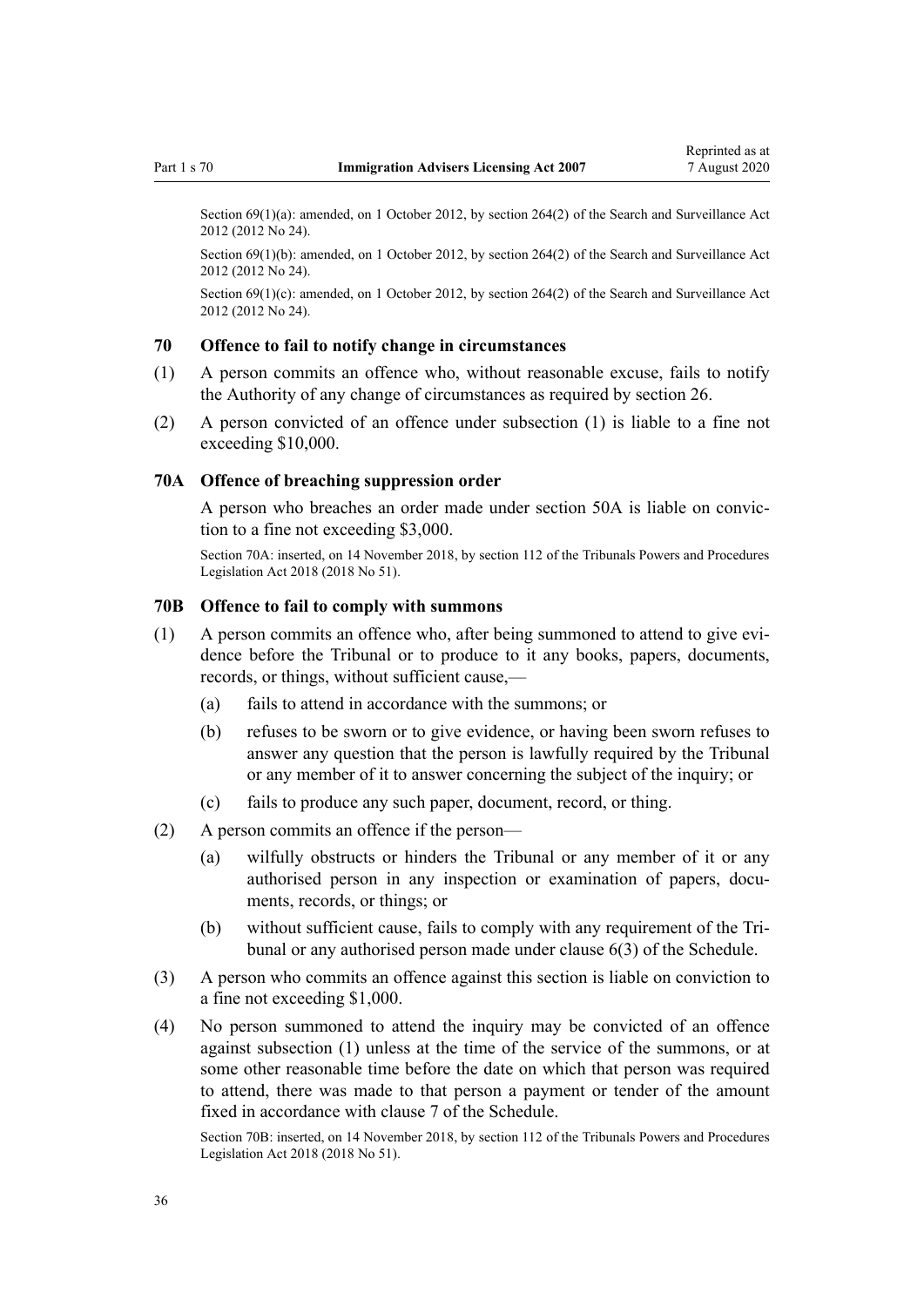## <span id="page-36-0"></span>**70C Contempt of Tribunal**

- (1) A person commits an offence if the person—
	- (a) wilfully insults or obstructs the Tribunal or any member of it, a witness, or an officer of the Tribunal during a sitting of the Tribunal or while a member, a witness, or an officer is going to, or returning from, a sitting of the Tribunal; or
	- (b) wilfully insults or obstructs any person in attendance at a sitting of the Tribunal; or
	- (c) wilfully interrupts, or otherwise misbehaves, at a sitting of the Tribunal; or
	- (d) wilfully and without lawful excuse disobeys any order or direction of the Tribunal in the course of the hearing of any proceedings.
- (2) A person who commits an offence against subsection (1) is liable on conviction to a fine not exceeding \$1,000.
- (3) The Tribunal may order the exclusion from a sitting of the Tribunal of any person whose behaviour, in the opinion of the Tribunal, constitutes an offence against subsection (1), whether or not the person is charged with the offence; and any officer of the Tribunal or a constable may take any steps that are reasonably necessary to enforce the exclusion.

Section 70C: inserted, on 14 November 2018, by [section 112](http://legislation.govt.nz/pdflink.aspx?id=DLM7374326) of the Tribunals Powers and Procedures Legislation Act 2018 (2018 No 51).

## **71 Reparation**

In addition to any penalty imposed on a person convicted under any of [sections](#page-31-0) [63,](#page-31-0) [67](#page-33-0), and [68,](#page-33-0) the court may require payment of reparation to a victim in accordance with [section 12](http://legislation.govt.nz/pdflink.aspx?id=DLM135553) and [Part 2](http://legislation.govt.nz/pdflink.aspx?id=DLM135593) of the Sentencing Act 2002.

## **72 Additional penalty for offence involving commercial gain**

- (1) In addition to any penalty imposed on a person convicted under any of [sections](#page-31-0) [63,](#page-31-0) [67,](#page-33-0) and [68,](#page-33-0) the court may, if satisfied that the offence occurred in the course of producing a commercial gain, order that person to pay an amount not exceeding the value of the commercial gain.
- (2) The value of any gain must be assessed by the court.
- (3) The standard of proof for the purposes of this section is the standard of proof that applies in civil proceedings.

## **73 Offences also apply outside New Zealand**

A person may be charged with an offence under any of [sections 63 to 70](#page-31-0) whether or not the offence or any part of it occurred within New Zealand.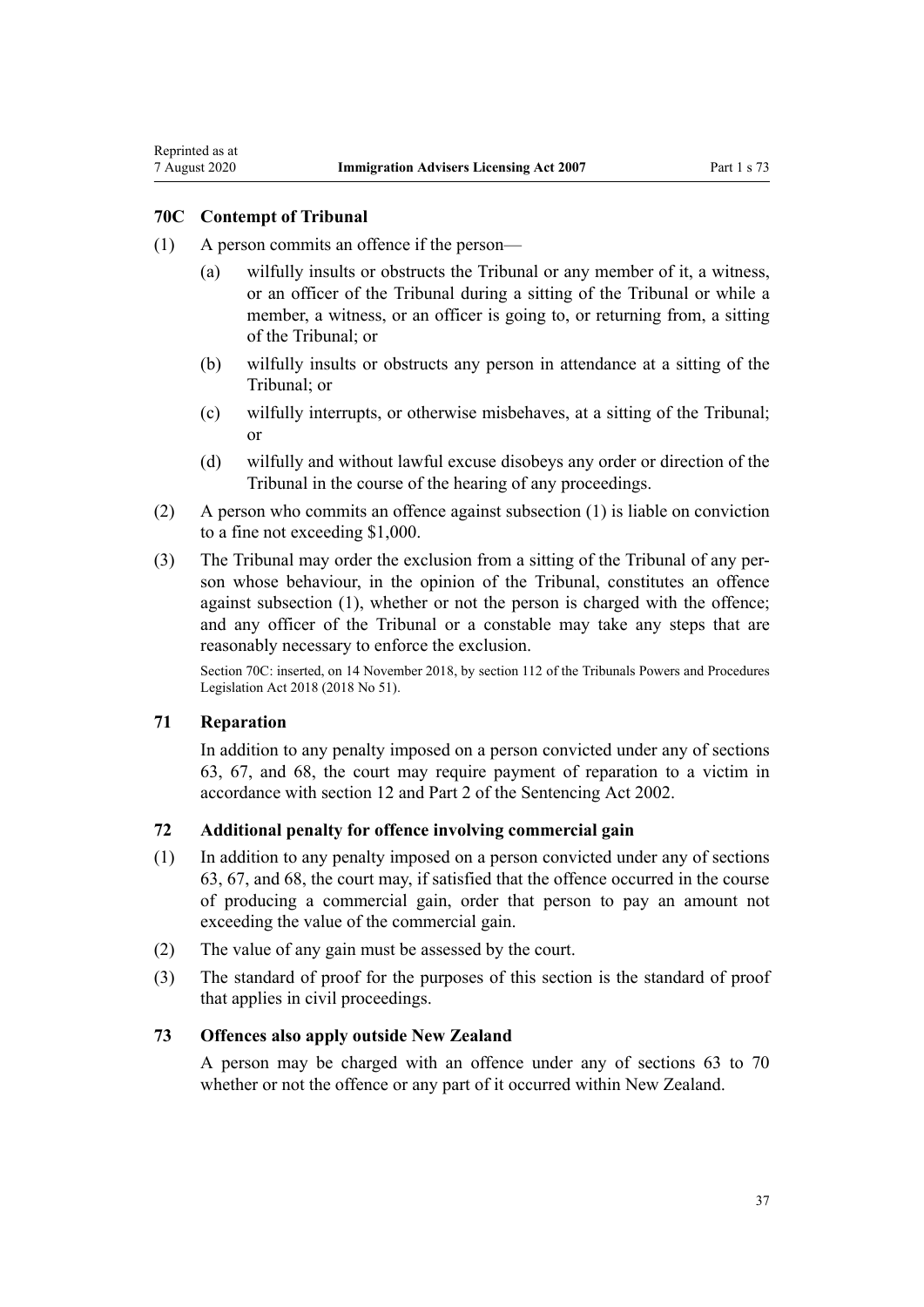## <span id="page-37-0"></span>**74 Presumption as to non-exemption**

- (1) In proceedings for an offence under any of sections  $63(1)(a)$ ,  $64(1)$ ,  $67(1)(a)$ , and [68\(1\)\(a\),](#page-33-0) it is presumed, in the absence of evidence to the contrary, that the person alleged to be neither licensed nor exempt is not in fact exempt from the requirement to be licensed.
- (2) In proceedings for an offence under section  $63(1)(b)$ ,  $67(1)(b)$ , or  $68(1)(b)$ , it is presumed, in the absence of proof to the contrary to the standard of the balance of probabilities, that the person alleged to be neither licensed nor exempt from the requirement to be licensed is not in fact exempt.

## **75 Time for filing charging document**

Despite anything to the contrary in [section 25](http://legislation.govt.nz/pdflink.aspx?id=DLM3360067) of the Criminal Procedure Act  $2011 -$ 

- (a) a charging document may be filed at any time in respect of an offence against any of sections  $63(1)(a)$ ,  $64(1)$ ,  $65(1)$ ,  $67(1)(a)$ , and  $68(1)(a)$ ; and
- (b) the limitation period in respect of an offence against any other offence against this Act ends on the date that is 2 years after the earlier of—
	- (i) the date when the incident, situation, or set of circumstances to which the offence relates first became known to an employee of the Department responsible for the enforcement of this Act; or
	- (ii) the date when the incident, situation, or set of circumstances to which the offence relates should reasonably have become known to such an employee.

Section 75: replaced, on 1 July 2013, by [section 413](http://legislation.govt.nz/pdflink.aspx?id=DLM3360714) of the Criminal Procedure Act 2011 (2011 No 81).

## **Part 2**

# **Miscellaneous provisions**

*Independence of persons carrying out functions under Act*

## **76 Independence of persons carrying out functions under Act**

No person who exercises any power of decision in relation to an immigration matter, or who has exercised any such power in the previous 2 years, may be employed or engaged to—

- (a) consider or decide applications for licences or for renewals of licences; or
- (b) carry out inspections under this Act.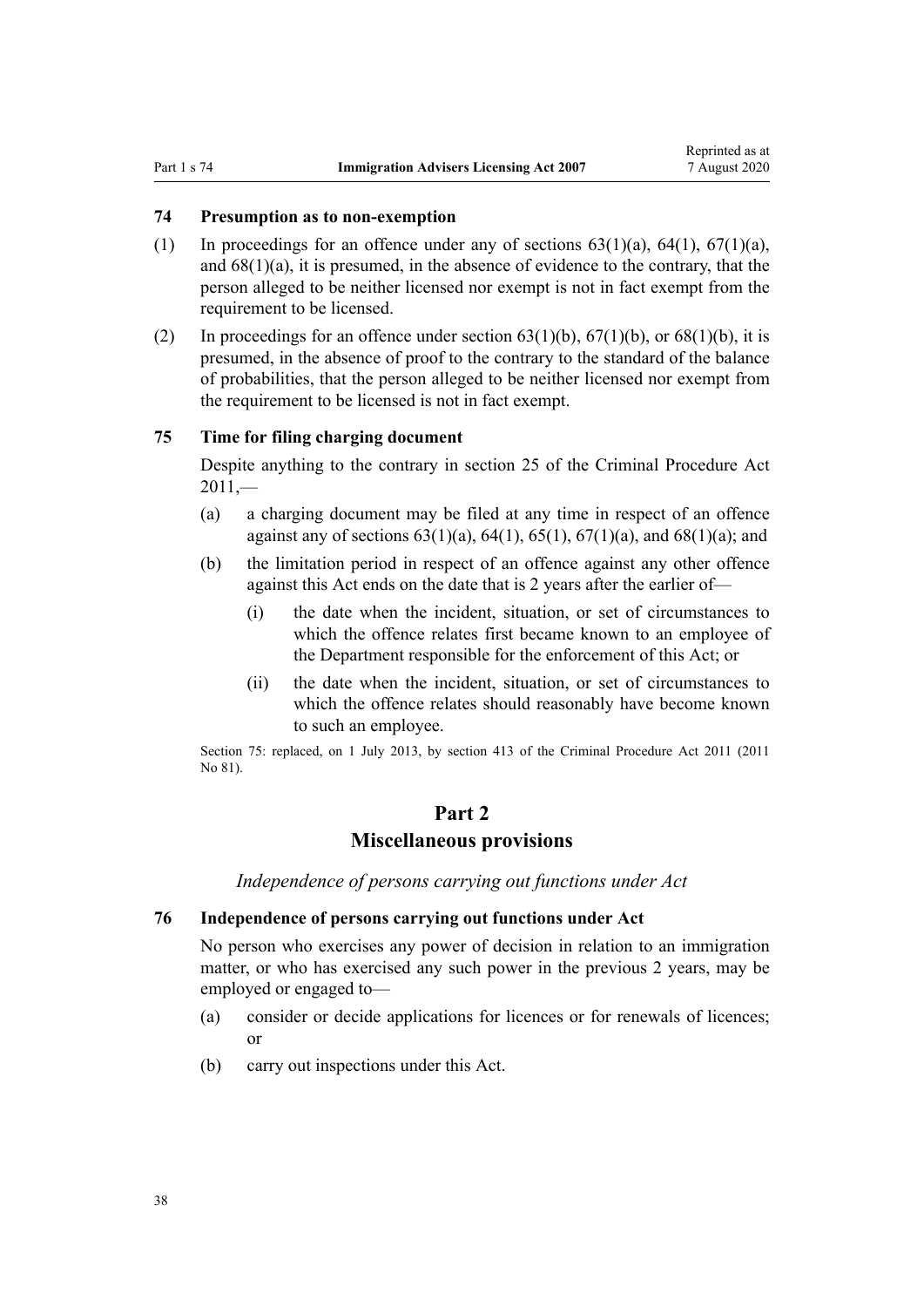## *Register of licensed immigration advisers*

#### <span id="page-38-0"></span>**77 Register of licensed immigration advisers**

- (1) The Registrar must keep and maintain a register of licensed immigration advisers.
- (2) The purpose of the register is—
	- (a) to enable members of the public to know—
		- (i) how to contact a licensed immigration adviser; and
		- (ii) whether or not a person is licensed as an immigration adviser under this Act and, if so, the type of licence the person holds; and
		- (iii) whether or not a person's licence has been cancelled or suspended, or whether a person's application for a licence has been refused; and
	- (b) to facilitate the ability of the Registrar or the Commerce Commission to enforce the provisions of this Act or of any consumer protection legislation; and
	- (c) to facilitate the compliance, audit, and other supporting and administrative functions of the Registrar under this Act.
- (3) The register may be kept—
	- (a) as an electronic register (for example, on the Authority's or the Department's website); or
	- (b) in any other manner that the Registrar thinks fit.

## **78 Contents of register**

- (1) The register must contain all of the following information:
	- (a) the full name and business address of every person licensed under this Act to give immigration advice:
	- (b) the licence number or other unique identifier provided to a licensed immigration adviser on being granted a licence under [section 19:](#page-13-0)
	- (c) the address for service of each licensed immigration adviser:
	- (d) the licensed immigration adviser's employer, if applicable:
	- (e) the date of each registration of each licensed immigration adviser:
	- (f) whether a person's licence is a full licence, a limited licence, or a provisional licence:
	- (g) any terms or conditions attached to a person's licence:
	- (h) if applicable, the date on which any cancellation, surrender, or suspension of a person's registration took effect: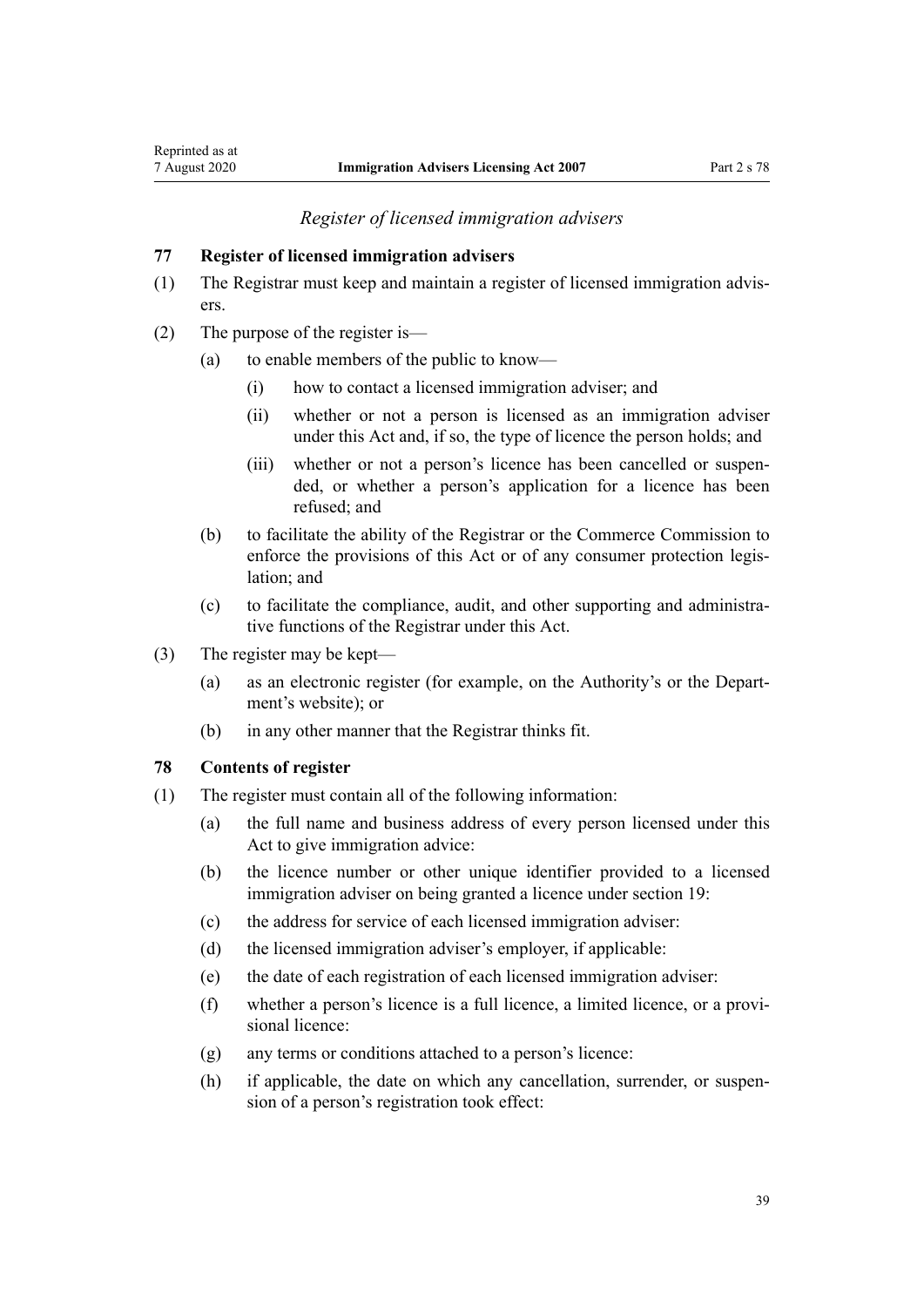- <span id="page-39-0"></span>(i) a list of the categories of persons who are exempt under [section 11](#page-8-0) or under regulations made under [section 12](#page-9-0) from the requirement to be licensed to give immigration advice:
- (j) any other particulars that may be prescribed.
- (2) The register must also list the name and details of any person—
	- (a) whose licence has been cancelled or suspended at any time; or
	- (b) whose application for a licence has been refused.

## **79 Alterations to register**

The Registrar may at any time make any amendments to the register that are necessary to—

- (a) reflect any changes in the information referred to in [section 18;](#page-12-0) or
- (b) correct a mistake caused by any error or omission on the part of the Registrar or any person to whom the Registrar has delegated his or her functions, duties, or powers; or
- (c) accurately reflect the status of immigration advisers as licensed or not and, if licensed, the type of licence held.

#### **80 Search of register**

- (1) A person may search the register for a purpose set out in [section 77\(2\)](#page-38-0).
- (2) The Registrar must—
	- (a) make the register available for public inspection, without fee, at reasonable hours at the head office of the Authority; and
	- (b) supply to any person, on request and on payment of a reasonable charge, a copy of the register or any extract from it.

### *Appeals against decisions of Registrar and Tribunal*

#### **81 Right of appeal**

- (1) A person may appeal to the District Court against any of the following decisions:
	- (a) a decision of the Registrar to refuse to license the person as an immigration adviser:
	- (b) a decision of the Registrar to grant the person a limited or a provisional licence only, rather than a full licence:
	- (c) a decision of the Tribunal to cancel or suspend the person's licence:
	- (d) any other decision of the Tribunal imposing on the person a sanction of a kind referred to in section  $51(1)(a)$  to (i):
	- (e) a decision of the Tribunal to reject an appeal under [section 55.](#page-28-0)
- (2) An appeal under this section must be made by giving notice of appeal within—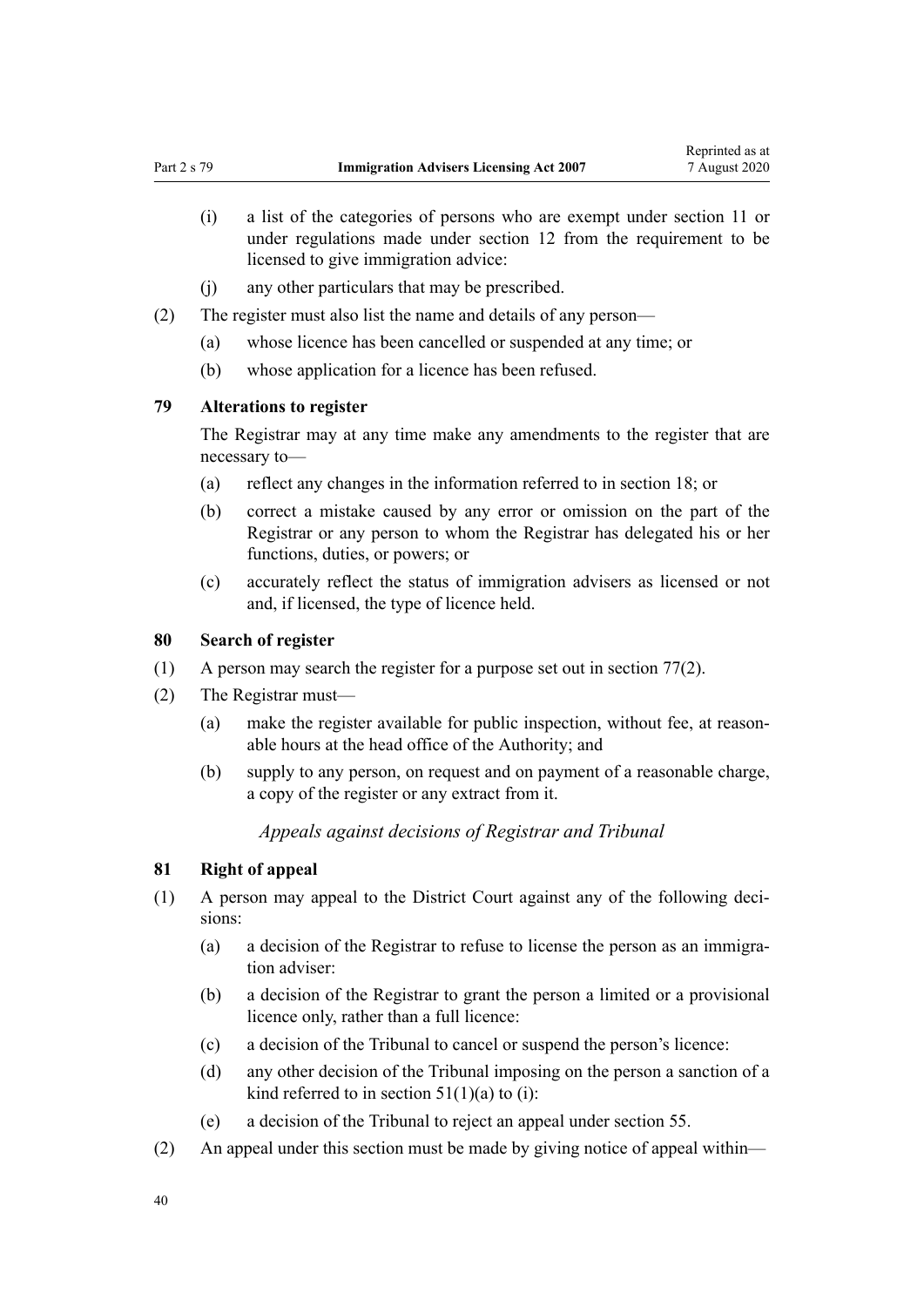- <span id="page-40-0"></span>(a) 20 working days after the date on which notice of the decision was communicated to the person concerned; or
- (b) any further time that the District Court may allow on application made before or after the expiration of that period.

Section 81(1): amended, on 1 March 2017, by [section 261](http://legislation.govt.nz/pdflink.aspx?id=DLM6942680) of the District Court Act 2016 (2016 No 49).

Section 81(2)(b): amended, on 1 March 2017, by [section 261](http://legislation.govt.nz/pdflink.aspx?id=DLM6942680) of the District Court Act 2016 (2016) No 49).

## **82 District Court may make interim order**

- (1) At any time before the final determination of an appeal, the District Court may make an interim order allowing the appellant to engage in providing immigration advice.
- (2) An interim order may be subject to any conditions that the District Court thinks fit.
- (3) If the District Court refuses to make an interim order, the person who applied for the order may, within 1 month after the date of the refusal, appeal to the High Court against the decision.

Section 82(1): amended, on 1 March 2017, by [section 261](http://legislation.govt.nz/pdflink.aspx?id=DLM6942680) of the District Court Act 2016 (2016) No 49).

Section 82(3): amended, on 1 March 2017, by [section 261](http://legislation.govt.nz/pdflink.aspx?id=DLM6942680) of the District Court Act 2016 (2016) No 49).

## **83 Duties of Registrar if interim order made**

- (1) If an interim order is made allowing the appellant to engage in providing immigration advice,—
	- (a) that person is to be treated for the purposes of this Act as if they were licensed; and
	- (b) the Registrar must, as appropriate, enter, retain, or restore the person's name on the register.
- (2) To enable the Registrar to fulfil the duties imposed by this section, the Registrar of the court in which the interim order is made must send a copy of the order to the Registrar as soon as practicable.

## **84 Determination of appeal**

- (1) In determining an appeal, the District Court may confirm, vary, or reverse the decision of the Registrar or the Tribunal.
- (2) The District Court's decision in the determination of an appeal is final.
- (3) To avoid doubt, nothing in this section affects the right of any person—
	- (a) to apply, in accordance with law, for judicial review; or
	- (b) to appeal to the High Court on a question of law under [section 85.](#page-41-0)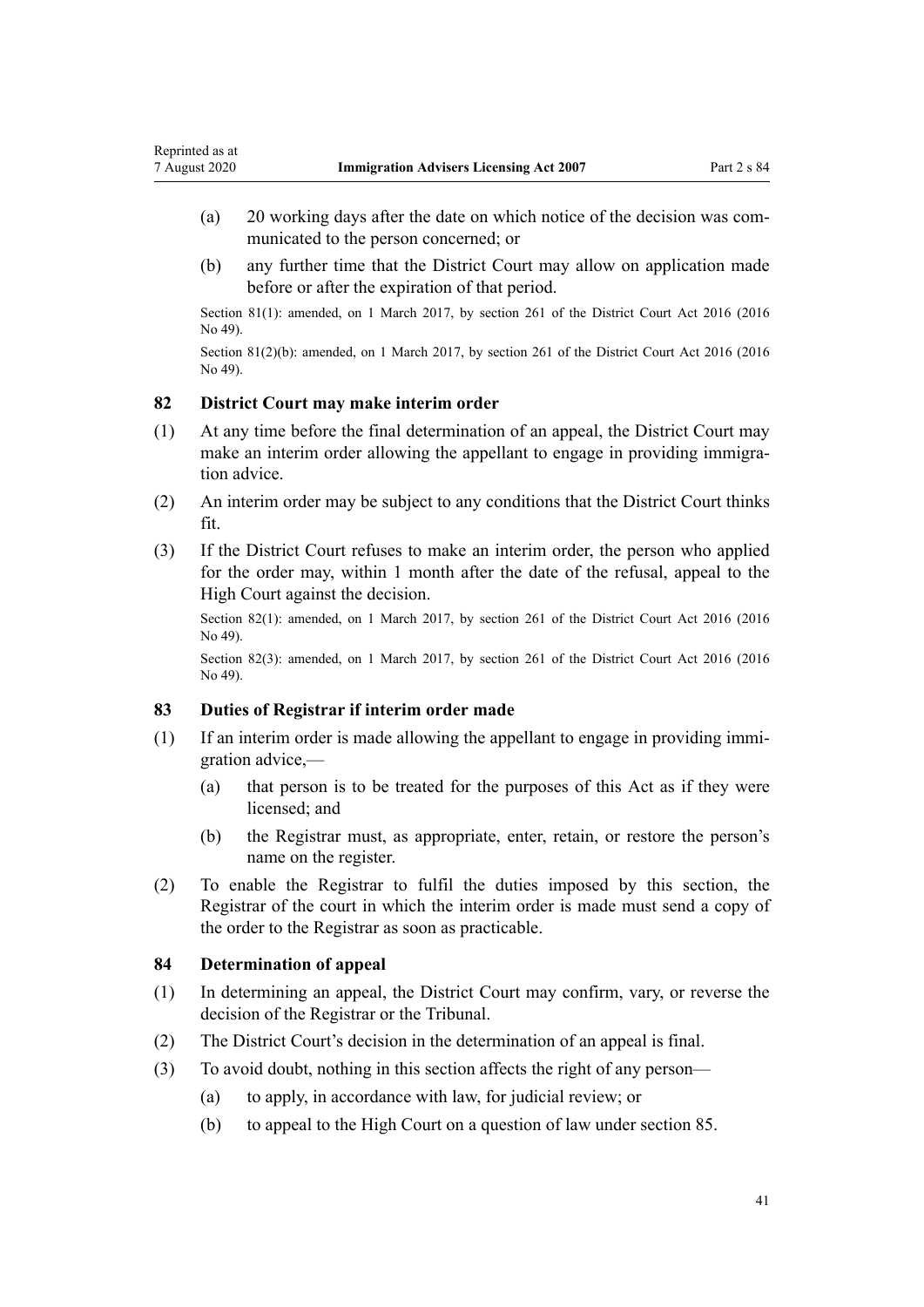<span id="page-41-0"></span>Section 84(1): amended, on 1 March 2017, by [section 261](http://legislation.govt.nz/pdflink.aspx?id=DLM6942680) of the District Court Act 2016 (2016) No 49).

## **85 Appeal to High Court on question of law**

- (1) If dissatisfied with a decision of the District Court as being erroneous in law, a party to an appeal under this Part may appeal to the High Court on a question of law only.
- (2) The appeal must be heard and determined in accordance with rules of court.
- (3) [Part 6](http://legislation.govt.nz/pdflink.aspx?id=DLM3360366) of the Criminal Procedure Act 2011 applies to the appeal—
	- (a) so far as is applicable and with all necessary modifications; but
	- (b) only so far as it relates to appeals on questions of law.
- (4) Subsection (3) overrides subsection (2). Section 85(3): amended, on 1 July 2013, by [section 413](http://legislation.govt.nz/pdflink.aspx?id=DLM3360714) of the Criminal Procedure Act 2011 (2011) No 81).

## *Miscellaneous matters*

#### **86 Annual report on performance of Tribunal's functions**

- (1) The chair of the Tribunal must, in each year, furnish to the Minister of Justice and the Minister a report on the performance of the Tribunal's functions under this Act in respect of the financial year ending in that year.
- (2) The report must include details of both the number of determinations and the nature of the determinations made by the Tribunal in the period to which the report relates.
- (3) The Minister of Justice must present a copy of the report to the House of Representatives as soon as practicable after it is furnished to that Minister.

## **87 Power of Registrar to delegate**

The Registrar may, under [clauses 2](http://legislation.govt.nz/pdflink.aspx?id=LMS356992) and [3](http://legislation.govt.nz/pdflink.aspx?id=LMS247061) of Schedule 6 of the Public Service Act 2020, delegate to any employee, in the same manner and to the same extent as if the Registrar were the chief executive, any of the Registrar's functions, duties, and powers, except this power of delegation.

Section 87: amended, on 7 August 2020, by [section 135](http://legislation.govt.nz/pdflink.aspx?id=LMS176959) of the Public Service Act 2020 (2020 No 40).

## **88 Certificate of Registrar**

- (1) A certificate signed by the Registrar in relation to the matters referred to in subsection (2) is for all purposes sufficient evidence, in the absence of proof to the contrary, of those matters specified in the certificate.
- (2) The matters are—
	- (a) that any person was or was not licensed at any particular time or during any period specified in the certificate; or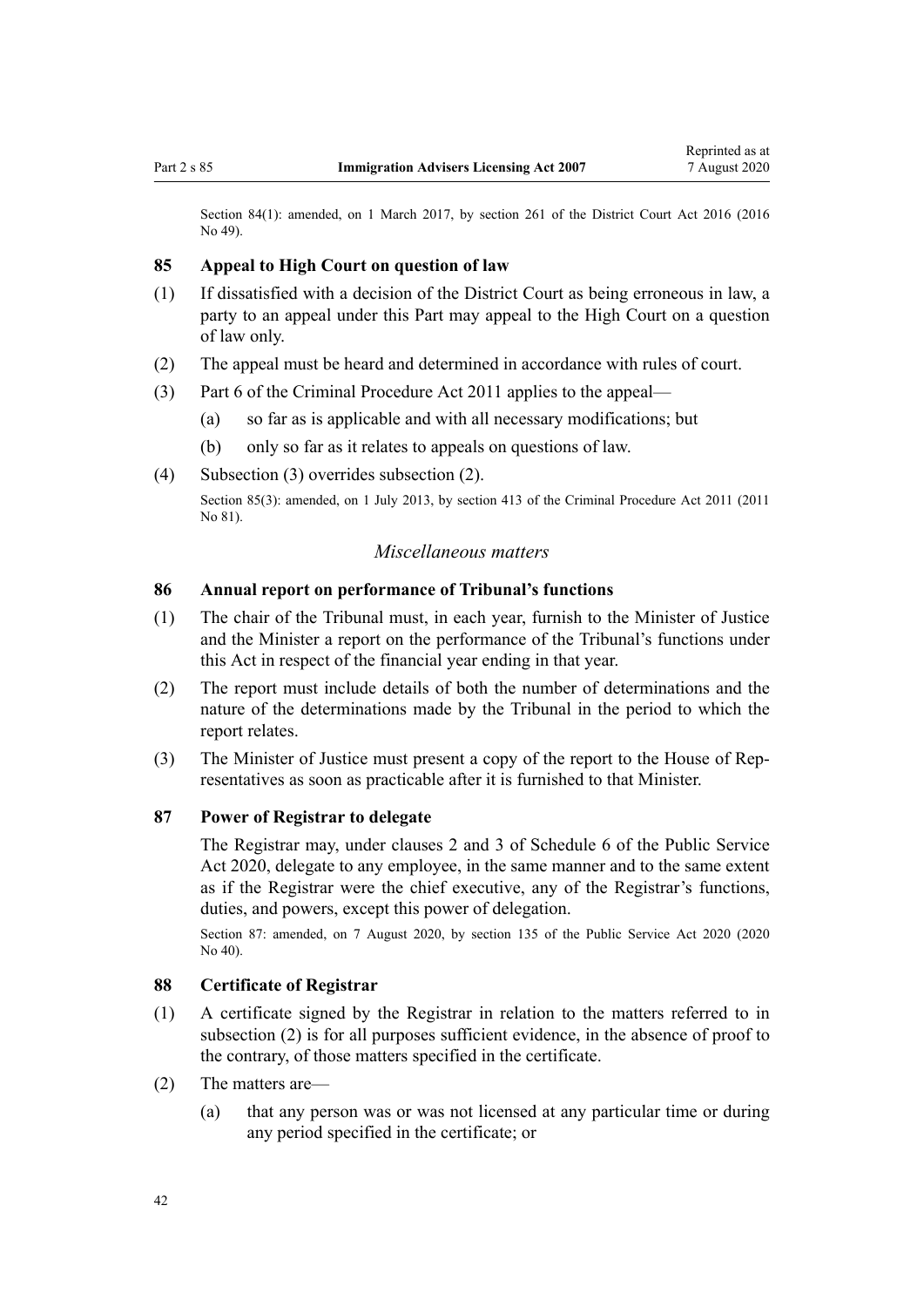- (b) the type of licence that a person held at any specified time or during any specified period; or
- (c) that any entry in the register is as stated in the certificate.

#### **89 Licensing fees**

<span id="page-42-0"></span>Reprinted as at

- (1) The Governor-General may, by Order in Council, make regulations setting fees, or prescribing a method for determining fees, for licence applications, the granting and renewal of licences, and other associated matters.
- (2) Fees, or the method for determining fees, may differ for different classes of applicant or licensee, and may take account of whether or not the person concerned charges or proposes to charge for the provision of immigration advice.
- (3) The regulations may provide for the waiver of, or exemption from, fees, in whole or in part.

## **90 Immigration adviser's levy**

- (1) For the purpose of funding the functions of the Authority under [section 35\(1\)](#page-18-0) and the costs of operation and administration of the Tribunal (to the extent they are otherwise unfunded), the Governor-General may, by Order in Council, make regulations prescribing a levy, or a method or methods for determining levies, payable by licensed immigration advisers (or payable as a prerequisite for the granting or renewal of a licence).
- (2) Levies, or the method or methods for determining levies, may differ for different classes of licence holder, and may take account of whether or not the person concerned charges or proposes to charge for the provision of immigration advice.
- (3) Regulations imposing levies may—
	- (a) specify when and how any levy is to be paid:
	- (b) provide for the waiver of, or exemption from, levies, in whole or in part.

#### **91 Waiver of further immigration fees in certain cases**

The chief executive of the department of State that has, with the authority of the Prime Minister, assumed responsibility for the administration of the [Immi](http://legislation.govt.nz/pdflink.aspx?id=DLM1440300)[gration Act 2009](http://legislation.govt.nz/pdflink.aspx?id=DLM1440300) may, in whole or in part, waive any fee payable on a further immigration application or request by a person whose earlier application or request has not been accepted because it contravened [section 9.](#page-8-0)

Section 91: amended, at 2 am on 29 November 2010, by [section 406\(1\)](http://legislation.govt.nz/pdflink.aspx?id=DLM1441347) of the Immigration Act 2009 (2009 No 51).

## **92 Disclosure of personal information overseas**

(1) The Registrar may disclose any personal information specified in subsection (10) to an overseas or international agency, body, or person whose functions include the regulation of immigration advisers.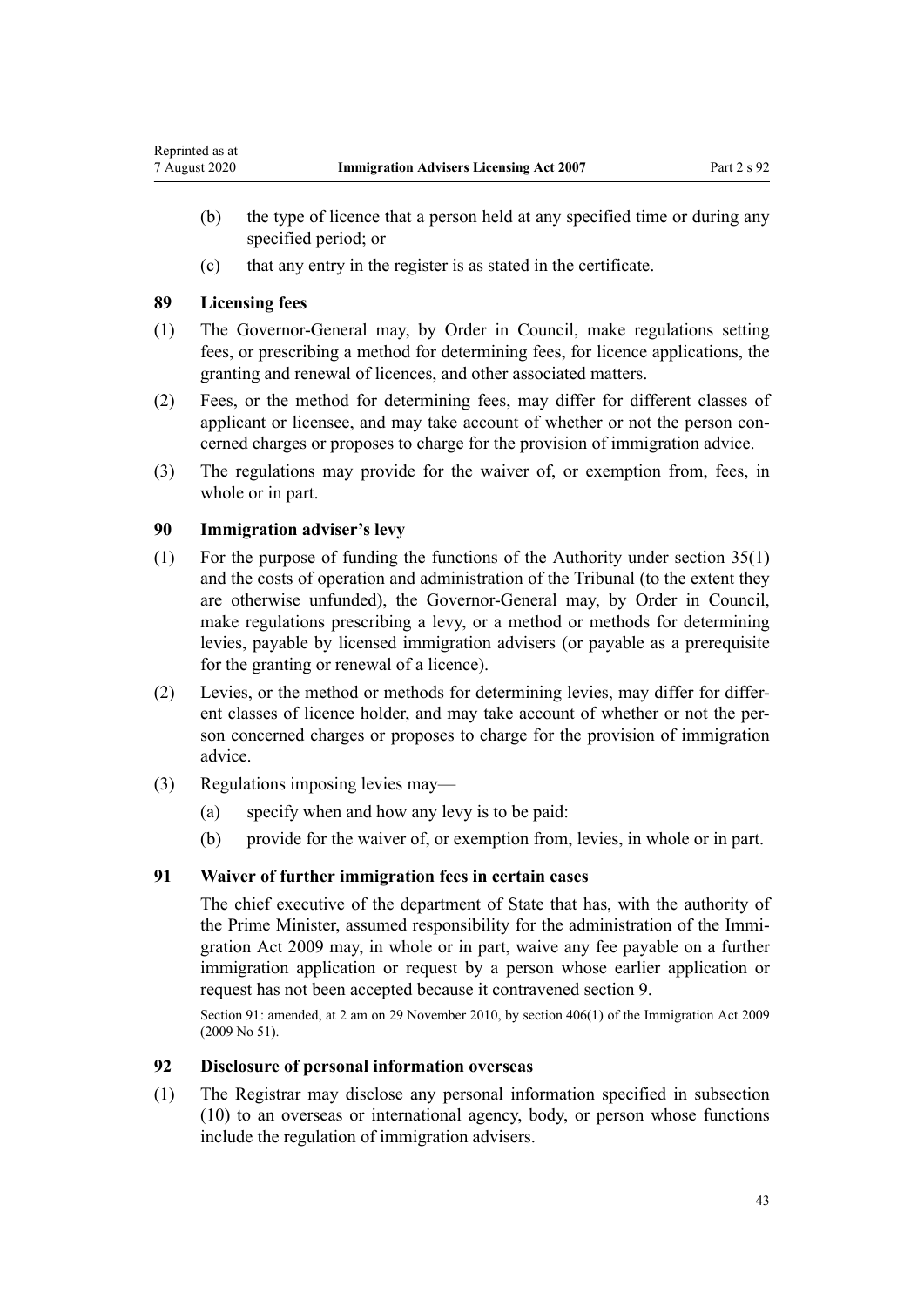- (2) The disclosure of personal information under subsection (1) must be—
	- (a) in accordance with an agreement between the Registrar and the agency, body, or person concerned that complies with subsections (3) and (4); or
	- (b) in accordance with subsection (8).
- (3) The Registrar must not enter into an agreement under subsection (2)(a) unless satisfied that its purpose is to help the Authority carry out its functions under this Act, or to help the person, agency, or body carry out its functions relating to—
	- (a) the registration or regulation of immigration advisers; or
	- (b) the taking of any investigative, disciplinary, or enforcement action against immigration advisers.
- (4) An agreement under subsection  $(2)(a)$ 
	- (a) must be in writing; and
	- (b) must state the purpose of the agreement; and
	- (c) must state the personal information that can be disclosed; and
	- (d) must state, in respect of personal information to be disclosed, the use the agency, body, or person may make of it and either—
		- (i) that the agency, body, or person must not disclose it to any other agency, body, or person; or
		- (ii) the other agencies, bodies, or persons to which the agency, body, or person may disclose any of it, and the extent to which and conditions subject to which the agency, body, or person may do so; and
	- (e) may state—
		- (i) the form in which personal information may be disclosed:
		- (ii) the method by which personal information may be disclosed; and
	- (f) may be varied from time to time.
- (5) The Registrar—
	- (a) must consult the Privacy Commissioner before entering into an agreement under this section, or varying such an agreement; and
	- (b) must provide the Privacy Commissioner with a copy of any agreement or variation promptly after it has been entered into; and
	- (c) if the Privacy Commissioner so requires, must undertake a review of the agreement under this section, and the arrangements for disclosure under it; and
	- (d) as soon as practicable after conducting a review required to be undertaken under paragraph (c), must report the result to the Privacy Commissioner.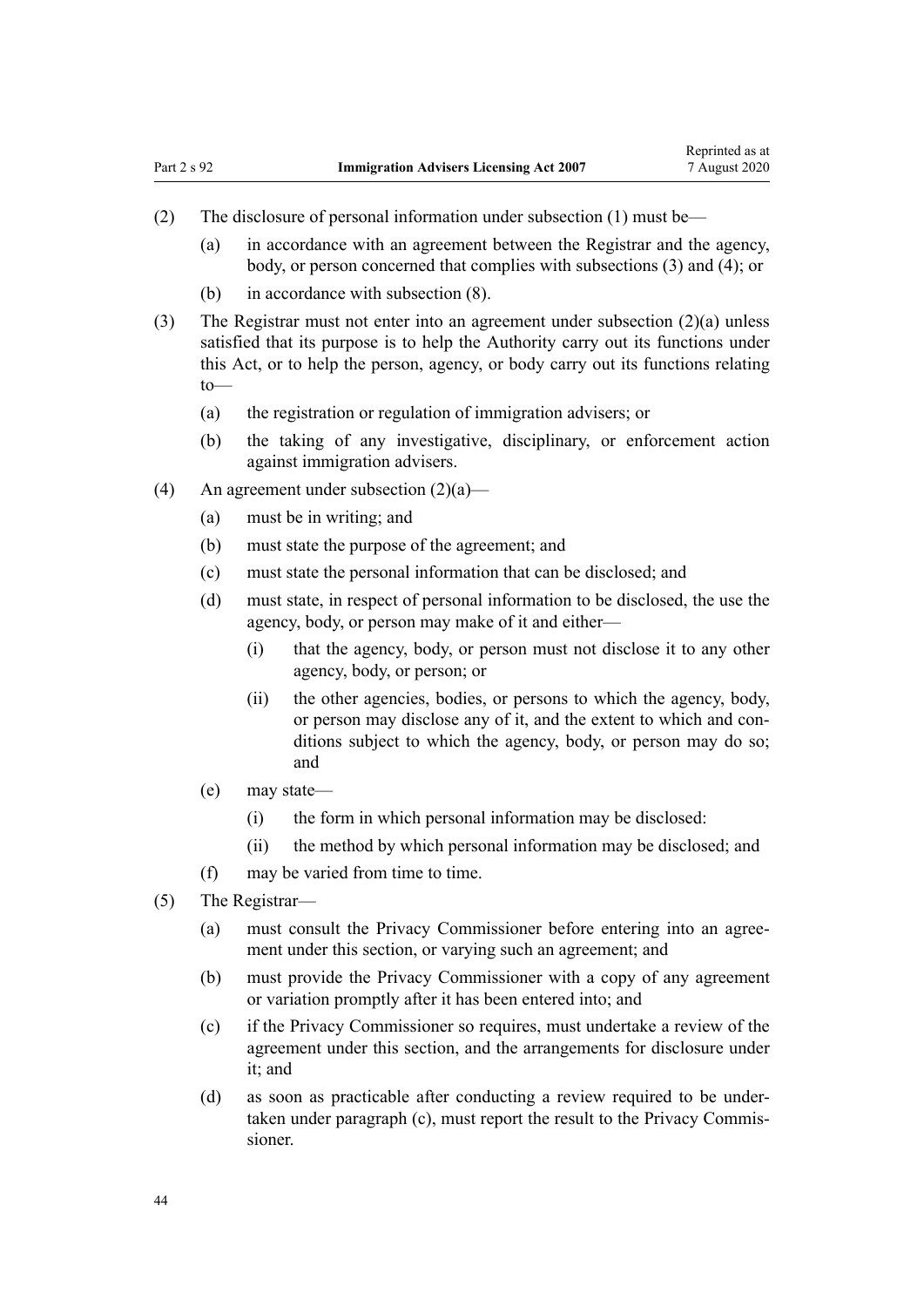- (6) The Privacy Commissioner must not require the Registrar to undertake a review of an agreement under subsection (5)(c) within 12 months of last doing so.
- (7) This section does not limit the general powers of the Registrar or the Authority to enter into agreements not related to the disclosure of personal information with any overseas agency, body, or person.
- (8) The Registrar may disclose personal information to an overseas agency, body, or person without a written agreement under subsection (2)(a) if—
	- (a) the functions of the agency, body, or person include the regulation of immigration advisers; and
	- (b) the personal information is disclosed subject to conditions stating the use the agency, body, or person may make of it and either—
		- (i) that the agency, body, or person must not disclose it to any other agency, body, or person; or
		- (ii) the other agencies, bodies, or persons to which the agency, body, or person may disclose any of it, and the extent to which and conditions subject to which the agency, body, or person may do so; and
	- (c) the Registrar makes and keeps record of—
		- (i) the personal information that was disclosed; and
		- (ii) the agency, body, or person to which it was disclosed; and
		- (iii) the conditions subject to which it was disclosed.
- (9) The Registrar must not disclose any personal information under subsection (8) unless satisfied that it relates to—
	- (a) any application, request, or other action taken by the person to whom the personal information relates, to undertake functions or be formally recognised as an immigration adviser; or
	- (b) any investigation, or any disciplinary or enforcement action that is proposed to be taken, or being taken, by the agency, body, or person in relation to the person to whom the personal information relates (where that investigation or that disciplinary or enforcement action relates to the person's actions or alleged actions as an immigration adviser).
- (10) The personal information that may be disclosed under this section is—
	- (a) whether a person is licensed, or has applied to be licensed, as an immigration adviser:
	- (b) if a person is licensed, whether the person has been granted a full licence, a limited licence, or a provisional licence, and the details of the licence:
	- (c) if a person is not licensed,—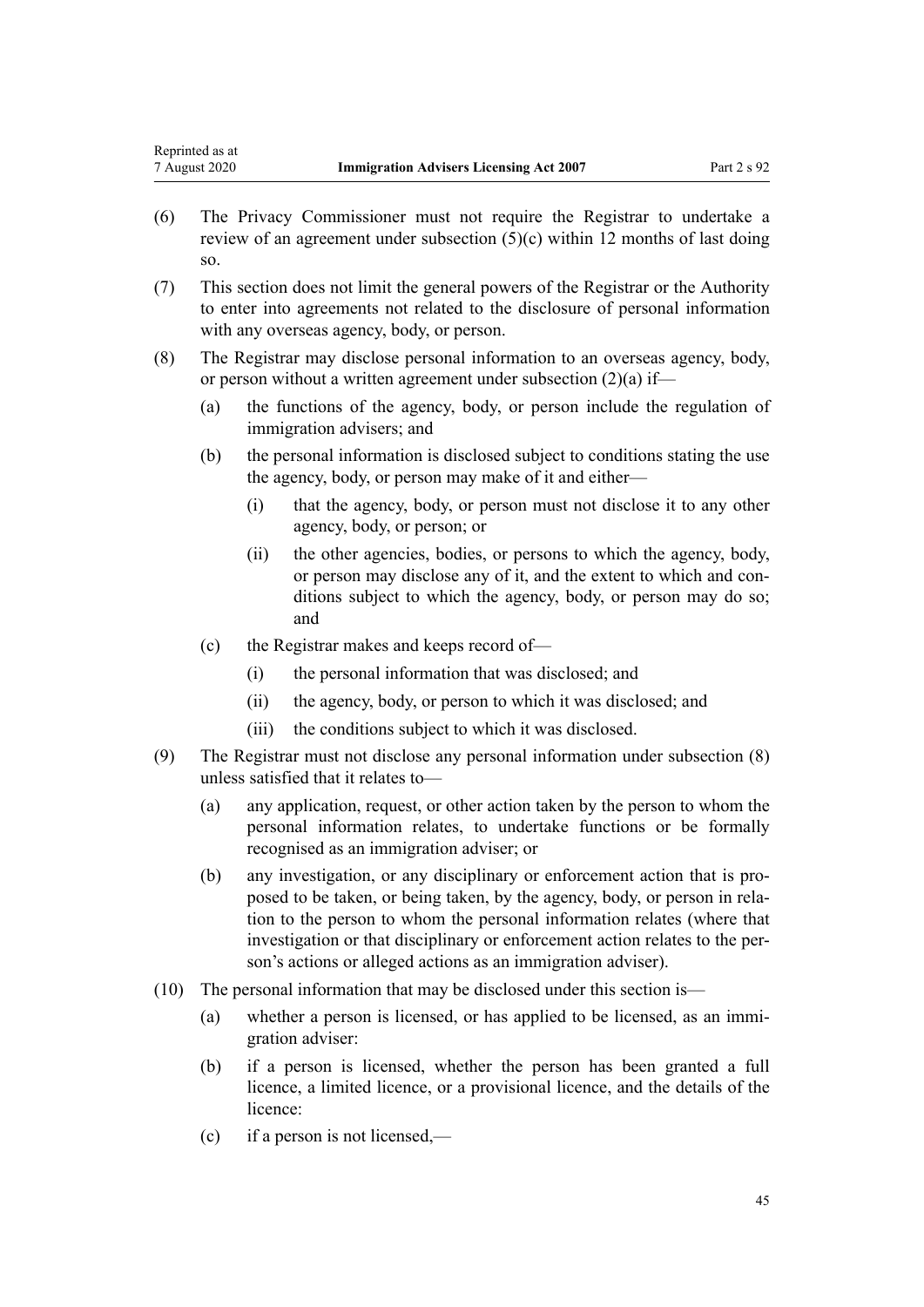- <span id="page-45-0"></span>(i) whether the person is prohibited from being licensed and the reason for any such prohibition:
- (ii) whether the person is restricted from being licensed and the reasons for such restriction:
- (iii) information about matters otherwise relevant to the person's fitness for licensing in New Zealand:
- (d) whether the person has been, or is currently, subject to an inspection by the Registrar:
- (e) if the person has been, or is currently, subject to an inspection by the Registrar,—
	- (i) the reason for the inspection; and
	- (ii) the results of the inspection, if completed:
- (f) the details of any disciplinary proceedings taken or being taken against the person, and any disciplinary sanctions imposed on the person:
- (g) the details of any convictions against the person (whether under this Act or any other enactment).
- (11) In this section,—

**immigration adviser** means a person who provides, or purports to provide (whether lawfully or unlawfully), immigration advice, whether or not that advice concerns an immigration matter under New Zealand law and whether or not relating to New Zealand

**personal information** means information about an identifiable person.

#### **93 Service of notices**

- (1) Any notice or any other document required to be served on, or given to, any person under this Act, or any regulation made under this Act, is sufficiently served if,—
	- (a) in the case of an applicant for a licence or a licensed immigration adviser, the notice or document is—
		- (i) delivered to the person at the person's address for service stated in accordance with section  $18(c)(ii)$ ; or
		- (ii) sent by fax or email to the person's fax number or email address, as the case may be, provided for the purpose by the applicant or licensed immigration adviser; or
		- (iii) posted in a letter addressed to the person at the person's address for service stated in accordance with section  $18(c)(ii)$ ; or
	- (b) in any other case, the notice or document is—
		- (i) delivered to the person; or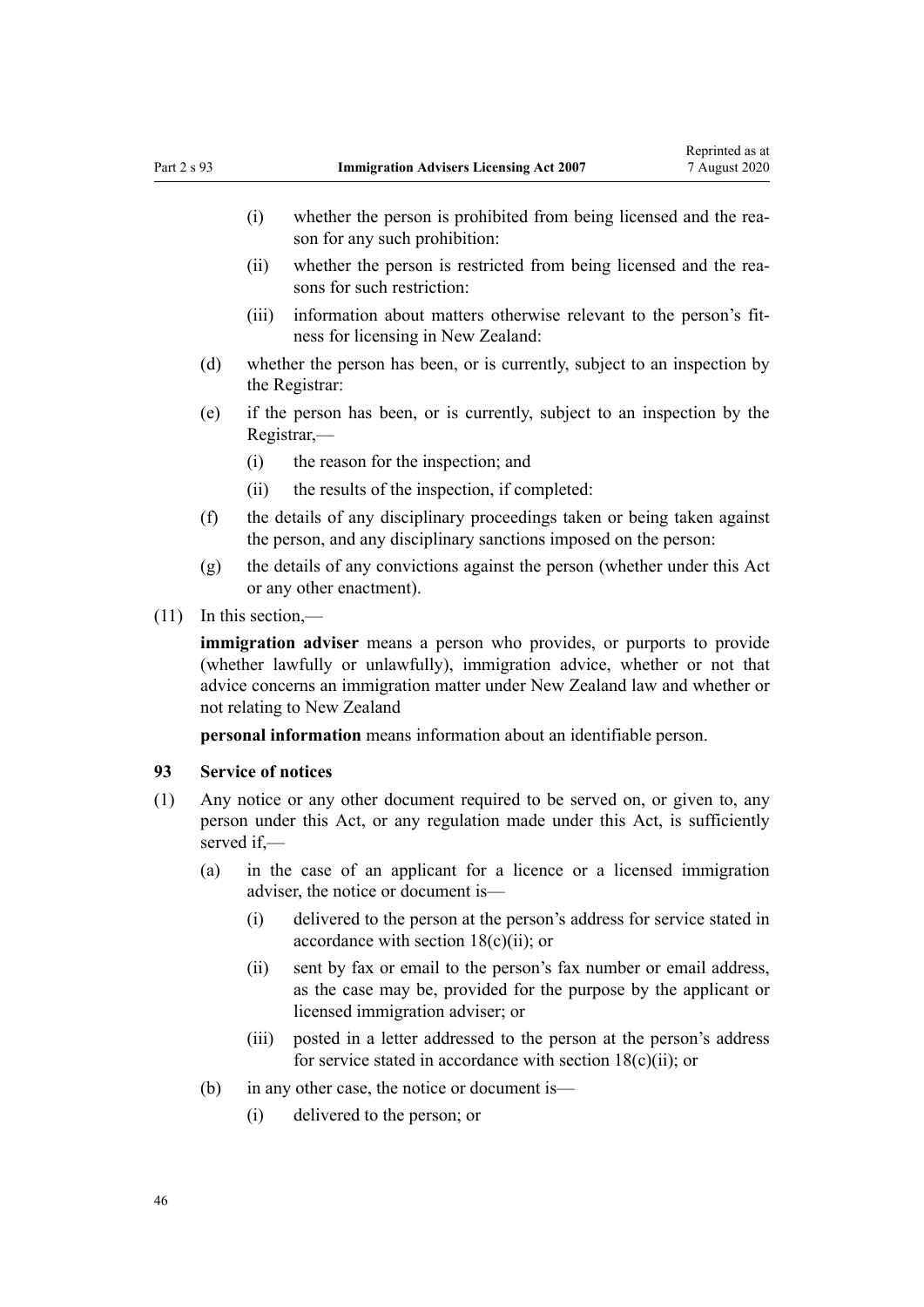- <span id="page-46-0"></span>(ii) left at the person's usual or last known place of residence or business in New Zealand; or
- (iii) posted in a letter addressed to the person at the person's place of residence or business in New Zealand.
- (2) A notice or document that is sent to a person at a fax number or an email address must be treated as received by that person not later than 2 days after the date on which it is sent.
- (3) A notice or document that is posted to a person must be treated as received by that person not later than 9 days after the date on which it is posted.
- (4) However, a notice or document must not be treated as received if the person to whom it is posted or sent proves that it was not received, otherwise than through fault on the person's part.

Section 93(3): amended, on 14 November 2018, by [section 113](http://legislation.govt.nz/pdflink.aspx?id=DLM7374330) of the Tribunals Powers and Procedures Legislation Act 2018 (2018 No 51).

## **94 Regulations**

The Governor-General may from time to time, by Order in Council, make regulations for all or any of the following purposes:

- (a) prescribing the matters to be included in the register of licensed immigration advisers:
- (b) prescribing information or material that must be included in licence applications:
- (c) providing for exemptions from the requirement to be licensed, or the removal or amendment of exemptions, under [section 12](#page-9-0) or [14:](#page-11-0)
- (d) providing for matters in respect of the renewal of licences (including the non-application of any of the provisions of [sections 18 to 22](#page-12-0)):
- (e) prescribing what constitutes a relevant change of circumstances for the purposes of [section 26](#page-15-0):
- (f) prescribing fees, or a method or methods for determining fees, in respect of licence applications, the granting and renewal of licences, and other associated matters:
- (g) prescribing levies, or a method or methods for determining levies, payable by licensed immigration advisers (or payable as a prerequisite for the granting or renewal of a licence):
- (h) prescribing matters in respect of the proceedings of the Tribunal:
- (i) providing for such matters as are contemplated by or necessary for giving full effect to the provisions of this Act and for its due administration.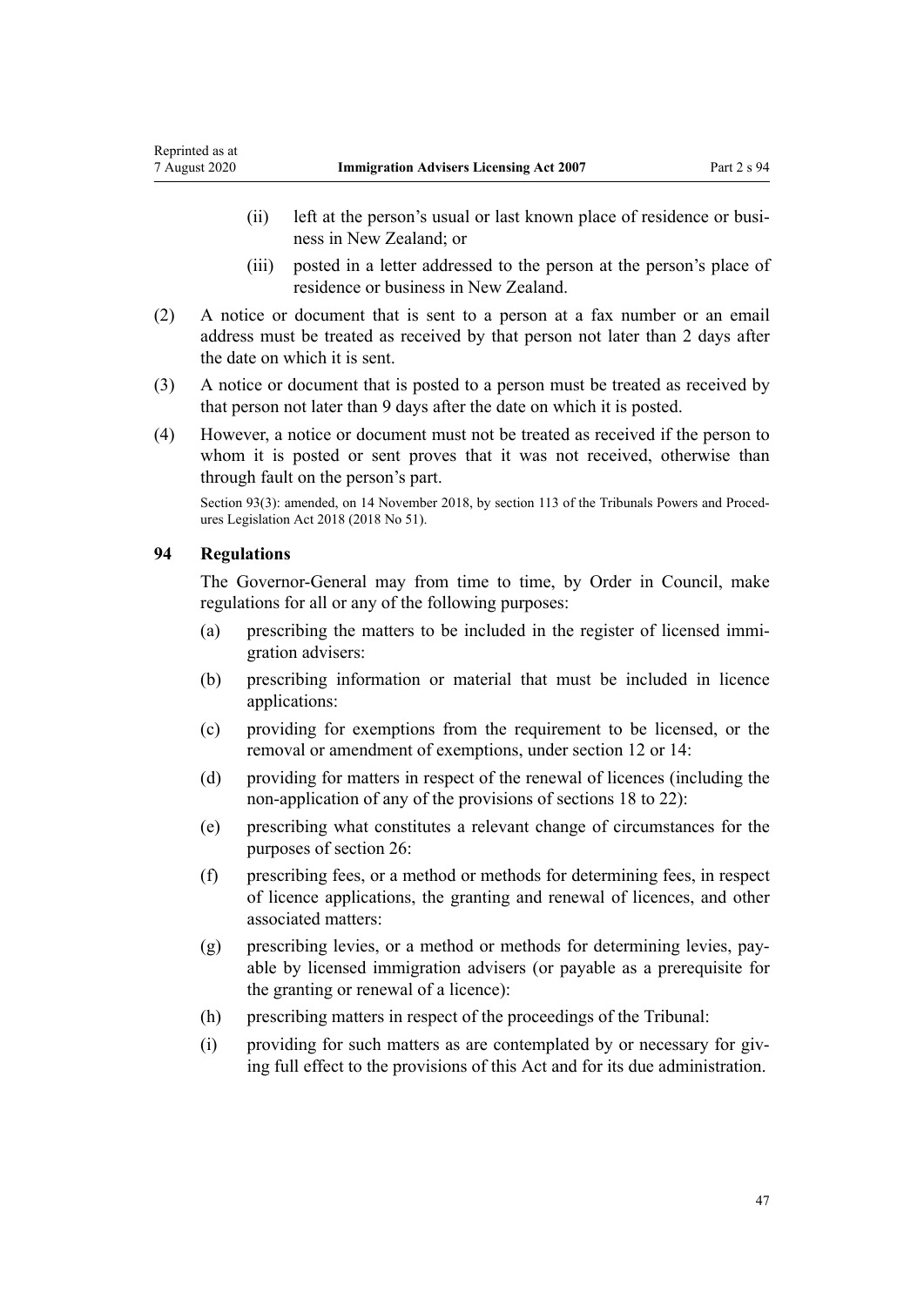## *Amendments to other Acts*

# <span id="page-47-0"></span>**95 Immigration Act 1987 amended**

Section  $142(1)(i)$  of the Immigration Act 1987 is repealed.

## **96 Privacy Act 1993 amended**

[Part 1](http://legislation.govt.nz/pdflink.aspx?id=DLM298477) of Schedule 2 of the Privacy Act 1993 is amended by inserting the following item in its appropriate alphabetical order:

Immigration Advisers Licensing Act 2007 section 77.

# **97 Summary Proceedings Act 1957 amended**

#### *[Repealed]*

Section 97: repealed, on 1 July 2013, by [section 413](http://legislation.govt.nz/pdflink.aspx?id=DLM3360714) of the Criminal Procedure Act 2011 (2011 No 81).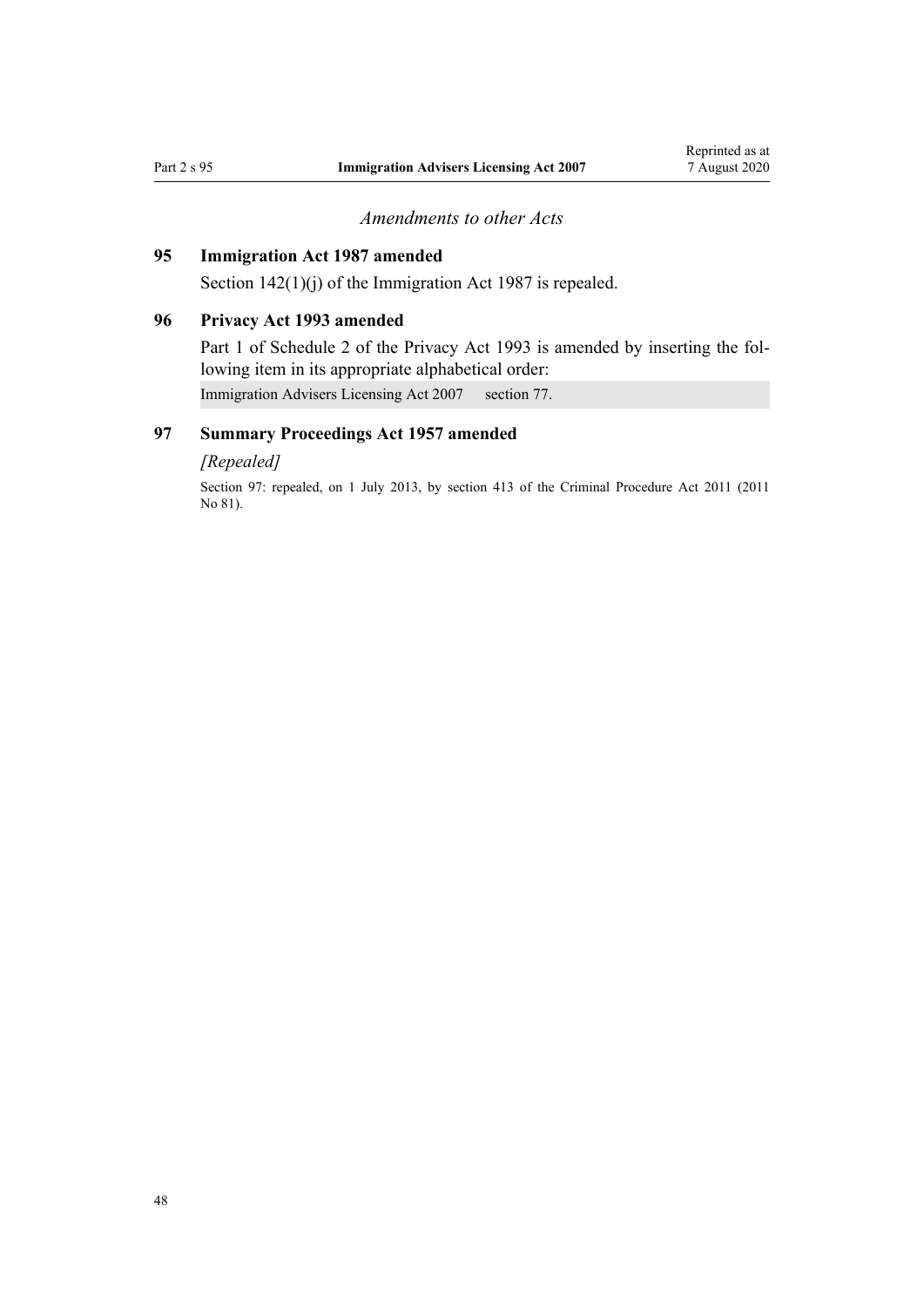# **Schedule Provisions applying in relation to Tribunal**

[s 43](#page-22-0)

## <span id="page-48-0"></span>**1 Oath of office**

Each member of the Tribunal must, before entering on the performance of his or her functions as a member of the Tribunal, swear or affirm before a Judge of the High Court that he or she will faithfully and impartially perform his or her duties as a member of the Tribunal.

## **2 Term of office**

- (1) Every member of the Tribunal is to be appointed for a term of up to 5 years.
- (2) A member of the Tribunal is eligible for reappointment from time to time.
- (3) Where the term of office of a member of the Tribunal has expired, that member, unless he or she sooner dies or vacates office under clause 3, continues to hold office, by virtue of the appointment for the term that has expired, until—
	- (a) that member is reappointed; or
	- (b) a successor to that member is appointed; or
	- (c) that member is informed in writing by the Minister of Justice, acting in consultation with the Minister, that he or she is not to be reappointed and is not to hold office until a successor is appointed.
- (4) A member who continues in office for any period under subclause (3) may act as a member during that period for the purpose of—
	- (a) completing any proceedings partly or wholly heard by the Tribunal before the expiry of his or her term of office:
	- (b) hearing any other proceedings.
- (5) A member who has resigned, or whose successor is appointed or who will not be replaced (unless he or she was removed from office), may continue in office for the purpose of completing any proceedings that are partly or wholly heard.

Schedule clause 2(1): amended, on 14 November 2018, by [section 114\(1\)](http://legislation.govt.nz/pdflink.aspx?id=DLM7374331) of the Tribunals Powers and Procedures Legislation Act 2018 (2018 No 51).

Schedule clause 2(4): inserted, on 14 November 2018, by [section 114\(2\)](http://legislation.govt.nz/pdflink.aspx?id=DLM7374331) of the Tribunals Powers and Procedures Legislation Act 2018 (2018 No 51).

Schedule clause 2(5): inserted, on 14 November 2018, by [section 114\(2\)](http://legislation.govt.nz/pdflink.aspx?id=DLM7374331) of the Tribunals Powers and Procedures Legislation Act 2018 (2018 No 51).

## **3 Vacation of office**

(1) A member of the Tribunal may at any time be removed from office by the Governor-General for incapacity affecting performance of duty, neglect of duty, or misconduct, proved to the satisfaction of the Governor-General.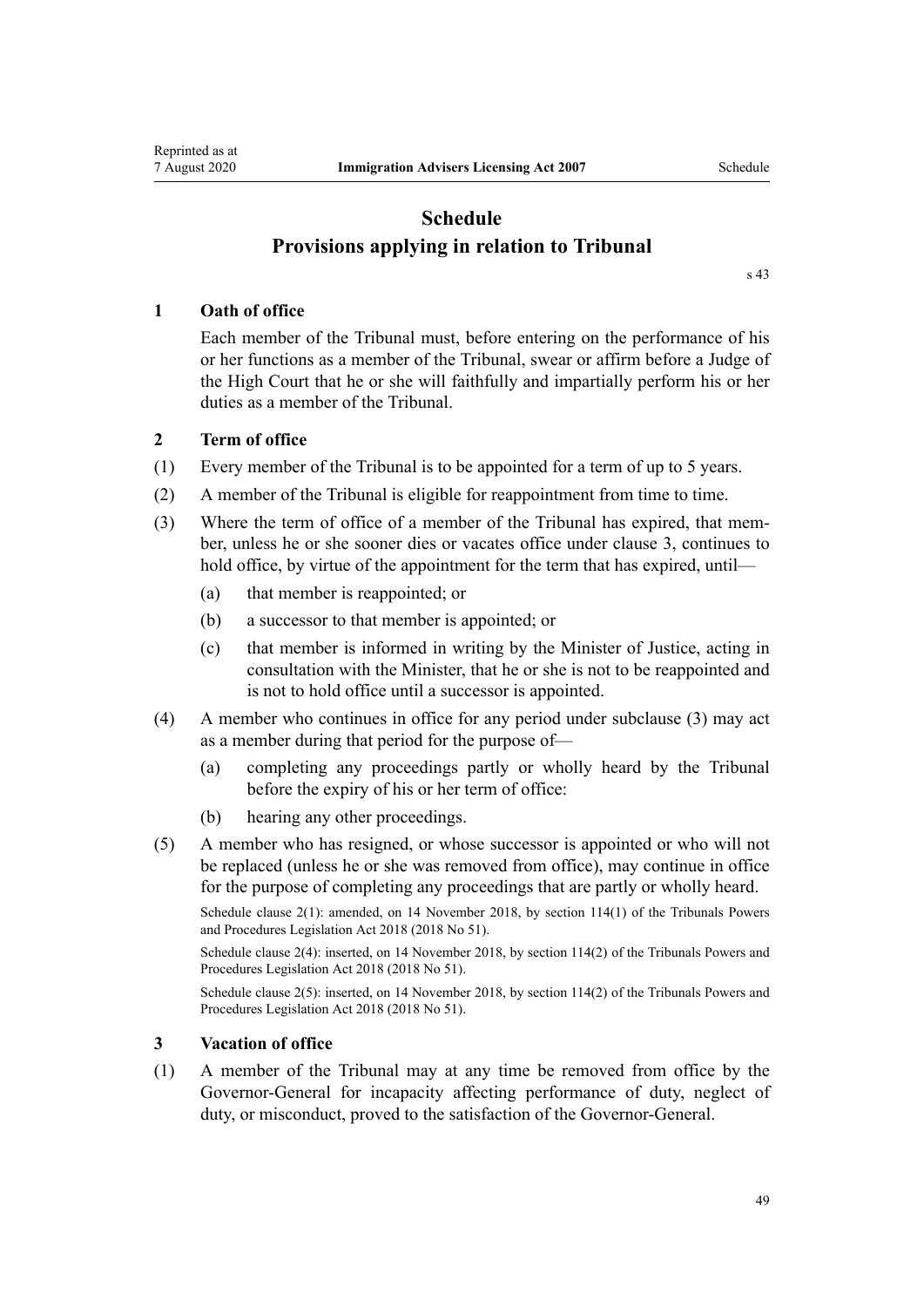- <span id="page-49-0"></span>(2) A member of the Tribunal is deemed to have vacated his or her office if he or she is, under the [Insolvency Act 1967,](http://legislation.govt.nz/pdflink.aspx?id=DLM382333) adjudged bankrupt.
- (3) A member of the Tribunal may at any time resign his or her office by giving notice in writing to that effect to the Minister.

## **3A Appointment of temporary acting chair or member**

- (1) If the chair or a member of the Tribunal becomes incapable of acting by reason of illness, absence, or other sufficient cause, or if the chair or a member considers it is not proper or not desirable that he or she should adjudicate on a specified matter, the Governor-General, on the recommendation of the Minister of Justice acting in consultation with the Minister, may appoint a suitable person as the acting chair or an acting member for the period or purpose stated in the appointment.
- (2) No person may be appointed as the acting chair or an acting member unless he or she is eligible for appointment to the relevant position.
- (3) The acting chair or acting member is, while acting in the position, to be treated as the chair or a member of the Tribunal.
- (4) No appointment of an acting chair or acting member, no act done by an acting chair or acting member, and no act done by the Tribunal may be questioned in any proceedings on the ground that the occasion for the appointment had not arisen or had ceased.

Schedule clause 3A: inserted, on 14 November 2018, by [section 114\(3\)](http://legislation.govt.nz/pdflink.aspx?id=DLM7374331) of the Tribunals Powers and Procedures Legislation Act 2018 (2018 No 51).

## **4 Remuneration**

The chair and other members of the Tribunal are to be paid, out of public money, remuneration by way of fees, salary, or allowances and travelling allowances in accordance with the [Fees and Travelling Allowances Act 1951](http://legislation.govt.nz/pdflink.aspx?id=DLM264952), and the provisions of that Act apply accordingly as if the chair or any other member were a member of a statutory board within the meaning of that Act.

## **5 Members of Tribunal**

No person holding office as a member of the Tribunal is deemed by reason of his or her holding of that office to be employed in the Government service for the purposes of the [Government Superannuation Fund Act 1956](http://legislation.govt.nz/pdflink.aspx?id=DLM446000) or in the State services for the purposes of the [Public Service Act 2020.](http://legislation.govt.nz/pdflink.aspx?id=LMS106157)

Schedule clause 5: amended, on 7 August 2020, by [section 135](http://legislation.govt.nz/pdflink.aspx?id=LMS176959) of the Public Service Act 2020 (2020 No 40).

## **6 Witness summons**

(1) For the purposes of any matter before the Tribunal, the Tribunal may, on its own initiative or at the request of a party, issue a summons to any person requiring that person to attend before the Tribunal and give evidence.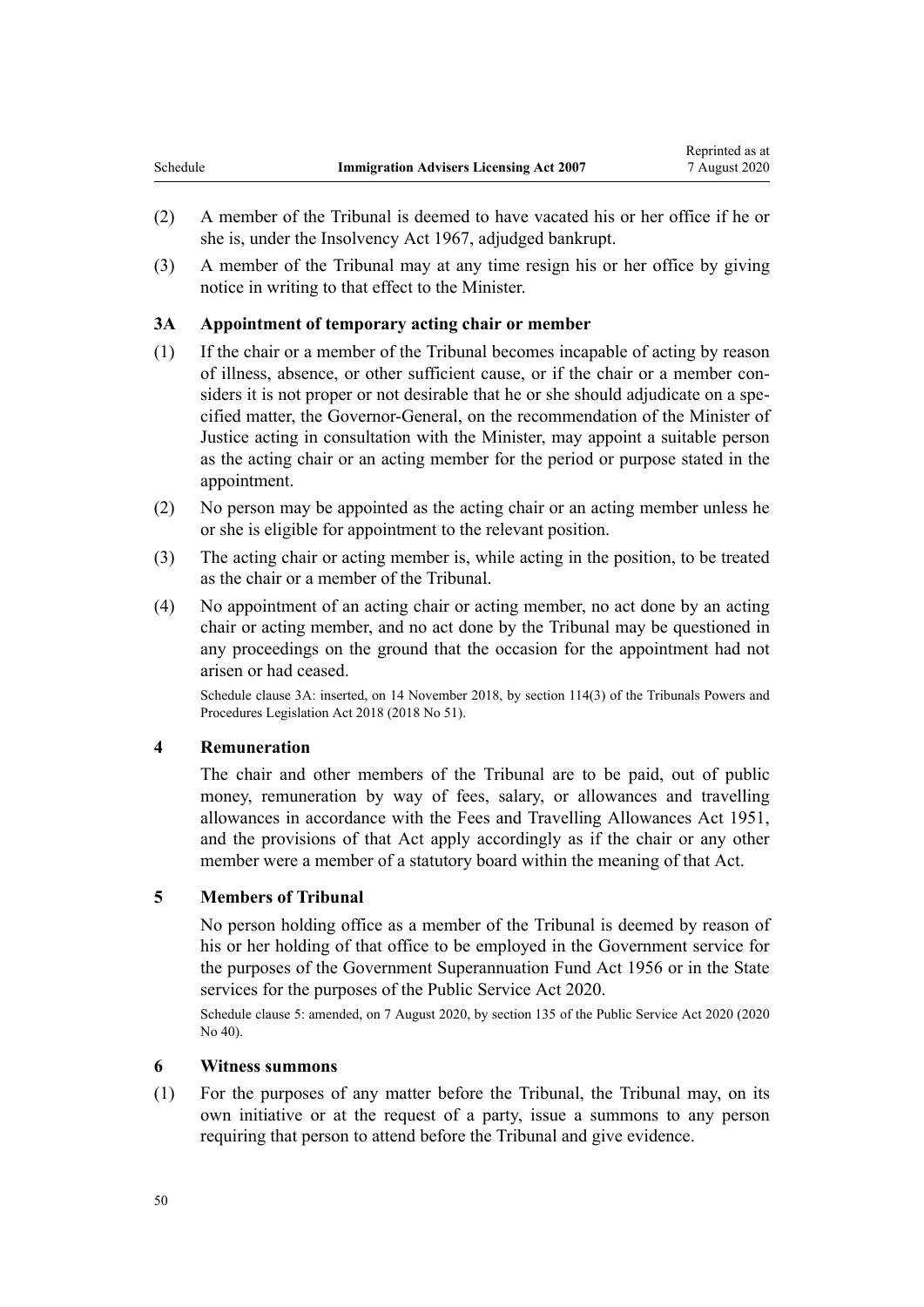- (2) The summons must be in a form approved by the chief executive of the Ministry of Justice after consultation with the chair of the Tribunal, and may require the person to produce before the Tribunal any books, papers, documents, records, or things in that person's possession or under that person's control in any way relating to the matter.
- (3) The power to issue a summons under this clause may be exercised by the Tribunal or the chair of the Tribunal or by any officer of the Tribunal purporting to act by the direction or with the authority of the Tribunal or the chair of the Tribunal.

Schedule clause 6(1): replaced, on 14 November 2018, by [section 114\(4\)](http://legislation.govt.nz/pdflink.aspx?id=DLM7374331) of the Tribunals Powers and Procedures Legislation Act 2018 (2018 No 51).

Schedule clause 6(2): amended, on 29 October 2019, by [section 114\(5\)](http://legislation.govt.nz/pdflink.aspx?id=DLM7374331) of the Tribunals Powers and Procedures Legislation Act 2018 (2018 No 51).

Schedule clause 6(3): amended, on 14 November 2018, by [section 114\(6\)](http://legislation.govt.nz/pdflink.aspx?id=DLM7374331) of the Tribunals Powers and Procedures Legislation Act 2018 (2018 No 51).

Schedule clause 6(3): amended, on 14 November 2018, by [section 114\(7\)](http://legislation.govt.nz/pdflink.aspx?id=DLM7374331) of the Tribunals Powers and Procedures Legislation Act 2018 (2018 No 51).

#### **7 Witnesses' expenses**

<span id="page-50-0"></span>Reprinted as at

- (1) Every person attending the Tribunal on a summons, and every other person giving evidence before the Tribunal, is entitled, subject to subclause (2), to be paid, by the party calling that person, witnesses' fees, allowances, and travelling expenses according to the scales for the time being prescribed by regulations made under the [Criminal Procedure Act 2011,](http://legislation.govt.nz/pdflink.aspx?id=DLM3359902) and those regulations apply accordingly.
- (2) The Tribunal may disallow the whole or any part of any sum payable under subclause (1).

Schedule clause 7(1): amended, on 1 July 2013, by [section 413](http://legislation.govt.nz/pdflink.aspx?id=DLM3360714) of the Criminal Procedure Act 2011 (2011 No 81).

## **8 Power to take evidence**

- (1) The Tribunal may take evidence on oath or affirmation and, for that purpose, the Tribunal or any other person acting under the express or implied direction of the Tribunal may administer the oath or affirmation.
- (2) The Tribunal may require that any documents or information be verified by oath, affirmation, statutory declaration, affidavit, or another means.
- (3) On any charge of perjury, it is sufficient to prove that the oath or affirmation was administered, or the documents or information were verified, in accordance with this clause.

Schedule clause 8: replaced, on 14 November 2018, by [section 114\(8\)](http://legislation.govt.nz/pdflink.aspx?id=DLM7374331) of the Tribunals Powers and Procedures Legislation Act 2018 (2018 No 51).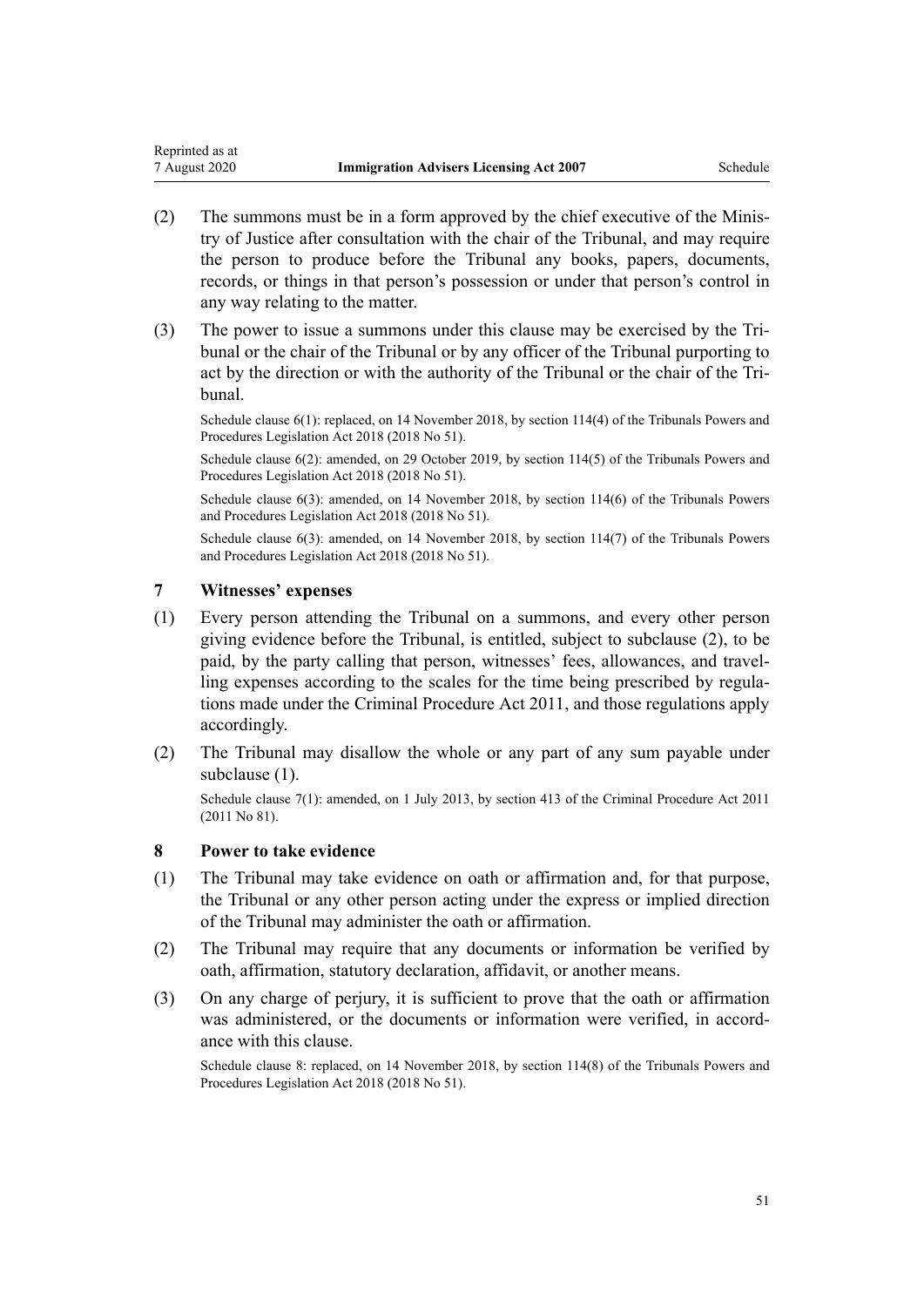#### **8A Use of electronic facilities to hear matters**

The hearing of a matter or any part of it may be conducted by telephone, audiovisual link, or other remote access facility if the Tribunal or the chair of the Tribunal considers it appropriate and the necessary facilities are available.

Schedule clause 8A: inserted, on 14 November 2018, by [section 114\(8\)](http://legislation.govt.nz/pdflink.aspx?id=DLM7374331) of the Tribunals Powers and Procedures Legislation Act 2018 (2018 No 51).

## **8B Decisions to be in writing and state reasons**

Every decision of the Tribunal must be in writing and must state the reasons for the decision.

Schedule clause 8B: inserted, on 14 November 2018, by [section 114\(8\)](http://legislation.govt.nz/pdflink.aspx?id=DLM7374331) of the Tribunals Powers and Procedures Legislation Act 2018 (2018 No 51).

#### **9 Protection and privileges of witnesses**

Every person has the same privileges in relation to—

- (a) the giving of information to the Tribunal; and
- (b) the giving of evidence to, or the answering of questions put by, the Tribunal; and
- (c) the production of papers, documents, records, or things to the Tribunal,—

as witnesses have in a court of law.

#### **10 Tribunal and members, etc, not personally liable**

Neither the Tribunal, nor any member, officer, or agent of the Tribunal, is under any criminal or civil liability in respect of—

- (a) any act done or omitted to be done in the course of performing or exercising any of their functions, duties, or powers under this Act or any regulations made under this Act; or
- (b) any words spoken or written at, for the purposes of, the hearing or any inquiry or other proceedings under this Act or any regulations made under this Act; or
- (c) anything contained in any notice given under this Act or any regulations made under this Act,—

unless the Tribunal or person has acted in bad faith.

Schedule clause 10(a): amended, on 14 November 2018, by [section 114\(9\)](http://legislation.govt.nz/pdflink.aspx?id=DLM7374331) of the Tribunals Powers and Procedures Legislation Act 2018 (2018 No 51).

Schedule clause 10(b): amended, on 14 November 2018, by [section 114\(9\)](http://legislation.govt.nz/pdflink.aspx?id=DLM7374331) of the Tribunals Powers and Procedures Legislation Act 2018 (2018 No 51).

Schedule clause 10(c): amended, on 14 November 2018, by [section 114\(9\)](http://legislation.govt.nz/pdflink.aspx?id=DLM7374331) of the Tribunals Powers and Procedures Legislation Act 2018 (2018 No 51).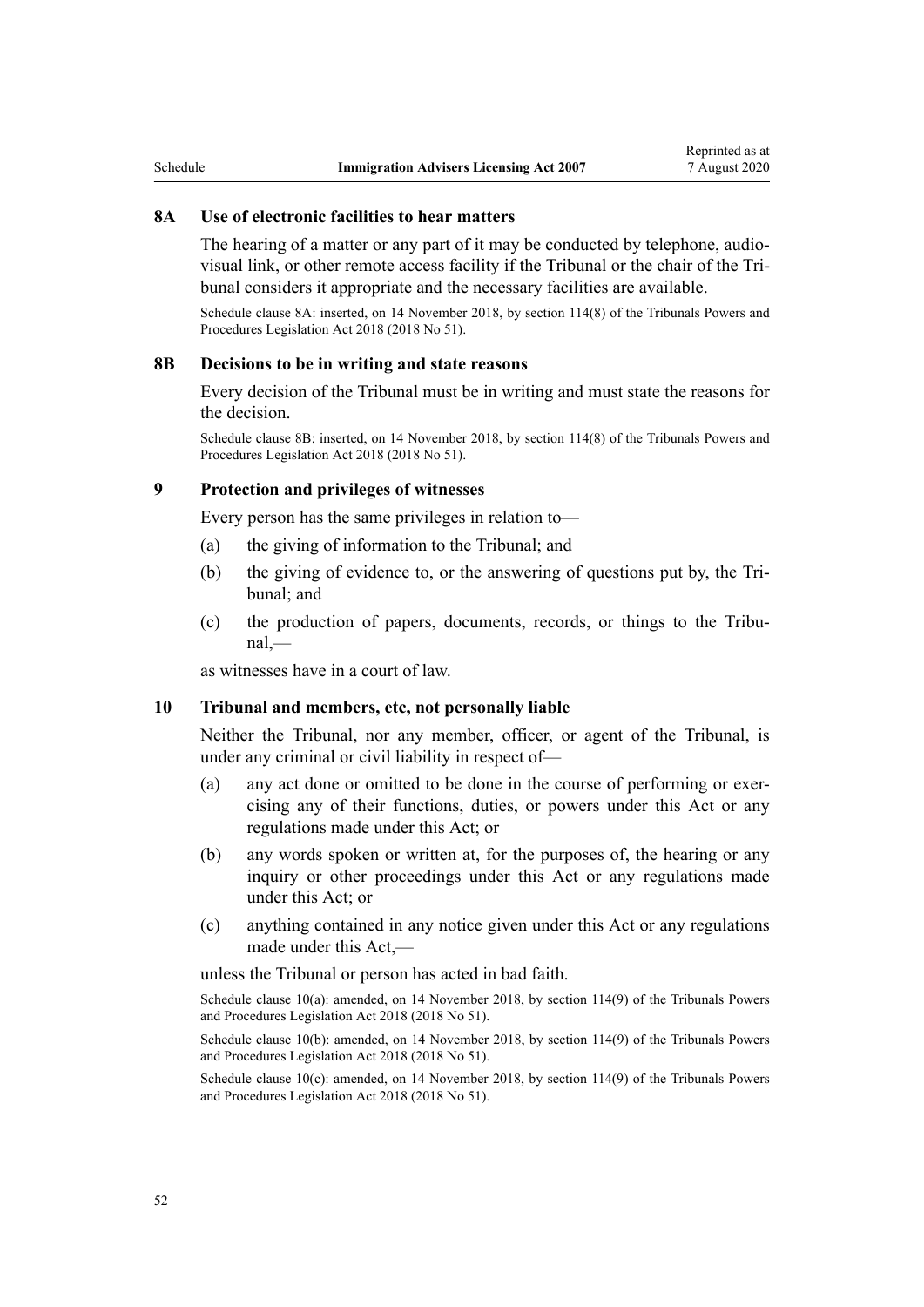## <span id="page-52-0"></span>**11 Tribunal to have seal**

The Tribunal must have a seal, which must be judicially noticed in all courts and for all purposes.

#### **12 Practice notes**

- (1) The chair of the Tribunal may issue practice notes as he or she thinks fit.
- (2) The practice notes must not be inconsistent with this Act or any regulations made under it, and are for the guidance of members of the Tribunal, officers of the Tribunal, and parties before the Tribunal.

Schedule clause 12: inserted, on 14 November 2018, by [section 114\(10\)](http://legislation.govt.nz/pdflink.aspx?id=DLM7374331) of the Tribunals Powers and Procedures Legislation Act 2018 (2018 No 51).

## **13 Online publication of information about procedures, time frames, and progress of decisions**

The following information must be published on an Internet site maintained by or on behalf of the chief executive of the Ministry of Justice:

- (a) information about the purpose of the Tribunal and how to commence proceedings:
- (b) any requirements that must be met to bring proceedings:
- (c) guidelines on how and when parties may obtain information on the progress of their case and when a decision may be expected.

Schedule clause 13: inserted, on 29 October 2019, by [section 114\(11\)](http://legislation.govt.nz/pdflink.aspx?id=DLM7374331) of the Tribunals Powers and Procedures Legislation Act 2018 (2018 No 51).

## **14 Online publication of final written decisions**

- (1) Every final written decision of the Tribunal must be published on an Internet site as soon as practicable unless there is good reason not to publish it.
- (2) A final written decision may be published in part if there is good reason for not publishing the full decision.
- (3) Subclauses (1) and (2) are subject to [section 50A.](#page-25-0)
- (4) Good reason not to publish a decision, or part of it, includes the following:
	- (a) non-publication is necessary because of a suppression order or statutory requirement that affects publication or continued publication:
	- (b) the decision falls into a category of decisions that are of limited public value:
	- (c) taking into account the presumption in subclause (1) in favour of publication, the Tribunal nevertheless determines that the decision or any part of it should not be published because publication or the effect of publication would be contrary to the interests of justice.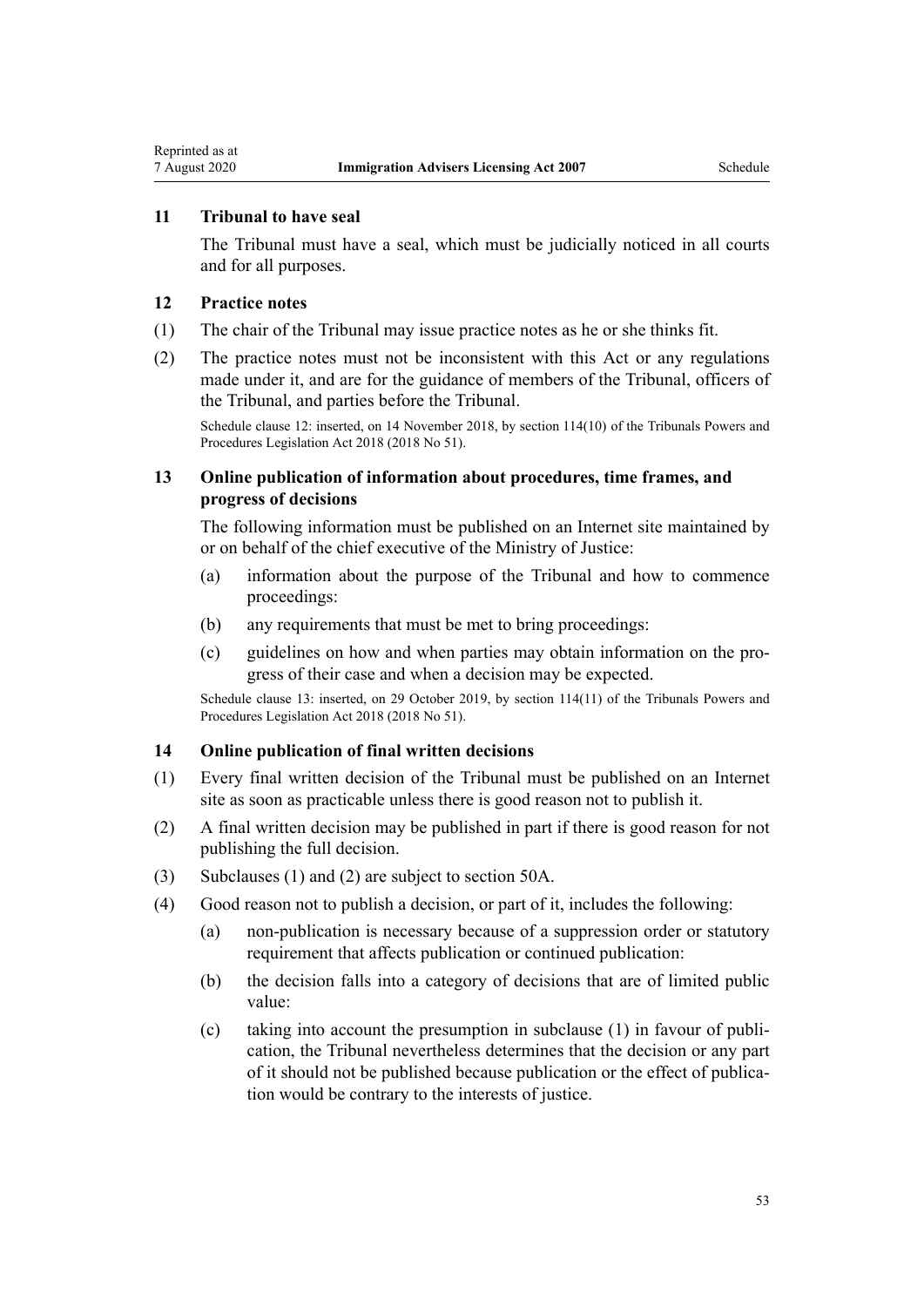- (5) In this clause, **final written decision** means a written decision that determines, or substantially determines, the outcome of proceedings in the Tribunal and is either of the following:
	- (a) a written reserved decision following an oral hearing:
	- (b) a written decision in any case considered on the papers.

Schedule clause 14: inserted, on 29 October 2019, by [section 114\(11\)](http://legislation.govt.nz/pdflink.aspx?id=DLM7374331) of the Tribunals Powers and Procedures Legislation Act 2018 (2018 No 51).